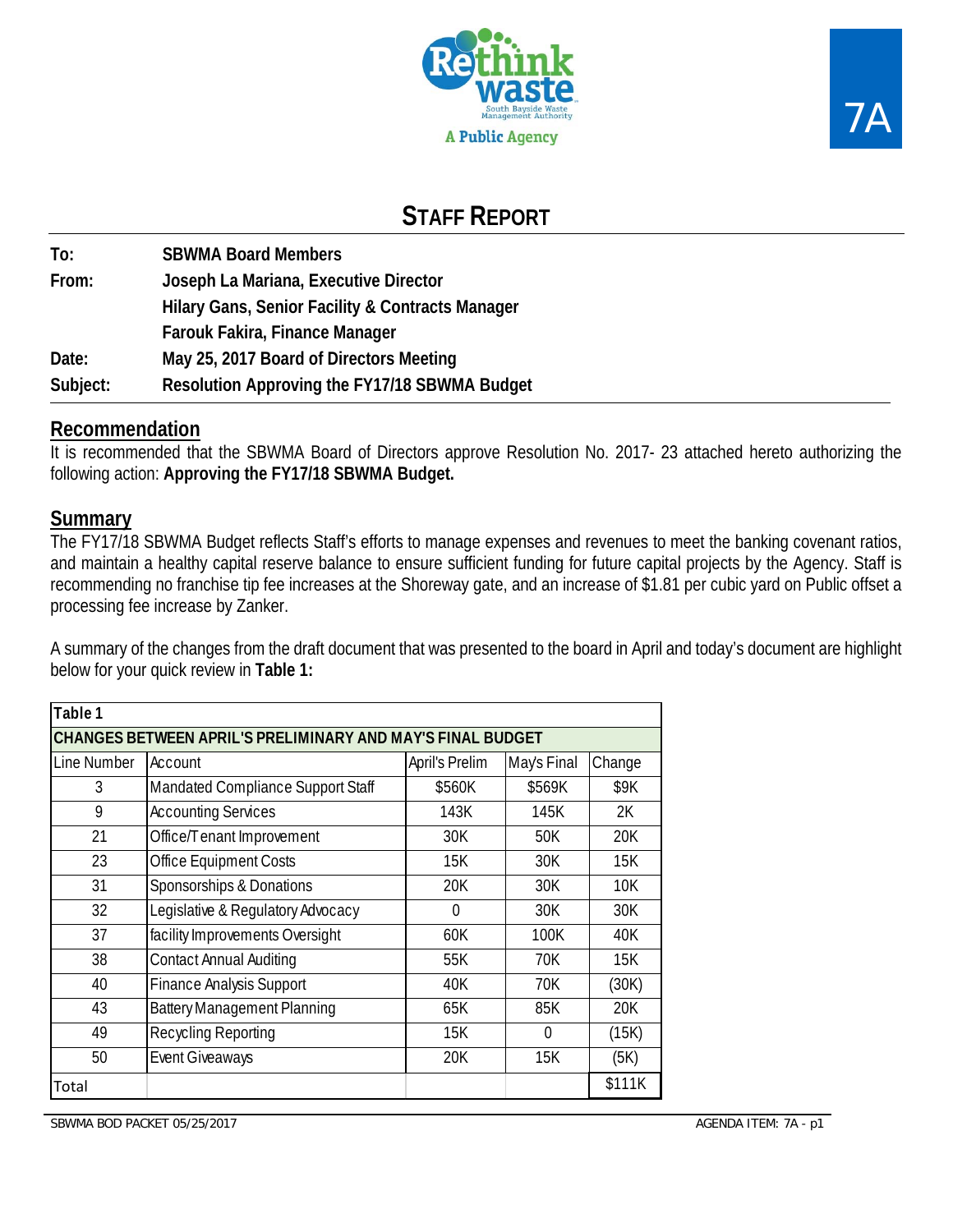# **Overview**  *Budget Process*

The process being followed in the presentation of this FY17/18 budget has been structured to provide Board members several opportunities to participate in the budget review and approval process. In addition to budget presentations at the April Board meeting, staff has reviewed the budget with the Finance Committee on April 4th. Due to the complexity of the SBWMA's Budget, Board members are encouraged to contact staff directly with questions prior to the June Board meetings.

# *Budget's Relationship to the Rate Stetting process*

With the approval of the FY17/18 SBWMA Budget, the Board is approving Shoreway tip fees necessary to operate the Agency (Shoreway Operations and SBMWA Program & Administrative). Setting the Shoreway tipping fees is the first step in the overall process of determining the Member Agency collection rate adjustment for calendar year 2018. The collection rates that are paid by each residential and commercial customer and are used to pay three main categories of expenses; 1) the cost to tip the blue/green/black cart materials at Shoreway, 2) payments to Recology for collection services and 3) franchise fees to the Agencies. The Member Agency rate setting process will occur in the fall of 2017 and at that time the SBWMA Operations revenue requirement will be added to the Collection Services revenue requirement to arrive at the collection rates for approval by the Member Agency's governing bodies prior to January 2018.

# *Organization of the Budget Report*

This Preliminary FY17/18 SBWMA Budget report is organized into sections that correspond to sections in the SBWMA budget spreadsheet provided in **Attachment A**. This report provides analysis of the major budget variance in the report sections titled *Net Income, Reserve Balances & Bond Covenant*; *Budget Revenues*; and *Budget Expense*. Additional details and support information are included in the attachments that are referred to within the body of this report. The Budget expenses include the following major cost components:

- The cost to own and maintain the Shoreway facility
- The cost to pay SBR to operate the facility
- The cost of off-site disposal and processing of materials
- SBWMA program & administrative expenses
- Debt service, and other expenses.

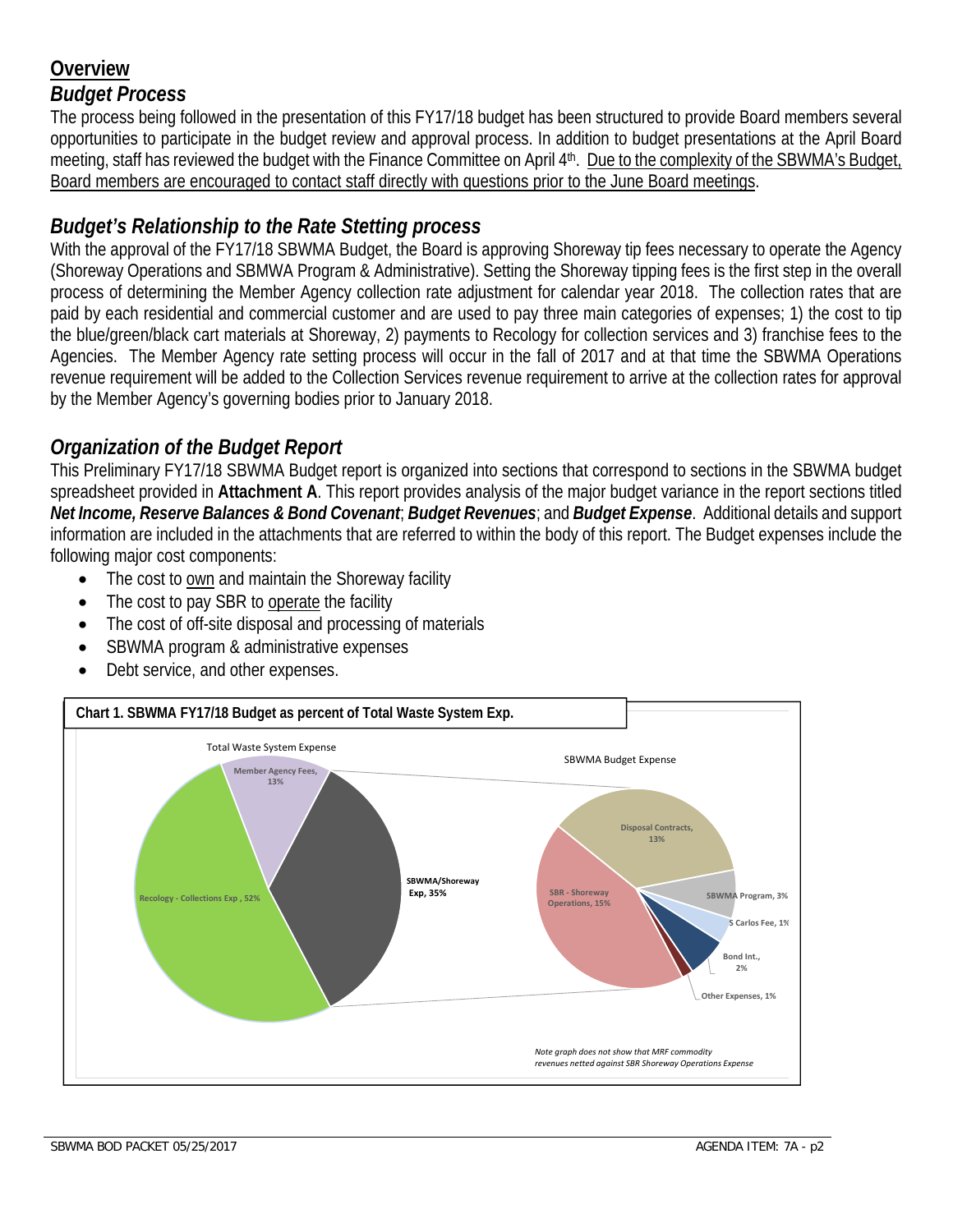**Chart 1** presents the total expense of the "Waste System" and shows how the SBWMA Budget relates to the Recology collection services and Member Agencies' franchise fees. An understanding of the relative proportion of each item in the Budget and its relationship to the overall rate structure provides a good framework for understanding how best to manage the Waste System expenses and rate impacts. A case in point, is the fact that the agency is embarking on a Collection Services contract negotiations process that affects **52%** of the total waste system rate structure and is tied to future Collections Services commitments that will likely exceed \$60M per year or close to a billion dollars over the full term of the new Collection Services contact. Also notable is the fact that:

- 1) Most of the Waste System expenses are under contract and as such, the annual adjustments are determined by contractually established indexes such as CPI that help provide rate predictability and stability.
- 2) The SBWMA Program & Administration expense represents ~**3%** of the total Waste System and has a minor impact on the Member Agencies' residential and commercial rates.
- 3) The Member Agency franchise fees are part of the collection rates and represent approximately **13%** of total Waste System expense.

# **SBWMA Budget Analysis**

**Table 2** below presents a high-level summary of the FY17/18 SBWMA Budget and the variances for major categories from prior year's adopted and mid-year budgets.

| Table 2                                                                   |                                             |              |                    |                 |            |  |  |  |  |  |
|---------------------------------------------------------------------------|---------------------------------------------|--------------|--------------------|-----------------|------------|--|--|--|--|--|
| <b>FY17/18 PROFIT AND LOSS &amp; CASH FLOW SUMMARY</b>                    |                                             |              |                    |                 |            |  |  |  |  |  |
|                                                                           | FY17/18 FY18 vs. FY17<br>FY16/17<br>FY16/17 |              |                    |                 |            |  |  |  |  |  |
|                                                                           | Adopted                                     | Mid-Year     | <b>Preliminary</b> | Adopted         |            |  |  |  |  |  |
| Categories                                                                | <b>Budget</b>                               | Projections  | Budget             | Budget          | Variance % |  |  |  |  |  |
| <b>Total Revenue</b>                                                      | \$43,984,065                                | \$44,902,237 | \$46,960,353       | \$2,976,288     | 7%         |  |  |  |  |  |
| <b>Total Operating Expense</b>                                            | 39,632,555                                  | 39,532,267   | 41,427,295         | (1, 794, 740)   | $-5%$      |  |  |  |  |  |
| Net Income Before Interest                                                | \$4,351,510                                 | \$5,369,969  | \$5,533,058        | 1,181,548<br>\$ | 27%        |  |  |  |  |  |
| Interest Expense                                                          | 2,747,908                                   | 2,747,908    | 2,710,170          | 37,739          | 1%         |  |  |  |  |  |
| Net Income                                                                | \$1,603,602                                 | \$2,622,061  | \$2,822,888        | \$<br>1,219,287 | 76%        |  |  |  |  |  |
| <b>Bond Principal Payment</b>                                             | (1, 355, 833)                               | (1,091,667)  | (1, 183, 333)      | 172,500         | $-13%$     |  |  |  |  |  |
| Capital Expenditures, (adjusted) <sup>2</sup>                             | (515,000)                                   | (515,000)    | (1,840,000)        | (1,325,000)     | 257%       |  |  |  |  |  |
| Net Cash flow (contribution to Reserve)                                   | (\$267,231)                                 | \$1,015,394  | (\$200, 445)       | \$66,786        | $-25%$     |  |  |  |  |  |
| Mid-year FY16/17 projection for capital spending is \$515,500             |                                             |              |                    |                 |            |  |  |  |  |  |
| $^2$ FY17/18 capital net of MRF equipment replacement fund of \$1,840,000 |                                             |              |                    |                 |            |  |  |  |  |  |

# *Net Income, Reserve Balances, and Bond Covenant*

As Shown in Table 1, the SBWMA is experiencing a negative Net Cash Flow of (\$167,445) Contribution to Reserves after bond principal and capital expenditures spending for FY17/18.

The SBWMA Finance Committee reviewed the draft budget at the April 4<sup>th</sup> meeting and considered the major assumptions of the FY17/18 Budget and staff's recommendation not to raise franchise tipping fees at Shoreway. The committee also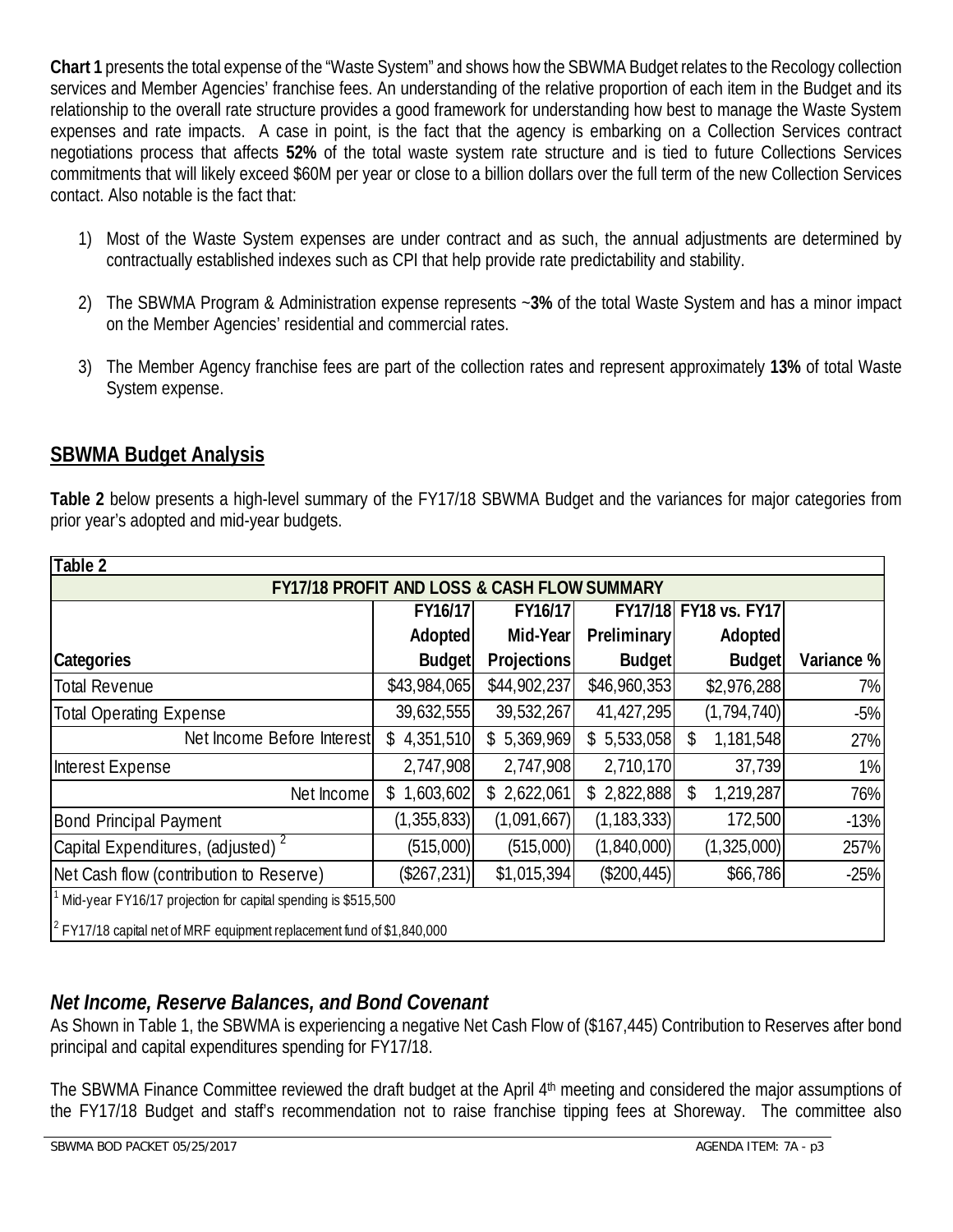considered that the current tipping fee will generate sufficient net income to: 1) cover the agency's expenses, 2) meet the bond covenant obligations, 3) maintain reserves at levels that meets Board policy, and 4) maintain reserves to meet the future capital needs of the agency.

| Table 3. SBWMA RESERVES                        |                         |                |                  |    |                    |     |                      |
|------------------------------------------------|-------------------------|----------------|------------------|----|--------------------|-----|----------------------|
|                                                |                         | <b>ADOPTED</b> | <b>MID-YEAR</b>  |    | <b>PRELIMINARY</b> |     | <b>FY18 vs. FY17</b> |
|                                                | <b>ACTUAL</b>           | <b>BUDGET</b>  | <b>BUDGET</b>    |    | <b>BUDGET</b>      |     | Mid-Year Budget      |
|                                                | FY15/16                 | FY16/17        | FY16/17          |    | FY17/18            |     |                      |
| <b>UNCOMMITTED RESERVE:</b>                    |                         |                |                  |    |                    |     |                      |
| RATE STABILIZATON (10% of expense)             | \$<br>4,174,238         | 4,237,586      | 4,228,018        |    | 4,413,746          | \$  | 185,729              |
| <b>EMERGENCY RESERVE (10% of total expens)</b> | 4,174,238               | 4,237,586      | 4,228,018        |    | 4,413,746          |     | 185,729              |
| CAPITAL RESERVE <sup>2</sup>                   | 3,737,529               | 2,968,453      | 4,657,718        |    | 4,617,411          |     | (40, 307)            |
| <b>TOTAL UNCOMMITTED RESERVES</b>              | \$<br>$12,086,005$   \$ | 11,443,626     | 13, 113, 753     | -S | 13,444,904         | \$  | 331,151              |
| <b>COMMITTED RESERVE</b>                       |                         |                |                  |    |                    |     |                      |
| EQUIPMENT REPLACEMENT (ANNUAL) <sup>3</sup>    | \$<br>$1,736,098$ \$    | 1,723,744      | 1,723,744        | \$ | 1,192,148          |     | (531, 596)           |
|                                                |                         |                |                  |    |                    |     |                      |
| <b>TOTAL COMMITTED RESERVES</b>                | \$<br>$1,736,098$ \$    | 1,723,744      | 1,723,744        | -S | 1,192,148          |     | (531, 596)           |
|                                                |                         |                |                  |    |                    |     |                      |
| <b>TOTAL GENERAL RESERVES</b>                  | \$<br>$13,822,103$ \$   | 13, 167, 371   | \$<br>14,837,497 | \$ | 14,637,052         | \$  | (200, 445)           |
|                                                |                         |                |                  |    |                    |     |                      |
| <b>ISHOREWAY REMEDIATION PROJECT</b>           | \$<br>$1.233.640$ \ \$  | 1,233,640      | 1,233,640        | -S | 1.233.640          | -\$ |                      |

## *SBWMA Revenues*

**Chart 2** illustrates the major SBWMA revenues by source and that most of the Agency's revenue is derived from Shoreway tip fees and to a lesser extent commodity revenues, and other revenues. These tip fees are paid by Recology and the public/non-franchise customers for each ton of material delivered to the Shoreway facility (different tip fee amounts are charged for different material types). (Note that the SBWMA has the goal of aligning each tip fee with the costs for handling/ disposing each of the different material types delivered by franchise and public customers). An important part of correctly forecasting tip fee and commodity revenues is estimating the quantity of tons by material type that will be delivered in the fiscal year. This process is completed by trending-forward actual tonnage received in the prior year and making adjustments to the trend based on known changes in inbound tons.

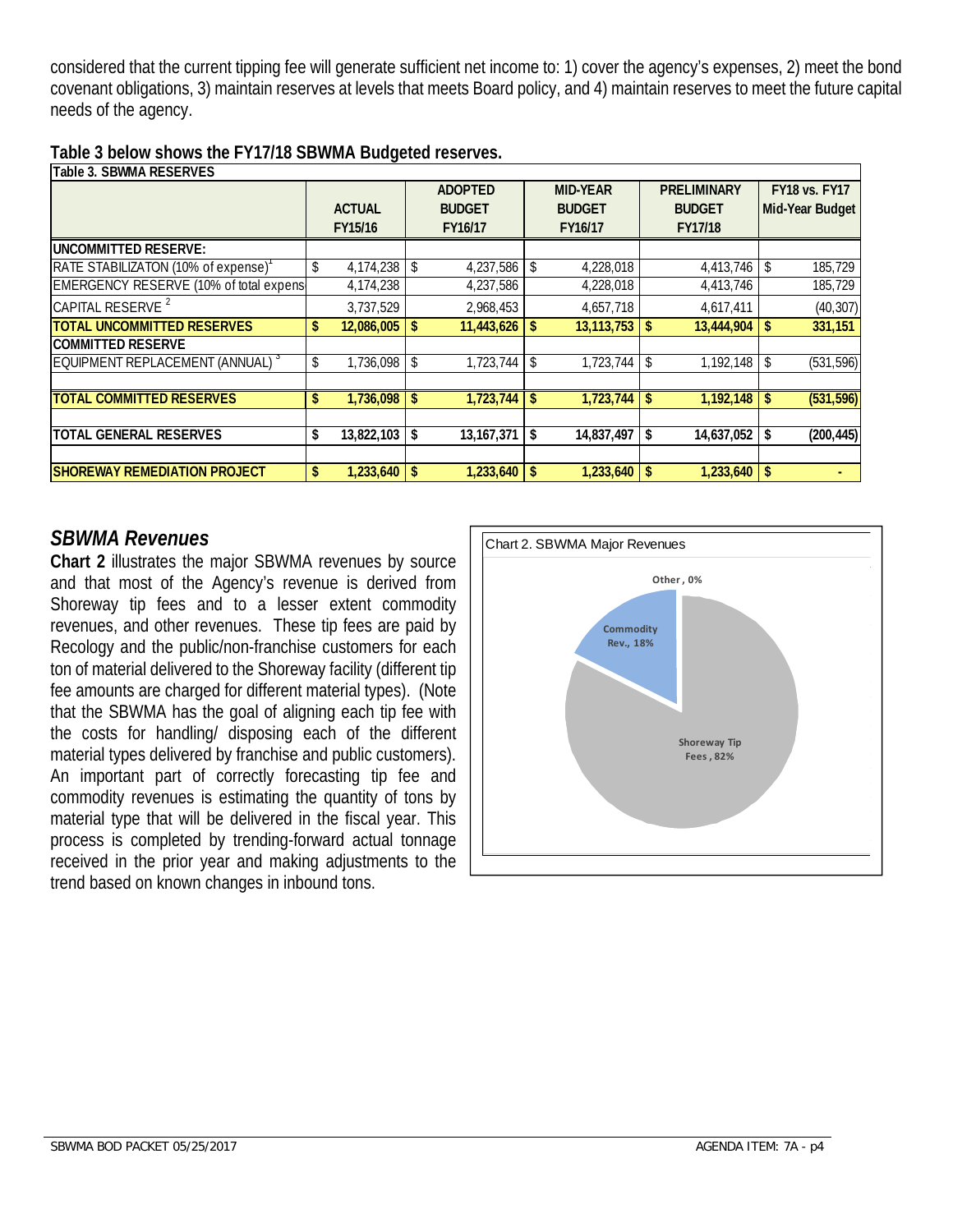| Table 4. FY17/18 Revenues                                                    |               |               |                    |                       |            |  |  |  |  |  |
|------------------------------------------------------------------------------|---------------|---------------|--------------------|-----------------------|------------|--|--|--|--|--|
| <b>FY17/18 REVENUES</b>                                                      |               |               |                    |                       |            |  |  |  |  |  |
|                                                                              | FY16/17       | FY16/17       |                    | FY17/18 FY18 vs. FY17 |            |  |  |  |  |  |
|                                                                              | Adopted       | Mid-Year      | <b>Preliminary</b> | Adopted               |            |  |  |  |  |  |
| <b>Revenues</b>                                                              | <b>Budget</b> | Projections   | <b>Budget</b>      | <b>Budget</b>         | Variance % |  |  |  |  |  |
| Tip Fee Revenues                                                             | \$36,508,044  | \$36,902,521  | \$38,780,135       | \$2,272,091           | 6%         |  |  |  |  |  |
| Non Franchised                                                               | 8,114,936     | 8,038,948     | 8,691,298          | 576,362               | 7%         |  |  |  |  |  |
| Franchised                                                                   | 28,393,108    | 28,863,573    | 30,088,837         | 1,695,729             | 6%         |  |  |  |  |  |
| Net Commodity Sales Revenues*                                                | 6,943,411     | 8,155,931     | 8,015,544          | 1,072,133             | 15%        |  |  |  |  |  |
| <b>MRF - Host Fees</b>                                                       | 403,070       | 172,672       |                    | (403, 070)            | $-100%$    |  |  |  |  |  |
| Interest Income                                                              | 78,940        | 97,576        | 106,580            | 27,640                | 35%        |  |  |  |  |  |
| Other Revenue                                                                | 50,600        | 61,101        | 58,094             | 7,494                 | 15%        |  |  |  |  |  |
| <b>Sub Operation Revenue</b>                                                 | \$43,984,065  | \$45,389,801  | \$46,960,353       | \$<br>2,976,288       | 7%         |  |  |  |  |  |
| <b>Fire Related Revenue:</b>                                                 |               |               |                    |                       |            |  |  |  |  |  |
| <b>Commodity Sales Revenue</b>                                               |               | (3, 159, 624) |                    |                       | 0%         |  |  |  |  |  |
| Commodity revenue Sharing                                                    |               | 885,327       |                    |                       | $0\%$      |  |  |  |  |  |
| <b>MRF Host Fees</b>                                                         |               | (131, 832)    |                    |                       | $0\%$      |  |  |  |  |  |
| Single Stream Revenue                                                        |               | 608,888       |                    |                       | 0%         |  |  |  |  |  |
| Insrance Revenue Interruption                                                |               | 1,309,676     |                    |                       | $0\%$      |  |  |  |  |  |
| <b>Total Revenues:</b>                                                       | \$43,984,065  | \$44,902,237  | \$46,960,353       | \$2,976,288           | 7%         |  |  |  |  |  |
| *Gross commodity sales - 28.02% revenue share with SBR and buyback payments. |               |               |                    |                       |            |  |  |  |  |  |

**Table 4** above provides a summary and variance of all the Agency's revenue streams for the 17/18 Budget compared to FY16/17 and mid-year budgets. Total Revenues for the Agency are expected to be \$2.9 M higher than prior year. Major variances for each revenue line are discussed below:

**Tip Fee Revenues –** Tip fees are charged at Shoreway on each ton of material entering the facility (the total tons times the tip fee equals the agency's tip fee revenues). For FY17/18, there are no large changes in anticipated inbound franchise tonnage. The total FY17/18 tip fee revenues of \$38.8M shown in the table are based on no tip fees increase on franchise material and a \$1.81 per cubic yard increase on public C&D streams January 1, 2018.

- o The current franchise tip fee for solid waste delivered to the Shoreway facility by Recology is \$104 per ton.
- o The public/non-franchised customer's fee for solid waste is charged based on cubic yardage volume at \$41.

**Net Commodity Sales Revenues -** In the middle of FY16/17, commodity prices improved 15% over what was forecasted in the Adopted FY16/17 Budget. The improved net commodity revenue for the FY17/18 Budget is forecasted to be \$1,072,133 higher (or \$21.69 per ton) than commodity revenue in FY16/17 Budget (\$141 vs. \$120 per ton. See **Attachment D** – Commodity Price Information for detail on commodity price trends and projections).

**MRF Host fees -** The host fees revenues have been discontinued effective January 1st, 2017 due the termination of the contract by Recology. Recology has made a commitment to bring new tonnage to the Shoreway transfer station to help mitigate the loss of the host fees on recyclable tonnage.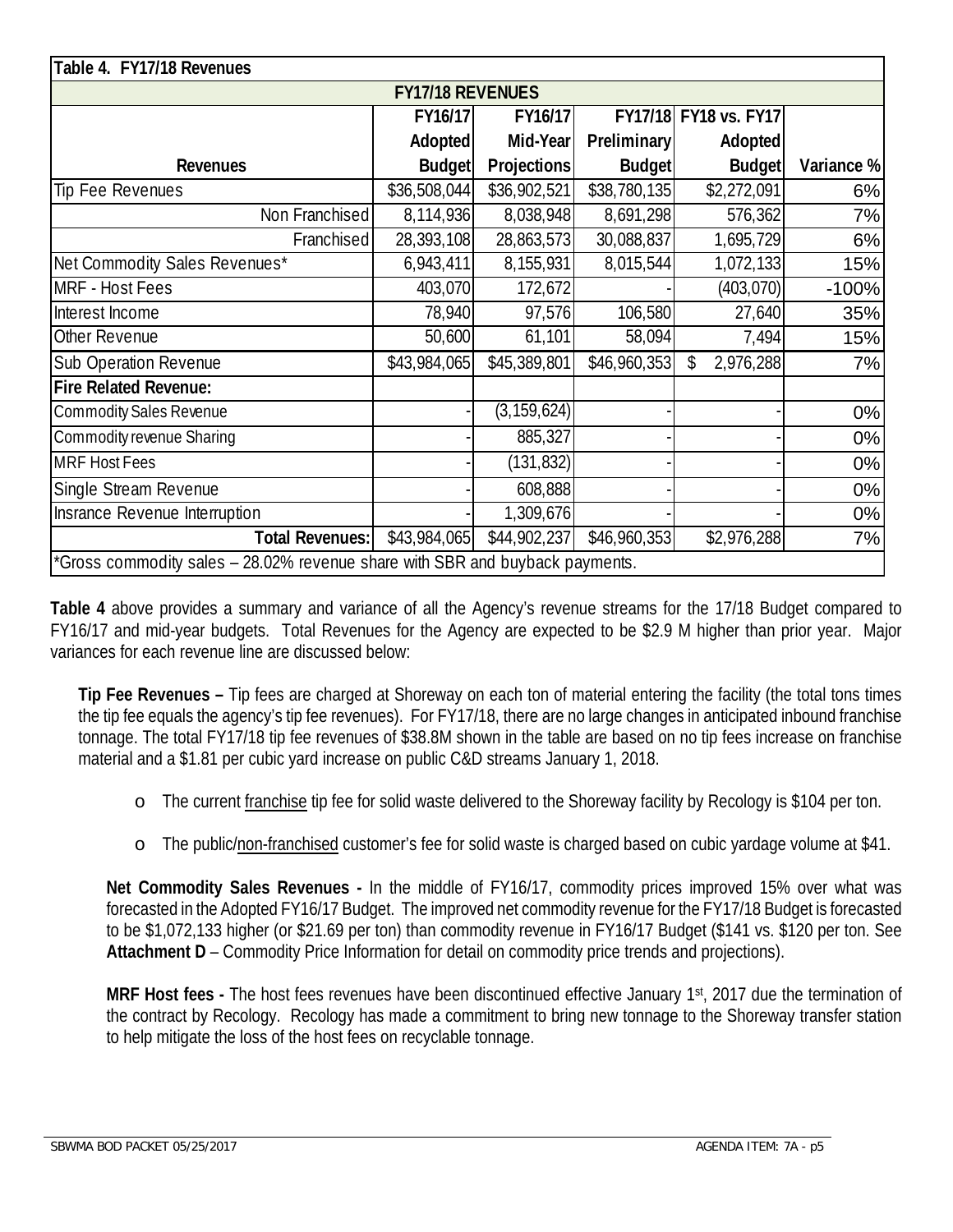**Interest Income -** Interest income revenue is generated from the interest on the Agency's invested reserves. The Agency's Reserves are invested in funds that emphasize stability of principle (San Mateo County Fund, LAIF). The revenues are a function of interest rates and the amount of money held in reserve.

**HHW and Other –** The House hold hazardous waste (HHW) program has been discontinued effective January 1st, 2017. There was a slight improvement in the E-Scrap Recycling Revenue of \$7,494.

# *SBWMA Expense Budget*

As shown in **Chart 3**, the Shoreway Operations and Disposal Contracts items represent the majority of the FY17/18 SBWMA Budget expense (approximately 82%). Important points about these major expenses include that they are:

- 1) Variable according to the quantity of material delivered to the Shoreway facility.
- 2) Under contract with cost increases indexed so the yearover-year variance is predictable and stable,
- 3) Linked to offsetting revenues collected from tip fees on inbound tons to the facility.



**Table 5** below summarizes the expenses for the FY17/18 Budget by major category. The Total Expense is projected to be \$44,104,464 and is \$1.7M (4.0%) higher than the FY16/17 Adopted Budget. Each expense category shown in the table below is discussed in more detail under section titles matching the expense category line in the Expense Summary below.

| Table 5. FY17/18 EXPENSE SUMMARY |               |               |                          |                       |             |  |  |  |  |  |  |
|----------------------------------|---------------|---------------|--------------------------|-----------------------|-------------|--|--|--|--|--|--|
|                                  | FY16/17       | FY16/17       |                          | FY17/18 FY18 vs. FY17 | FY17/18     |  |  |  |  |  |  |
|                                  | Adopted       | Mid-Year      | <b>Preliminary</b>       | <b>Adopted</b>        | Budget % of |  |  |  |  |  |  |
| <b>EXPENSE CATEGORIES</b>        | <b>Budget</b> | <b>Budget</b> | <b>Budget</b>            | <b>Budget</b>         | Total       |  |  |  |  |  |  |
| Shoreway Operations              | \$34,529,270  | \$35,196,349  | \$35,927,570             | \$1,398,300           | 81.4%       |  |  |  |  |  |  |
| SBWMA Program                    | 3,364,772     | 3,066,220     | 3,653,015                | 288,243               | 8.3%        |  |  |  |  |  |  |
| Interest Expense                 | 2,747,908     | 2,747,908     | 2,710,170                | (37, 739)             | 6.1%        |  |  |  |  |  |  |
| Franchise Fees to San Carlos     | 1,738,513     | 1,757,263     | 1,846,710                | 108,197               | 4.2%        |  |  |  |  |  |  |
| Shoreway Fire Related Expenses   | ۰.            | (487, 565)    | $\overline{\phantom{a}}$ | ٠                     | 0.0%        |  |  |  |  |  |  |
| <b>Total Expense</b>             | \$42,380,463  | \$42,280,176  | \$44,137,464             | \$1,757,001           | 100.0%      |  |  |  |  |  |  |

**\* HHW Expenses were deleted**

## **Shoreway Operations Expense Detail**

**Table 6** below shows the Shoreway Operations Expense Detail for FY17/18. The total expense for the Shoreway operations are projected to be \$40,484,450 which is \$1.5M (4%) over FY16/17 Adopted Budget. Variances for each expense line are discussed below: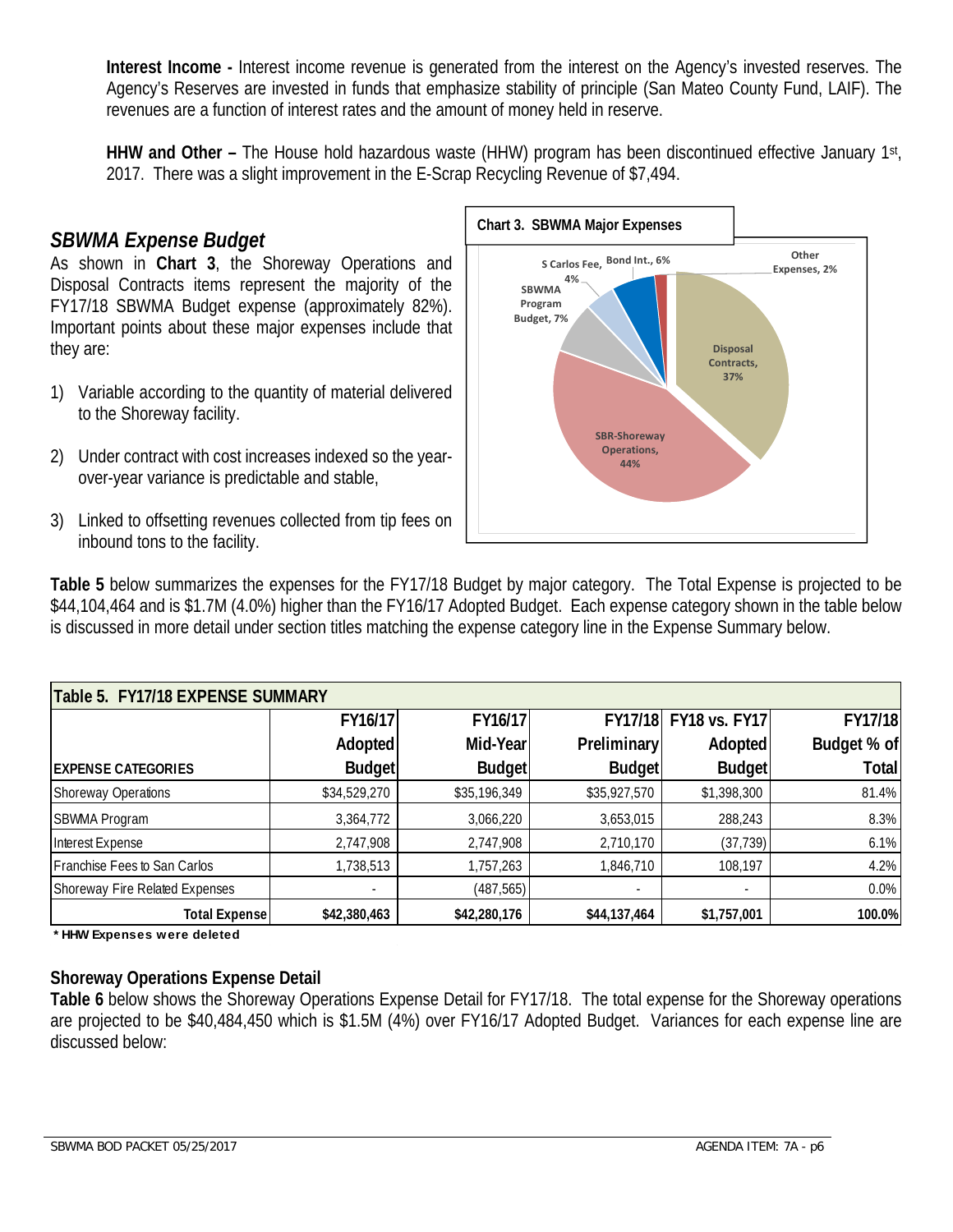|                                                                                                                   | Table 6. FY17/18 SHOREWAY OPERATIONS EXPENSE DETAIL |                |                    |                       |            |  |  |  |  |  |  |
|-------------------------------------------------------------------------------------------------------------------|-----------------------------------------------------|----------------|--------------------|-----------------------|------------|--|--|--|--|--|--|
|                                                                                                                   | FY16/17                                             | <b>FY16/17</b> |                    | FY17/18 FY18 vs. FY17 |            |  |  |  |  |  |  |
|                                                                                                                   | Adopted                                             | Mid-Year       | <b>Preliminary</b> | Adopted               |            |  |  |  |  |  |  |
| <b>Expenditures</b>                                                                                               | Budget                                              | Projections    | <b>Budget</b>      | Budget                | Variance % |  |  |  |  |  |  |
| <b>SBR Compensation*</b>                                                                                          | \$18,423,627                                        | \$18,627,965   | \$18,936,520       | \$512,892             | 3%         |  |  |  |  |  |  |
| Disposal and Processing*                                                                                          | 15,329,602                                          | 15,845,562     | 15,859,400         | 529,798               | 3%         |  |  |  |  |  |  |
| Insurance Shoreway                                                                                                | 238,998                                             | 238,998        | 576,500            | 337,502               | 141%       |  |  |  |  |  |  |
| <b>Education Center</b>                                                                                           | 60,000                                              | 60,000         | 60,000             |                       | 0%         |  |  |  |  |  |  |
| <b>Credit Cards Charges</b>                                                                                       | 173,710                                             | 120,491        | 140,600            | (33, 110)             | $-19%$     |  |  |  |  |  |  |
| <b>Other Operating Expenses</b>                                                                                   | 242,690                                             | 242,690        | 292,690            | 50,000                | 21%        |  |  |  |  |  |  |
| Taxes (Sewer)                                                                                                     | 60,643                                              | 60,643         | 61,860             | 1,217                 | 2%         |  |  |  |  |  |  |
| Fire Related expenses                                                                                             |                                                     | (487, 565)     |                    |                       | 0%         |  |  |  |  |  |  |
| <b>Total Shoreway Operations:</b>                                                                                 | \$34,529,270                                        | \$34,708,784   | \$35,927,570       | \$<br>1,398,300       | $0\%$      |  |  |  |  |  |  |
| Debt Service Bond Interest                                                                                        | 2,747,908                                           | 2,747,908      | 2,710,170          | (37, 739)             | $-1%$      |  |  |  |  |  |  |
| Franchise Fee (San Carlos)**                                                                                      | 1,738,513                                           | 1,757,263      | 1,846,710          | 108,197               | 6%         |  |  |  |  |  |  |
| \$39,015,692<br>\$39,213,956<br><b>Total Shoreway Operating Expenses</b><br>\$40,484,450<br>\$<br>1,468,758<br>4% |                                                     |                |                    |                       |            |  |  |  |  |  |  |
| Expense projection based on estimated facility tonnage                                                            |                                                     |                |                    |                       |            |  |  |  |  |  |  |
| ** Expense projection based on estimated gate revenue (tipping fees x estimated tons)                             |                                                     |                |                    |                       |            |  |  |  |  |  |  |

SBR Compensation Expense: There is a projected 3% increase in the fees paid to SBR to operate the Shoreway facility and transport outbound materials to the disposal and processing facilities resulting largely from an increase in the VRS hourly rates up to \$15 from \$11 for the MRF sorters, and slightly more tons. SBR's 2017 compensation will increase by approximately \$512,892 in 2017 (see Table 4 and **Attachment E**).

Disposal and Processing Expense**:** There is 3% increase in disposal and processing expense which is a based mainly on a 3.0% estimated increase in January 1, 2017 rates. The increase in disposal rates are the result of contractual indexing procedures for disposal, composting, C&D and other processors. In addition to making the cost increases predictable, the contractual indexing of cost increases has worked well to contain cost increases and keep rates low for the Member Agencies. This said, there is however, the potential for large cost increases at the expiration of the existing contracts in 2017 and in 2019. The SBWMA staff attempts to manage the Agency's contracts to achieve the best negotiated arrangement for the Member Agencies. During the FY16/17 budget year, the Zanker Road Resource Recovery for C&D processing rate increase of \$60 per ton has taken place effective February 1st, 2017. The rate goes up to \$65 effective February 1st, 2018. Since C&D is a public/non-franchise material stream, the actual increase in C&D costs will be targeted to that stream and will have no impact on franchise tip fees. (See Table 5, **Attachment E**).

Other Operating Expense: Credit card transaction fees paid by SBR and reimbursed by the Agency for public/nonfranchisee customer transactions has decreased by \$33K due to a change in banking by SBR and which resulted in a favorable banking fees.

Taxes (sewer): Sewer usage fees paid on the property tax bill are based on the potable water usage (water meter) at the site. Water conserving measures are being considered for next year to reduce the sewer tax.

Franchise Fee (San Carlos): Under the terms of the land use permit granted by the City of San Carlos to the JPA, the SBWMA is obligated to pay the City 5% of the total Shoreway tip fee revenue. It is 6% higher than last budget due to projected higher revenues.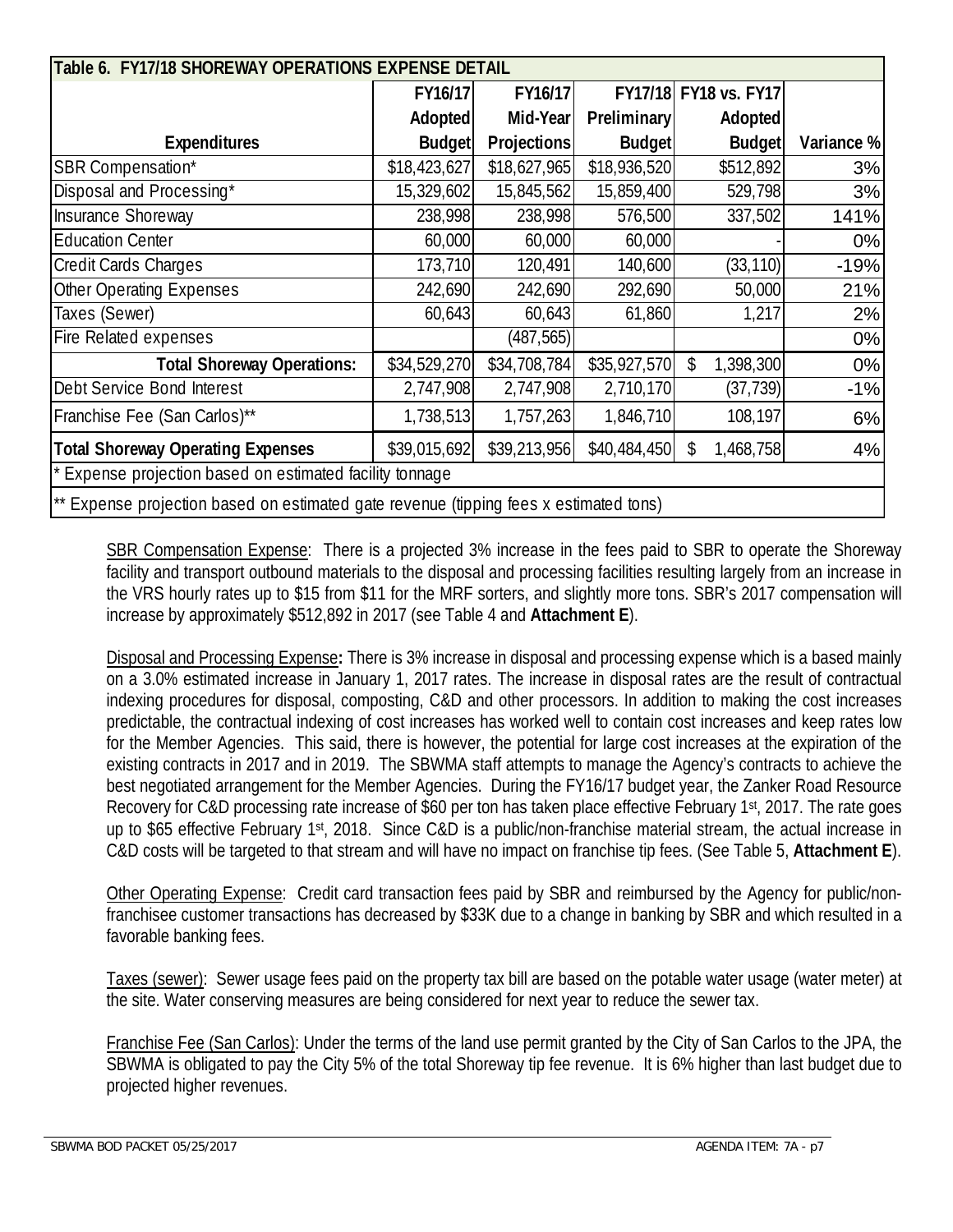## **SBWMA Program & Administrative Expense**

The total SBWMA Program & Administrative expense is shown is \$3,620,015 (see **Table 4** and **Attachment A** - FY17/18 Capital & Operating Budget Detail with expense variances described in line-by-line detail in the budget). The SBWMA Program & Administrative budget includes the staff, administrative, and program related expenses to operate the JPA. (The agency uses consultants to supplement staff time and expertise to fulfil the contract compliance, agency reporting, program and administrative functions to meet the goals established by the Board, the agency's contracts and regulatory bodies). The anticipated wage and benefit increase is 3% over prior year. The staff merit increase pool assumes a 3% increase on total wages (adjustments are made on a calendar year basis). The SBWMA provides non-PERS benefits that are low-cost when compared to other public agencies. Per the Agency Assessment (approved on March 27, 2017), two reclassified positions are reflected in this year's budget, the new Senior Facility & Contracts Manager and the Environmental Education Programs Manager. Further staff expense detail and a discussion on staff wages and benefit costs can be found in **Attachment C** – Organization chart and Personnel Summary.

SBWMA staff will be working to complete critical projects during the FY17/18 that are detailed in **Attachment B** – SBWMA Programmatic Detail**.** A summary of the key projects for FY17/18 include:

- Conducting the Collection Services contract negotiations process with Recology and providing support to the Member Agencies relating to the collection contract extension.
- Completing commercial collection efficiency pilot to boost aid cost reduction and recycling capture.
- Completion of a technical and financial feasibility analysis of a waste processing system to recover organic materials and other recyclables from solid waste to boost JPA diversion.
- Implementation of programs and projects that have been approved by the Board and that are part of the Long Range Plan and the Zero Landfill Workgroup efforts. These projects include implementation of the following:
	- Enhanced commercial recycling outreach targeting businesses and multi-family.
	- Environmental education program supporting in-school recycling and composting efforts.
	- Piloting gasification technologies for green waste and MRF residue.

## **Capital Expenditures**

The FY17/18 Capital Expenditures budget is \$1,840,000 (see **Attachment A** - FY17/18 Capital & Operating Budget Detail). Per Board feedback, staff is forecasting capital spending on a five-year basis. The forecast includes the recommended capital projects presented in the 2015 Long Range Plan.

## **Background**

The SBWMA Budget is reviewed by the Board in April and is considered for approval at the May Board meeting each year. On April 4th the Finance Committee reviewed the assumptions of the Preliminary FY17/18 SBWMA Budget. The Preliminary FY17/18 Budget was presented to the Board at the April Board meeting and is being considered at the May meeting for approval.

# **Fiscal Impact**

The FY17/18 Budget forecasts a Net Income of \$2,855,888 which is \$1.25 million higher than FY16/17 Adopted Budget (see Table 1 on page 3 of the staff report). The Net Income projection are primarily a function of the following factors:

- Higher non-franchised revenue of \$.57 million, higher franchised revenue of \$1.69 million, higher net commodity revenues of \$1.07 million from mainly higher commodity prices.
- Higher Total Shoreway Operations expense of \$1,468,758 primarily due to annual cost adjustments included in the SBR and Disposal & Processing contracts, \$186,372 due to tonnage increase, \$337,502 in higher property insurance and \$ 50,000 in higher Shoreway maintenance expenses.

The Shoreway no tip fee increase for franchise customers is estimated to have a neutral impact on franchise collection services rates effective January 1, 2018.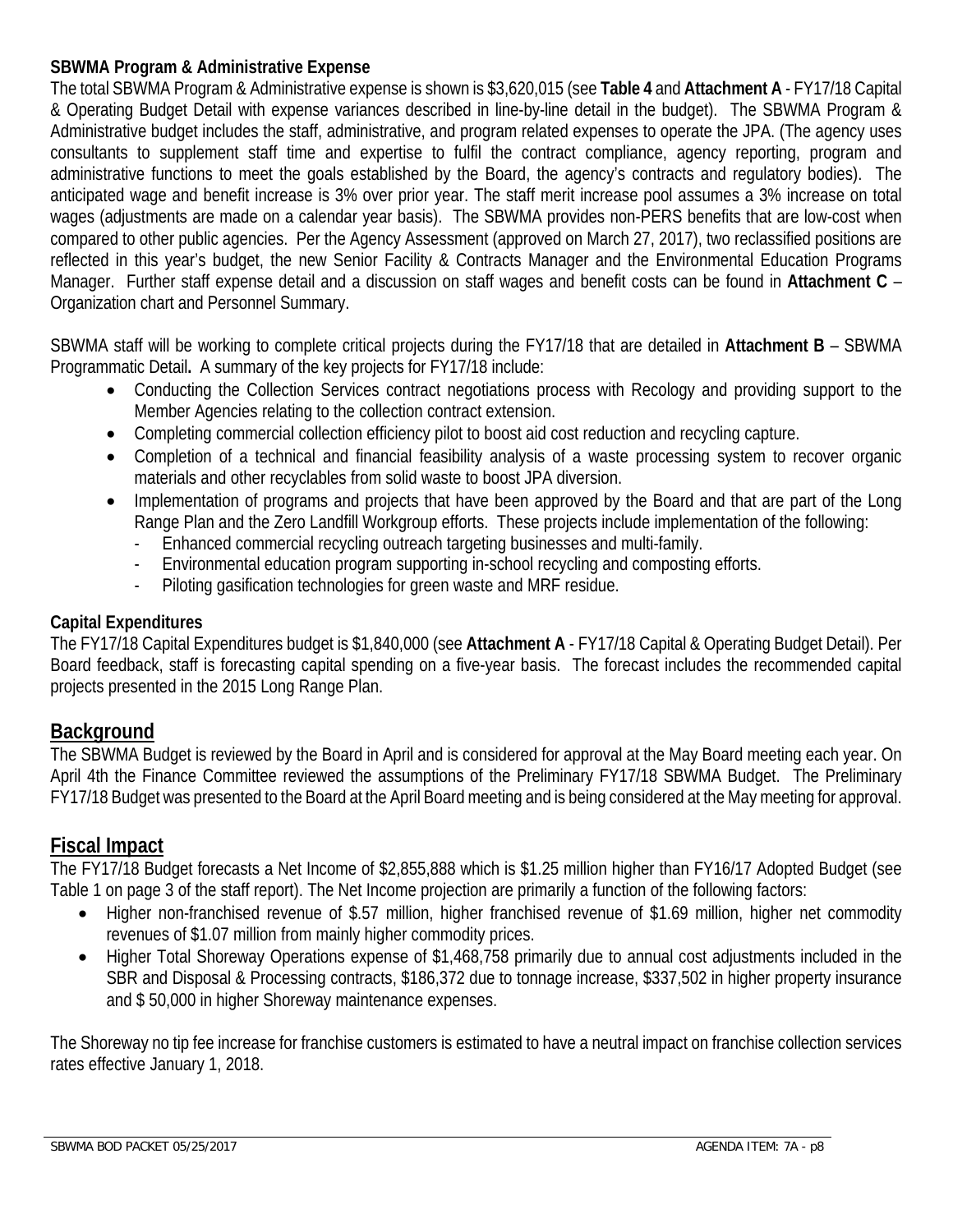## **Attachments:**

- A. SBWMA FY17/18 Capital & Operating Budget Detail
- B. SBWMA Programmatic Detail (Staff Resources and Description of Key Projects and Work Activities)
- C. Organization Chart & Personnel Summary
- D. Commodity Price Information
- E. Supporting Financial and Operational Data (Tonnage, Commodities, Other)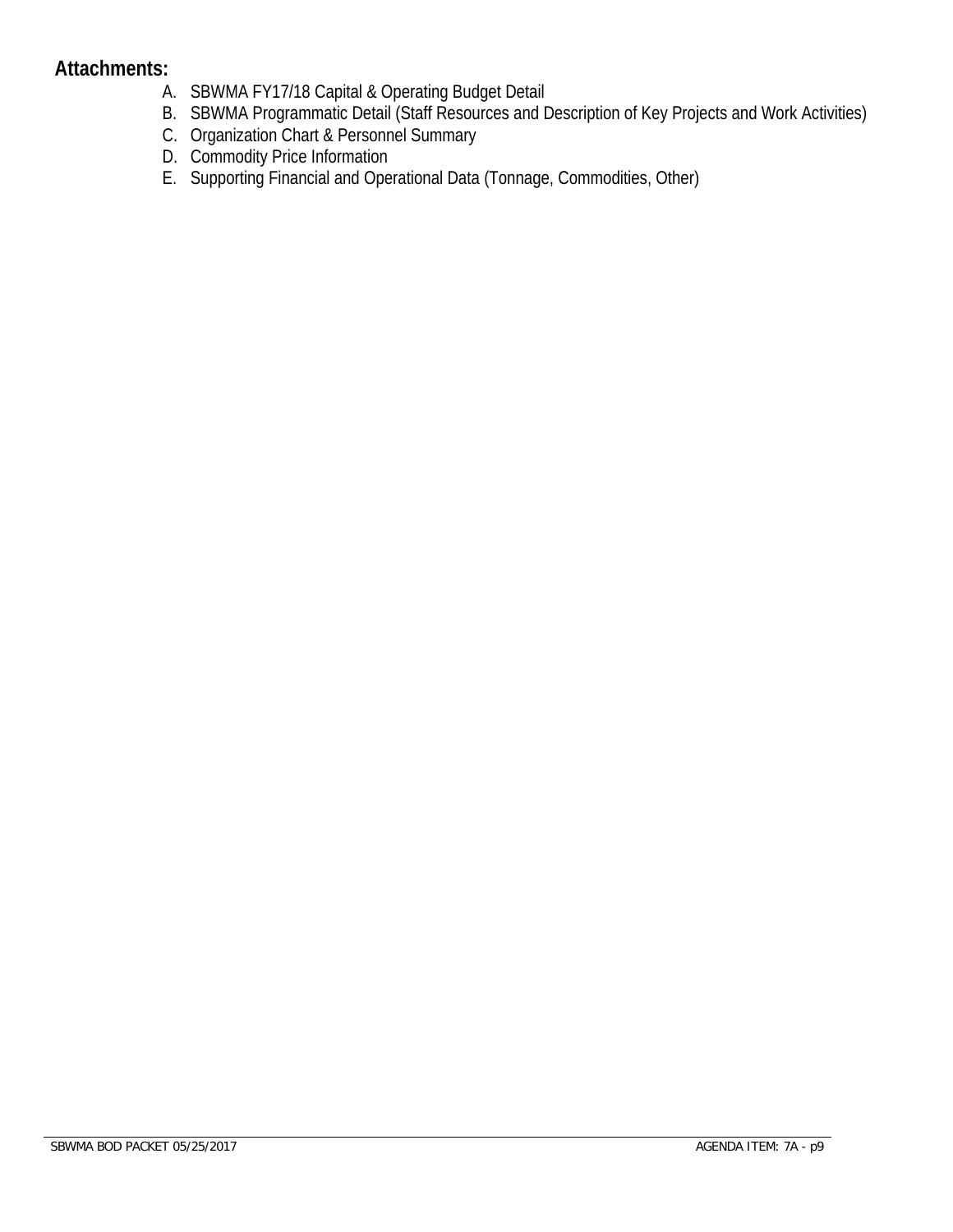

# **RESOLUTION NO. 2017-23 RESOLUTION OF THE SOUTH BAYSIDE WASTE MANAGEMENT AUTHORITY BOARD OF DIRECTORS ADOPTING THE FY17/18 SBWMA BUDGET**

**WHEREAS**, the South Bayside Waste Management Authority (SBWMA) proposed budget as presented is balanced and provides sufficient funds for normal operations.

**NOW THEREFORE, BE IT RESOLVED**, by the Board of Directors of the South Bayside Waste Management Authority that the Board adopts the FY17/18 SBWMA Budget.

 **PASSED AND ADOPTED** by the Board of Directors of the South Bayside Waste Management Authority, County of San Mateo, State of California on the **25rd** day of **May, 2017**, by the following vote:

| <b>Agency</b>      | <u>Yes</u> | <u>No</u> | Abstain | Absent | Agency                            | <b>Yes</b> | No | Abstain | <b>Absent</b> |
|--------------------|------------|-----------|---------|--------|-----------------------------------|------------|----|---------|---------------|
| Atherton           |            |           |         |        | Menlo Park                        |            |    |         |               |
| Belmont            |            |           |         |        | Redwood City                      |            |    |         |               |
| Burlingame         |            |           |         |        | San Carlos                        |            |    |         |               |
| East Palo Alto     |            |           |         |        | San Mateo                         |            |    |         |               |
| <b>Foster City</b> |            |           |         |        | County of San Mateo               |            |    |         |               |
| Hillsborough       |            |           |         |        | <b>West Bay Sanitary District</b> |            |    |         |               |

 I HEREBY CERTIFY that the foregoing Resolution No. 2017-23 was duly and regularly adopted at a regular meeting of the South Bayside Waste Management Authority on May 25, 2017.

 $\overline{\phantom{a}}$  , and the contract of the contract of the contract of the contract of the contract of the contract of the contract of the contract of the contract of the contract of the contract of the contract of the contrac

ATTEST:

Bob Grassilli, Chairperson of SBWMA

Cyndi Urman, Board Secretary

\_\_\_\_\_\_\_\_\_\_\_\_\_\_\_\_\_\_\_\_\_\_\_\_\_\_\_\_\_\_\_\_\_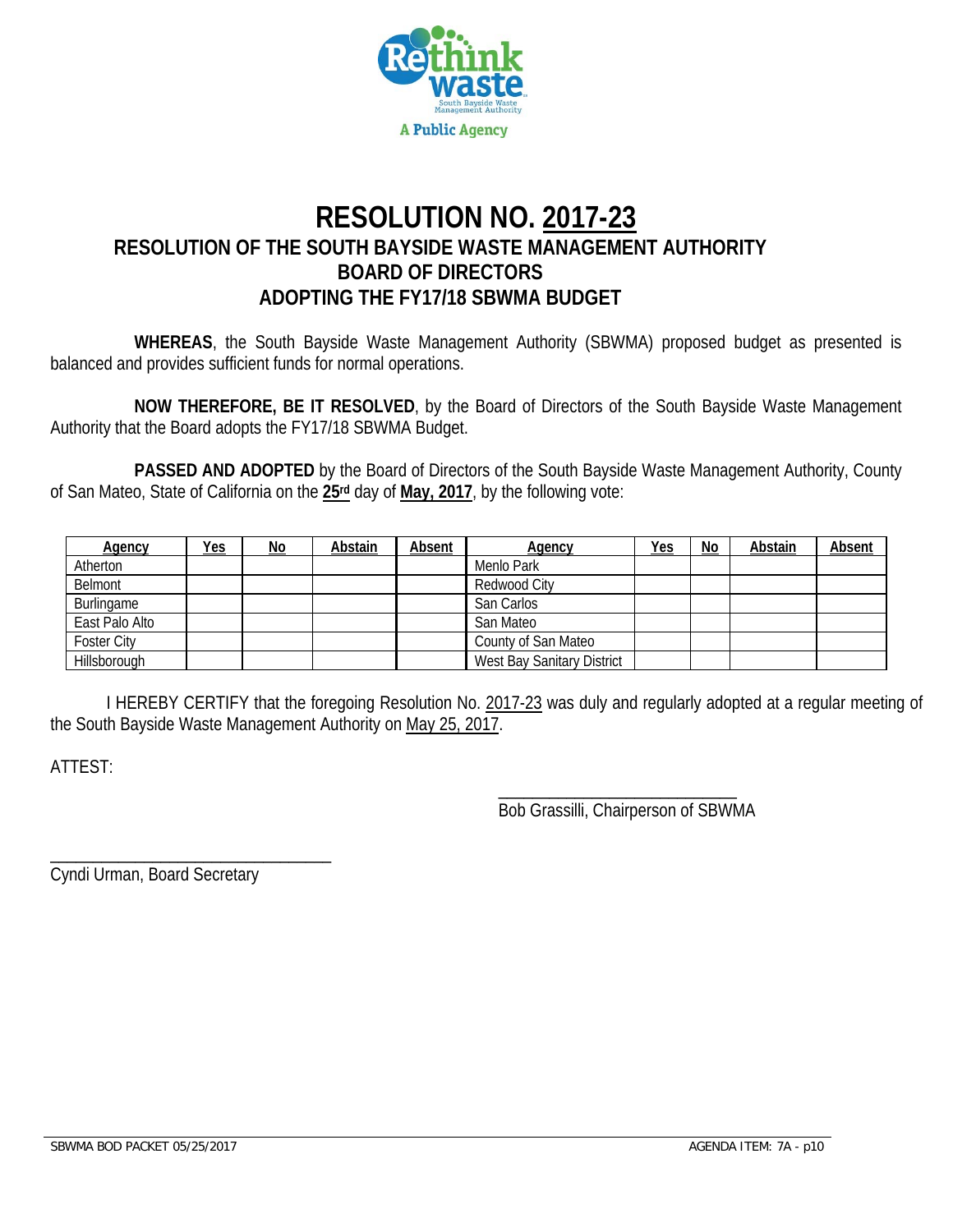#### **ATTACHMENT A**

| CAPITAL EXPENDITURE BUDGET FORECAST              |                                                                              |            |                                |                        |                                            |                                               |  |  |  |  |  |  |
|--------------------------------------------------|------------------------------------------------------------------------------|------------|--------------------------------|------------------------|--------------------------------------------|-----------------------------------------------|--|--|--|--|--|--|
| <b>Capital Project Name</b>                      | FY17/18                                                                      | FY18/19    | FY19/20                        | FY20/21                | FY21/22                                    | <b>NOTES</b>                                  |  |  |  |  |  |  |
| Transfer station tipping floor resurfacing       | 225,000                                                                      | \$         | \$<br>250,000                  | $\sqrt{2}$             | $\mathsf{\$}$<br>250,000                   | Tipping floor repair                          |  |  |  |  |  |  |
| Site paving repairs and restriping               | 50,000                                                                       |            | 500,000                        | 500,000                |                                            | Recology area repaving                        |  |  |  |  |  |  |
| Truck shop building maintenance                  | 25,000                                                                       | 25,000     | 25,000                         | 25,000                 |                                            | 25,000 Reserve for unplanned expenses         |  |  |  |  |  |  |
| Transfer station building maintenance            | 50,000                                                                       | 50,000     | 50,000                         | 50,000                 |                                            | 50,000 Reserve for unplanned expenses         |  |  |  |  |  |  |
| MRF building maintenance                         | 50,000                                                                       | 50,000     | 50,000                         | 50,000                 |                                            | 150,000 Reserve for unplanned expenses        |  |  |  |  |  |  |
| Administration building maintenance              | 75,000                                                                       | 40,000     | 40,000                         | 200,000                |                                            | 40,000 New roof 17/18, building remodel 20/21 |  |  |  |  |  |  |
| Site maintenance                                 | 150,000                                                                      | 50,000     | 50,000                         | 50,000                 |                                            | 50,000 Reserve for unplanned expenses         |  |  |  |  |  |  |
| Enhanced fire suppression                        | 325,000                                                                      | 200,000    | 50,000                         | 100,000                |                                            | Enhanced fire suppression (Fire Rover 17/18)  |  |  |  |  |  |  |
| Repairs to landfill tipper                       | 15,000                                                                       | 15,000     | 15,000                         |                        |                                            | Ox Mtn. contract expires 2019                 |  |  |  |  |  |  |
| Education center exhibits                        | 15,000                                                                       |            |                                | 30,000                 |                                            | Refresh of MRF tour exhibits                  |  |  |  |  |  |  |
| Electric vehicle charging station                | 15,000                                                                       |            | 15,000                         |                        |                                            | Installation in public parking lot            |  |  |  |  |  |  |
| Storm water treatment system                     | 30,000                                                                       | 1,200,000  | 50,000                         |                        | 50,000                                     | Continuous improvement plan items             |  |  |  |  |  |  |
| Glass conveyance and loadout system              | 550,000                                                                      |            |                                |                        |                                            | System for MRF glass handling                 |  |  |  |  |  |  |
| Enhancements to Public Recycling Center          | 200,000                                                                      |            |                                |                        |                                            | Confidential doc shredder & PRC remodel       |  |  |  |  |  |  |
| Polystyrene recycler/densifier                   | 65,000                                                                       |            |                                |                        |                                            | Equipment to densify PS packaging materials   |  |  |  |  |  |  |
| Baler reline                                     |                                                                              |            |                                |                        |                                            | 175,000 MRF fiber baler                       |  |  |  |  |  |  |
| Transfer station building expansion <sup>1</sup> |                                                                              | 2,865,437  |                                |                        |                                            | Estimated 5,000 sq ft for MWPS                |  |  |  |  |  |  |
| MRF Equipment Replacement <sup>4</sup><br>Total  | $1,840,000$ \$                                                               | 4,495,437  | $1,095,000$ \$<br>$\mathbf{s}$ | 1,206,940<br>2,211,940 | 470,000<br>1,260,000<br>$\mathbf{\hat{S}}$ |                                               |  |  |  |  |  |  |
|                                                  | l \$                                                                         |            |                                |                        |                                            |                                               |  |  |  |  |  |  |
| Mixed waste processing equipment                 |                                                                              | 13,984,400 |                                |                        |                                            | Waste processing/organic to AD system         |  |  |  |  |  |  |
| Fueling system replacement <sup>3</sup>          |                                                                              |            | 1,500,000                      |                        |                                            | Replace USTs w/ code compliant ASTs           |  |  |  |  |  |  |
| MRF sorting equipment replacement <sup>4</sup>   |                                                                              |            |                                |                        |                                            | Scheduled component replacement               |  |  |  |  |  |  |
| Special Funding for Above Italic Items           | 1. Proposed funding from Capital Reserves (Mid-Year FY16/17 balance \$4.66M) |            |                                |                        |                                            |                                               |  |  |  |  |  |  |

*2. Proposed funding though new JPA debt*

3. Proposed funding from Shoreway Remediation Fund (Mid-Year FY16/17 balance \$1.20M)

\_\_\_\_\_\_\_\_\_\_\_\_\_\_\_\_\_\_\_\_\_\_\_\_\_\_\_\_\_\_\_\_\_\_\_\_\_\_\_\_\_\_\_\_\_\_\_\_\_\_\_\_\_\_\_\_\_\_\_\_\_\_\_\_\_\_\_\_\_\_\_\_\_\_\_\_\_\_\_\_\_\_

*4. MRF Equipment Replacement Reserve (Mid-Year FY16/17 balance \$1.5M)* 

\_\_\_\_\_\_\_\_\_\_\_\_\_\_\_\_\_\_\_\_\_\_\_\_\_\_\_\_\_\_\_\_\_\_\_\_\_ \_\_\_\_\_\_\_\_\_\_\_\_\_\_\_\_\_\_\_\_\_\_\_\_\_\_\_\_\_\_\_\_\_\_\_\_\_\_\_\_\_\_\_\_\_\_\_\_\_\_\_\_\_\_\_\_\_\_\_\_\_\_\_\_\_\_\_\_\_\_\_\_\_\_\_\_\_\_\_\_\_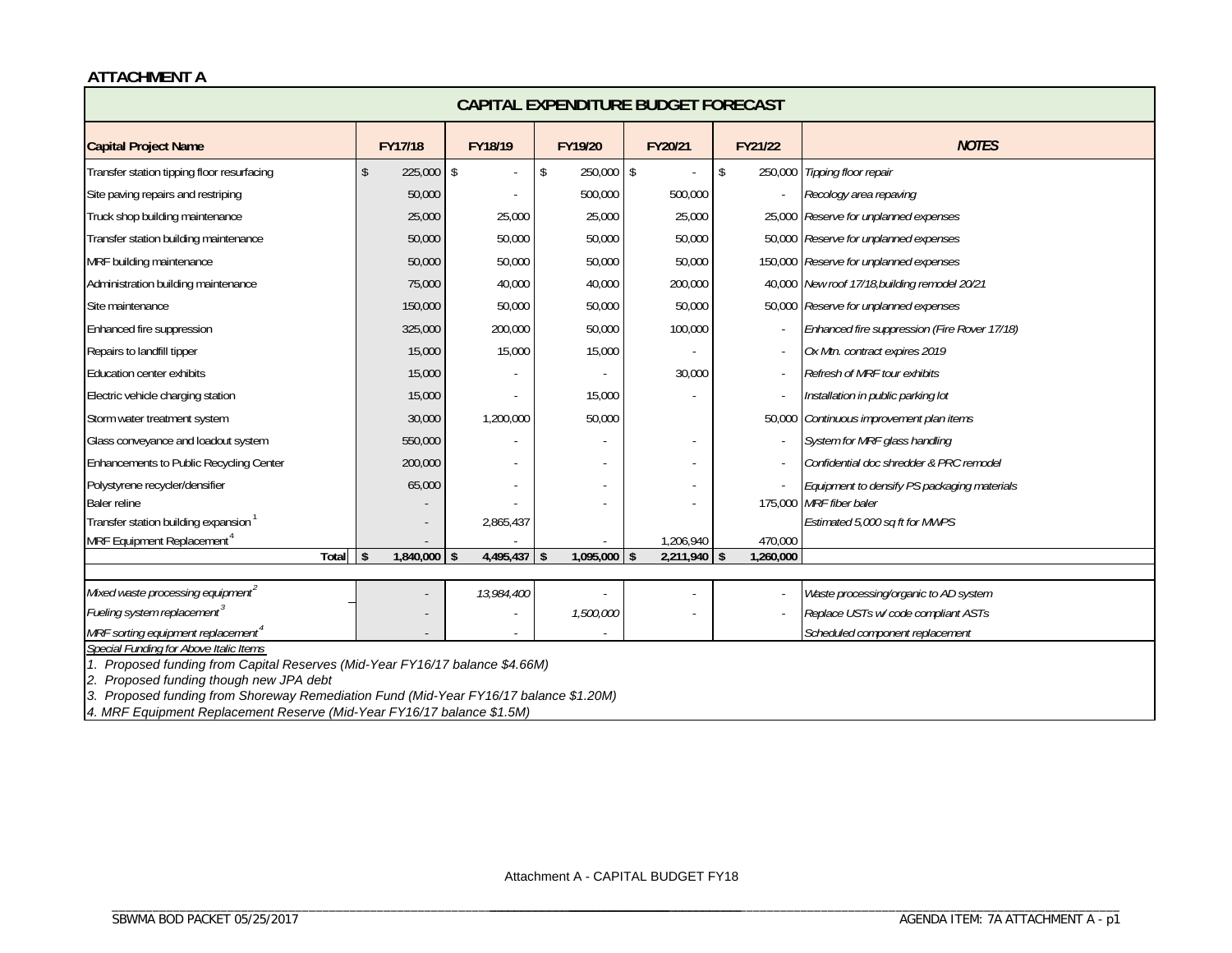| <b>Attachment A - SBWMA Reserve Balance</b>                                                                  |          |                                     |                |                                     |           |                                                    |  |                                      |               |                                         |  |  |
|--------------------------------------------------------------------------------------------------------------|----------|-------------------------------------|----------------|-------------------------------------|-----------|----------------------------------------------------|--|--------------------------------------|---------------|-----------------------------------------|--|--|
|                                                                                                              |          | <b>ACTUAL FY16/17</b>               | <b>ADOPTED</b> | <b>BUDGET</b><br>FY16/17            |           | MID-YEAR BUDGET<br>FY16/17                         |  | <b>PRELIMINARY BUDGET</b><br>FY17/18 |               | <b>FY18 vs. FY17</b><br>Mid-Year Budget |  |  |
| <b>Uncommitted Reserves</b>                                                                                  |          |                                     |                |                                     |           |                                                    |  |                                      |               |                                         |  |  |
| RATE OF STABILIZATON (10% of expense)'<br>EMERGENCY RESERVE (10% of total expense)<br><b>CAPITAL RESERVE</b> | \$<br>J, | 4,174,238<br>4,174,238<br>3,737,529 | \$<br>-S<br>\$ | 4,237,586<br>4,237,586<br>2,968,453 | \$.<br>-S | $4,228,018$ \$<br>$4,228,018$ \$<br>$4,657,718$ \$ |  | 4,413,746<br>4,413,746<br>4,617,411  | $\mathcal{S}$ | 185,729<br>185,729<br>(40, 307)         |  |  |
| <b>TOTAL UNCOMMITTED RESERVES</b>                                                                            | \$       | 12,086,005                          | \$             | 11,443,626                          | S.        | $13,113,753$   \$                                  |  | 13,444,904                           | \$            | 331,151                                 |  |  |
| <b>Committed Reserves:</b><br><b>EQUIPMENT REPLACEMENT (ANNUAL)</b>                                          | \$       | 1,736,098                           | \$             | 1,723,744                           | -\$       | $1,723,744$ \\$                                    |  | 1,192,148                            |               | (531, 596)                              |  |  |
| <b>TOTAL COMMITTED RESERVES</b>                                                                              | \$       | 1,736,098                           | \$             | 1,723,744                           | S.        | $1,723,744$ \ \\$                                  |  | 1,192,148                            | \$            | (531, 596)                              |  |  |
| TOTAL GENERAL RESERVES <sup>4</sup>                                                                          | \$       | 13,822,103                          | \$             | 13, 167, 371                        | \$        | $14,837,497$   \$                                  |  | 14,637,052                           | \$            | (200, 445)                              |  |  |
| <b>SHOREWAY REMEDIATION PROJECT</b>                                                                          | \$       | 1,233,640                           | \$             | $1,233,640$   \$                    |           | $1,233,640$   \$                                   |  | 1,233,640                            | \$            |                                         |  |  |

Attachment A - RESERVES CASH FLOW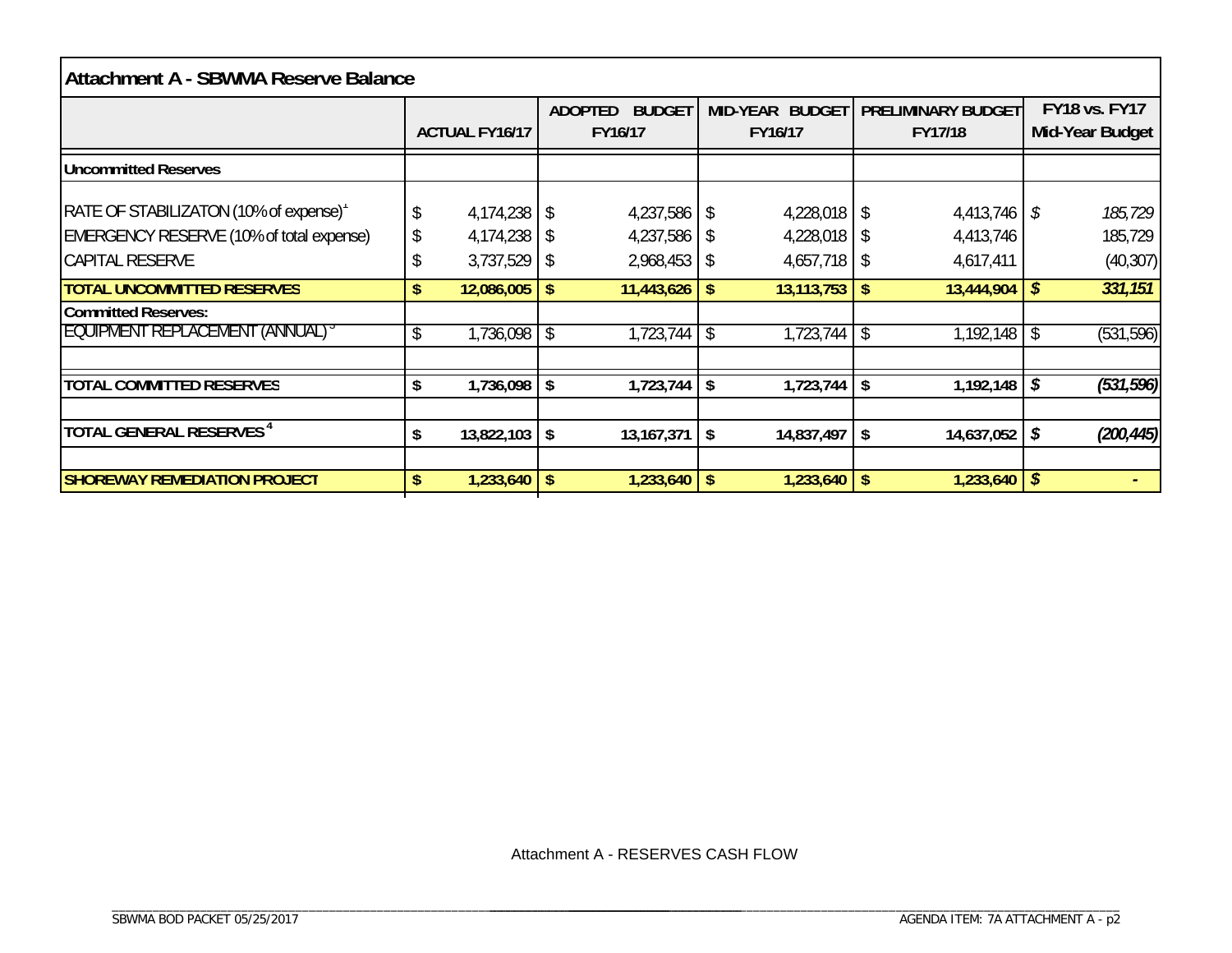#### **Attachment A - FY17/18 Budget Revenues by Major Source**

|                | <b>REVENUE SUMMARY</b>                         | <b>ACTUAL</b><br>FY15/16 | <b>ADDOPTED</b><br><b>BUDGET</b><br>FY16/17 |          | <b>MID-YEAR</b><br><b>BUDGET</b><br>FY16/17 | <b>YTD SPENT</b><br>02/28/2017 |      | <b>PROPOSED</b><br><b>BUDGET</b><br>FY17/18 |    | Variance to | Variance % to<br>Adopted Budget   Adopted Budget | <b>Notes</b>                                                                                                               |
|----------------|------------------------------------------------|--------------------------|---------------------------------------------|----------|---------------------------------------------|--------------------------------|------|---------------------------------------------|----|-------------|--------------------------------------------------|----------------------------------------------------------------------------------------------------------------------------|
|                |                                                |                          |                                             |          |                                             |                                |      |                                             |    |             |                                                  |                                                                                                                            |
| $\overline{1}$ | <b>ADMINISTRATIVE REVENUES</b>                 |                          |                                             |          |                                             |                                |      |                                             |    |             |                                                  |                                                                                                                            |
| 2              | <b>INVESTMENT INCOME</b>                       | \$<br>86.504<br>21,421   | 78.940                                      | l \$     | $97.576$ \$                                 | 57.706 \$                      |      | $106.580$ \$                                |    | 27.640      | 0.0%                                             | 35.0% Due to adjustment to FMV.                                                                                            |
| 3              | <b>INVESTMENT (GASB 31) MARKET VALUE ADJ</b>   |                          |                                             |          |                                             |                                |      |                                             |    |             |                                                  |                                                                                                                            |
| $\Delta$       | TOTAL ADMINISTRATIVE                           | \$<br>$107.925$ \$       | 78,940                                      | l s      | $97,576$ \$                                 | 57.706 \$                      |      | $106,580$ \$                                |    | 27.640      | 35.0%                                            |                                                                                                                            |
|                |                                                |                          |                                             |          |                                             |                                |      |                                             |    |             |                                                  |                                                                                                                            |
| 5              | <b>OPERATIONS REVENUES</b>                     |                          |                                             |          |                                             |                                |      |                                             |    |             |                                                  |                                                                                                                            |
| 6              | SHOREWAY TIP FEES - Non Franchised             | \$<br>7,720,588 \$       | 8,114,936                                   | <b>S</b> | $8,038,948$ \$                              | $5,823,290$ \$                 |      | 8,691,298 \$                                |    | 576,362     | 7.1%                                             | \$55.6K due to volume, rest is due to FY16/17 tipping fee<br>increase plus \$1.81 per c/yd for public C&D effective 01/18. |
| $\overline{7}$ | <b>SHOREWAY TIP FEES - Franchised</b>          | 26,924,354               | 28,393,108                                  |          | 28,863,573                                  | 18,816,269                     |      | 30,088,837                                  |    | 1.695.729   |                                                  | 6.0% \$1.4 Milion is due Tip fee increase 01/01/2017                                                                       |
| 8              | <b>COMMODITY SALES REVENUE</b>                 | 9,112,974                | 8.565.216                                   |          | 10.186.056                                  | 3,491,126                      |      | 10,046,673                                  |    | 1.481.457   |                                                  | 17.3% Inc. in MRF commodity blended rate by \$21.69 per ton.                                                               |
| 9              | COMMODITY REVENUE SHARING W/ SBR               | (1,076,765)              | (825, 285)                                  |          | (1, 138, 812)                               | (435, 897)                     |      | (1, 139, 814)                               |    | (314, 530)  |                                                  | 38.1% In line with the increase in commodities reveue.                                                                     |
| 10             | BUY BACK CENTER - Payment to Customers         | (879, 726)               | (796, 519)                                  |          | (891, 313)                                  | (468, 894)                     |      | (891, 314)                                  |    | (94, 795)   |                                                  | 11.9% In line with the increase in commodities reveue.                                                                     |
| 11             | E-SCRAP COMMODITY REVENUES                     | 7,611                    | 5,600                                       |          | 16,101                                      | 14,057                         |      | 13,094                                      |    | 7,494       |                                                  | 133.8% A slight enhancement in E-waste commodity markets                                                                   |
| 12             | MRF HOST FEE - SBR Third-Party Contracted Tons | 401.228                  | 403.070                                     |          | 172.672                                     | 81.603                         |      |                                             |    | (403,070)   |                                                  | -100.0% Contract discontinued.                                                                                             |
| 13             | COMMERCIAL RECYCLING ORDINANCE FEE             | 6.375                    | 15.000                                      |          | 15.000                                      | 15.000                         |      | 15.000                                      |    | $\sim$      |                                                  | 0.0% Ordinance fee rev. paid by comm.recycler                                                                              |
| 14             | <b>MISCELLANEOUS REVENUE</b>                   | 54,999                   | 30,000                                      |          | 30,000                                      | 124,034                        |      | 30,000                                      |    |             |                                                  | 0.0% CA Paint Care program & One time \$55K from PG&E.                                                                     |
| 15             | <b>SUB OPERATIONS</b>                          | 42,271,638 \$            | 43,905,125                                  |          | 45,292,225                                  | 27,460,587 \$                  |      | 46,853,773 \$                               |    | 2.948.648   | 6.7%                                             |                                                                                                                            |
|                |                                                |                          |                                             |          |                                             |                                |      |                                             |    |             |                                                  |                                                                                                                            |
| 16             | <b>FIRE RELATED REVENUE:</b>                   |                          |                                             |          |                                             |                                |      |                                             |    |             |                                                  |                                                                                                                            |
| 17             | <b>COMMODITY SALES LOSS</b>                    |                          |                                             |          | $(3, 159, 624)$ \$                          | $\sim$                         |      | $\sim$                                      | \$ | $\sim$      |                                                  | 0.0% Lost commodity revenue                                                                                                |
| 18             | COMMODITY REVENUE SHARING                      |                          |                                             |          | 885,327                                     |                                |      | ÷                                           |    | $\sim$      |                                                  | 0.0% Saving of SBR shared revenue due to loss of revenue.                                                                  |
| 19             | <b>MRF HOST FEES</b>                           |                          |                                             |          | (131, 832)                                  | $\sim$                         |      | ÷.                                          |    | $\sim$      |                                                  | 0.0% Loss of host fees revenue                                                                                             |
| 20             | SINGLE STREAM SALES                            |                          |                                             |          | 608,888                                     | $\sim$                         |      | $\overline{\phantom{a}}$                    |    | $\sim$      |                                                  | 0.0% Revenue from sales of single stream tons.                                                                             |
| 21             | INS. REVENUE INTERRUPTION COMPENASATION        |                          |                                             |          | 1,309,676                                   | $\sim$                         |      | ÷.                                          |    | $\sim$      |                                                  | 0.0% Insurance claim                                                                                                       |
| 22             | <b>SUB FIRE REVENUE</b>                        |                          |                                             | -S       | $(487, 565)$ \$                             |                                | l \$ |                                             | £. | $\sim$      | 0.0%                                             |                                                                                                                            |
|                |                                                |                          |                                             |          |                                             |                                |      |                                             |    |             |                                                  |                                                                                                                            |
| 23             | <b>TOTAL OPERATING REVENUES</b>                | 42,271,638 \$            | 43,905,125                                  |          | 44,804,661                                  | 27,460,587                     |      | 46,853,773                                  | -S | 2,948,648   | 6.7%                                             |                                                                                                                            |
|                |                                                |                          |                                             |          |                                             |                                |      |                                             |    |             |                                                  |                                                                                                                            |
| 24             | <b>TOTAL REVENUE</b>                           | \$<br>$42.379.563$ \ \$  | 43.984.065                                  | \$       | 44.902.237 \$                               | $27.518.294$ \ \$              |      | $46.960.353$ \$                             |    | 2.976.288   | 6.8%                                             |                                                                                                                            |
|                |                                                |                          |                                             |          |                                             |                                |      |                                             |    |             |                                                  |                                                                                                                            |
| 25             | <b>TOTAL OPERATING EXPENSES</b>                | $41,732,971$ \$          | 42,380,463 \$                               |          | 42,280,176 \$                               | 25,828,177 \$                  |      | $44,137,464$ \$                             |    | 1.757.001   | 4.1%                                             |                                                                                                                            |
|                |                                                |                          |                                             |          |                                             |                                |      |                                             |    |             |                                                  |                                                                                                                            |
| 26             | <b>NET OPERATING INCOME</b>                    | \$<br>$646,592$ \$       | 1,603,602                                   | l \$     | $2,622,061$ \$                              | $1,690,117$ \$                 |      | 2,822,888 \$                                |    | 1,219,287   | 76.0%                                            |                                                                                                                            |
|                |                                                |                          |                                             |          |                                             |                                |      |                                             |    |             |                                                  |                                                                                                                            |
| 27             | <b>DEPRECIATION EXPENSE</b>                    | \$<br>$3,337,059$ \$     | 3,306,785                                   | \$       | $3,306,785$ \$                              | $3,153,342$ \$                 |      | $3,144,496$ \$                              |    | (162, 289)  | $-4.9%$                                          |                                                                                                                            |
|                |                                                |                          |                                             |          |                                             |                                |      |                                             |    |             |                                                  |                                                                                                                            |
| 28             | <b>NET OPERATING INCOME AFTER DEPRECIATION</b> | $(2,690,467)$ \$         | $(1,703,183)$ \$                            |          | $(684, 724)$ \$                             | $(1,463,226)$ \$               |      | $(321,608)$ \$                              |    | 1,381,576   | $-81.1%$                                         |                                                                                                                            |

**\* We deleted the HHW revenues.**

Attachment A - REVENUE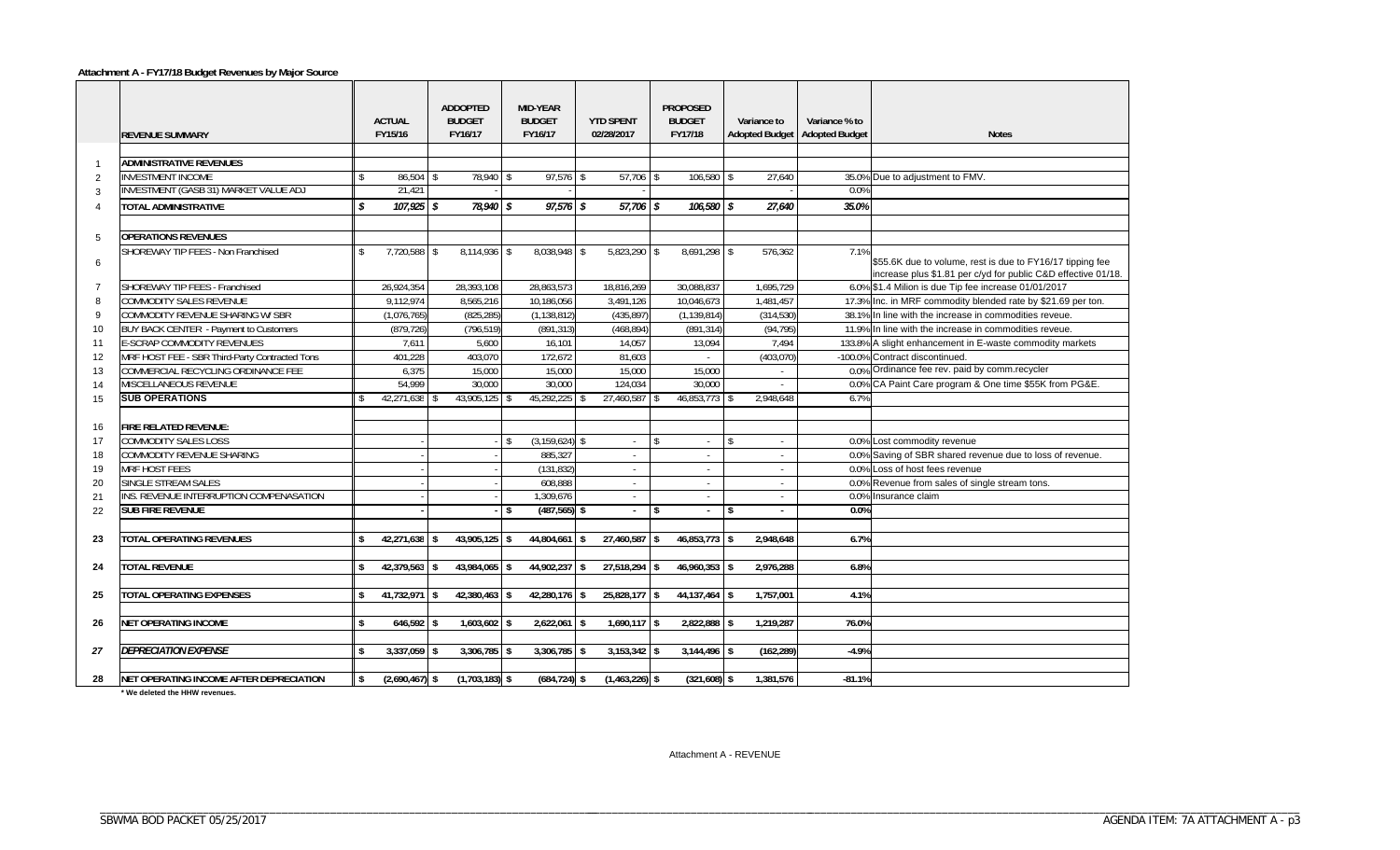|                                                                                                             |                  | Attachment A. FY17/18 Budget Expense Detail       |                                   |                                             |                                             |                                |                                             |                                         |                                    |       |                                                                                                           |
|-------------------------------------------------------------------------------------------------------------|------------------|---------------------------------------------------|-----------------------------------|---------------------------------------------|---------------------------------------------|--------------------------------|---------------------------------------------|-----------------------------------------|------------------------------------|-------|-----------------------------------------------------------------------------------------------------------|
| $\frac{\text{line}}{1}$                                                                                     |                  | <b>EXPENDITURE SUMMARY</b>                        | <b>ACTUAL</b><br>FY15/16          | <b>ADDOPTED</b><br><b>BUDGET</b><br>FY16/17 | <b>MID-YEAR</b><br><b>BUDGET</b><br>FY16/17 | <b>YTD SPENT</b><br>02/28/2017 | <b>PROPOSED</b><br><b>BUDGET</b><br>FY17/18 | Variance to<br>Adopted<br><b>Budget</b> | Variance %<br>to Adopted<br>Budget | Staff | <b>Notes</b>                                                                                              |
|                                                                                                             |                  | ADMINISTRATIVE EXPENSES<br>ADMINISTRATIVE STAFF   |                                   |                                             | 526,917                                     | 320,399                        |                                             |                                         | $-1.6%$ FF                         |       | Variance between old Executive Director and the new one compensation                                      |
|                                                                                                             | 520305<br>520306 | MANADATED COMPLIANCE SUPPORT STAFF                | 503,424<br>690,515                | 547,648<br>738,889                          | 451,068                                     | 335,765                        | 538,710<br>569,370                          | (8,938)<br>(169, 519)                   | -22.9% FF                          |       | Consolidation of Recycling and Sustainability Managers positions.                                         |
|                                                                                                             | 520328           | EMPLOYEE RECRUITMENT/HR SUPPORT                   | 4,431                             | 5,000                                       | 15,000                                      | 1,625                          | 15,000                                      | <i>10,000</i>                           | 200.0% CU/FF                       |       | On call human resources planning, organization development services                                       |
|                                                                                                             | 520337           | PEO COST (RGS/LGS ADMIN FEES)                     | 10,963                            | 11,400                                      | 11,400                                      | 2,366                          | $\sim$                                      | (11, 400)                               | -100.0% FF                         |       | Discontinuation of administrative service for the recycling manager contract position.                    |
|                                                                                                             | 520312           | <b>BOARD COUNSEL</b>                              | 37,039                            | 65,000                                      | 65,000                                      | 51,609                         | 65,000                                      | $\sim$                                  | 0.0% CU                            |       | egal expenses                                                                                             |
|                                                                                                             | 520300           | <b>BOARD MEETINGS</b>                             | 2,712                             | 4,500                                       | 4,500                                       | 3,705                          | 5,000                                       | 500                                     | 11.1% CU                           |       | Includes Board meeting and Event food                                                                     |
|                                                                                                             | 520310           | ACCOUNTING SERVICES                               | 136,530                           | 139,929                                     | 139,929                                     | 93,300                         | 145,000                                     | 5,071                                   | 3.6% FF                            |       | Payment to City San Carlos for account services contracted-out                                            |
| 10 <sup>1</sup>                                                                                             | 520334           | <b>INFORMATION SYSTEMS</b>                        | 26,241                            | 27,000                                      | 27,000                                      | 17,257                         | 30,240                                      | 3,240                                   | 12.0% CU                           |       | Expenses to maintain the information system                                                               |
| 12 <sup>12</sup>                                                                                            | 520338           | WEBSITE                                           | 11,077                            | 12,100                                      | 12,100                                      | 8,983                          | 12,100                                      |                                         | 0.0% CU                            |       | Expenses to maintain the Web information system                                                           |
| 13                                                                                                          | 520301           | ANNUAL AUDIT                                      | 11,400                            | 10,216                                      | 10,216                                      | 775                            | 8,860                                       | (1, 356)                                | -13.3% FF                          |       | Fees paid to auditors to complete FY & Calendar year financial statements.                                |
| 14                                                                                                          | 520701           | <b>D&amp;O INSURANCE</b>                          | 42,898                            | 48,200                                      | 48,200                                      | 44,890                         | 45,890                                      | (2, 310)                                | -4.8% FF                           |       | Annual insurance premium for director's and officer's insurance                                           |
|                                                                                                             | 520202           | <b>BANK FEES</b>                                  | 6,480                             | 8,492                                       | 8,492                                       | 4,516                          | 9,240                                       | 748                                     | 8.8% FF                            |       | Bank fees inclusive of fees paid to BNY as the Bond Trustee.                                              |
| $\frac{15}{16}$                                                                                             | 520203           | RENT                                              | 53,467                            | 55,073                                      | 55,073                                      | 36,564                         | 56,000                                      | 927                                     | 1.7% CU                            |       | Rent for the office from the City of San Carlos                                                           |
| 17 <sup>7</sup>                                                                                             | 520204           | PRINTING AND POSTAGE                              | 240                               | 150                                         | 150                                         | 119                            | 500                                         | 350                                     | 233.3% CU                          |       | Prints and postage                                                                                        |
|                                                                                                             | 520107           | UTILITIES                                         | 16,886                            | 17,500                                      | 17,500                                      | 8,113                          | 20,000                                      | 2,500                                   | 14.3% CU                           |       | ncludes phone and janitor services.                                                                       |
|                                                                                                             | 520905           | OFFICE/TENANT IMPROVEMENTS                        | 400                               | 1,000                                       | 1,000                                       | 1,748                          | 50,000                                      | 49,000                                  | 4900.0% CU                         |       | Tennant improvement & office services                                                                     |
| $\begin{array}{c c}\n\hline\n20 & 21 \\ \hline\n22 & 23 \\ \hline\n24 & 25 \\ \hline\n26 & 27\n\end{array}$ | 520201           | OFFICE SUPPLIES                                   | 10,417                            | 15,500                                      | 15,500                                      | 9,772                          | 16,000                                      | 500                                     | 3.2% CU                            |       | Office supplies                                                                                           |
|                                                                                                             | 520215           | OFFICE EQUIPMENT COSTS                            | 15,033                            | 15,000                                      | 15,000                                      | 9,061                          | 30,000                                      | 15,000                                  | 100.0% CU                          |       | Includes Copier \$600 per mo. base lease and \$200 per month for copies                                   |
|                                                                                                             | 520504           | PUBLICATIONS & PUBLIC NOTICES                     | 482                               | 3,000                                       | 3,000                                       | $\sim$                         | 3,000                                       |                                         | 0.0% CU                            |       | Estimate for two public notices if doing more than one public bid this item will need to go up            |
|                                                                                                             | 520501           | PROFESSIONAL DUES & MEMBERSHIPS                   | 4,217                             | 2,000                                       | 2,000                                       | 3,197                          | 2,500                                       | 500                                     | 25.0% CU                           |       | Memberships to trade and community organizations (CRRA, SWMA, NCRA, CCAC)                                 |
|                                                                                                             | 520801           | VEHICLE MILEAGE & TOLLS                           | 37                                | 75                                          | 75                                          | $\sim$                         | 75                                          | $\sim$                                  | 0.0% CU                            |       | Auto allowance.                                                                                           |
|                                                                                                             | 520105           | CELL PHONES                                       | 2,291                             | 4,500                                       | 4,500                                       | 597                            | 5,000                                       | 500                                     | 11.1% CU                           |       | Cell phone business expense.                                                                              |
|                                                                                                             | 520503           | <b>CONFERENCE &amp; MEETINGS</b>                  | 8,789                             | 10,500                                      | 10,500                                      | 5,980                          | 20,000                                      | 9,500                                   | 90.5% CU                           |       | CRRA conference, progress seminar, SWANA meetings, lunch for SBWMA meetings, State of the City addresses. |
| $\begin{array}{c}\n 28 \\  29 \\  \hline\n 31\n \end{array}$                                                | 520502           | <b>TRAINING</b>                                   | 3,148                             | 5,000                                       | 5,000                                       | 1,320                          | 10,000                                      | 5,000                                   | 100.0% CU                          |       | Staff training opportunities.                                                                             |
|                                                                                                             | 520511           | SPONSORSHIPS & DONATIONS                          | 9,500                             | 9,500                                       | 9,500                                       | 8,000                          | 30,000                                      | 20,500                                  | 215.8% CU                          |       | CAW, CRRA, SWANA. Acterra, Sustainable San Mateo, CPSC, NCRA conference and meetings.                     |
|                                                                                                             | 522001           | LEGISLATIVE & REGULATORY ADVOCACY                 |                                   | $\sim$                                      | $\sim$                                      | $\sim$                         | 30,000                                      | 30,000                                  | 100.0% JI                          |       | Extend producer responsibilities (battery safety & diversion program support).                            |
|                                                                                                             | 522706           | COMPUTER PURCHASE                                 | 5,687                             | 6,000                                       | 6,000                                       | 2,896                          | 12,000                                      | 6,000                                   | 100.0% CU                          |       | Computer for Farouk, Ed Center and two new hires.                                                         |
|                                                                                                             |                  | TOTAL ADMINISTRATIVE                              | 1,614,305<br>s.                   | $1,763,172$ \$                              | $1,464,621$ \$                              | 972,559                        | 1,729,485                                   | (33, 687)                               | $-2.3%$                            |       |                                                                                                           |
| $\begin{array}{r l}\n 32 \\  \hline\n 33 \\  \hline\n 34 \\  \hline\n 35 \\  \hline\n 37\n \end{array}$     |                  | MEMBER AGENCY SUPPORT & CONTRACT COMPLIANCE       |                                   |                                             |                                             |                                |                                             |                                         |                                    |       |                                                                                                           |
|                                                                                                             | 520307           | <b>RATE REVIEW</b>                                | 14,265                            | 60,000                                      | 60,000                                      | 6,776                          | 59,030                                      | (970)                                   | $-1.6%$ FF                         |       | 30k financial auditing office temp support, \$30k support to align rates and cost.                        |
|                                                                                                             | 520308           | FACILITY IMPROVEMENT OVERSIGHT                    | 8,405                             | 50,000                                      | 50,000                                      | 13,002                         | 100,000                                     | <i>50,000</i>                           | 100.0% HG                          |       | Engineering and construction management support                                                           |
| 38                                                                                                          | 520309 HCM01     | CONTRACT ANNUAL AUDITING                          | 46,813                            | 55,000                                      | 55,000                                      | $\sim$                         | 70,000                                      | <i>15,000</i>                           | 27.3% FF                           |       | Annual Financial & Reporting Audit of RSMC and SBR at \$40K. \$15K for reviewing annual route assessment. |
|                                                                                                             | 520309 HCS02     | COLLECTION SERVICES FRANCHISE ADMIN.              | 71,514                            | 180,000                                     | 180,000                                     | 61,441                         | 55,000                                      | (125,000)                               | $-69.4\%$ JL                       |       | FA compliance \$40k; call center \$15k;                                                                   |
| $\frac{39}{40}$ $\frac{40}{42}$ $\frac{42}{44}$                                                             | 520309 HFM01     | <b>FINANCE ANALYSIS SUPPORT</b>                   | 4,080                             | 70,000                                      | 70,000                                      | 2,250                          | 40,000                                      | (30,000)                                | -42.9% FF                          |       | On-Call consultant support as needed to support Member Agency                                             |
|                                                                                                             | 520336           | WASTE CHARCTERIZATION SUPPORT                     | 46,000                            | 50,000                                      | 50,000                                      | 17,110                         | 30,000                                      | (20,000)                                | -40.0% HG/JL                       |       | Characterization support                                                                                  |
|                                                                                                             | 520309 RFP       | COLLECTION RFP CONSULTING SUPPORT                 | $\overline{\phantom{a}}$          | $\sim$                                      | $\sim$                                      | $\sim$                         | 450,000                                     | 450,000                                 | 100.0% JL                          |       | Placeholder amount if Recology Contract Negotiations are not successful                                   |
|                                                                                                             | 520309 BATT      | BATTERY MANAGEMENT PLANNING                       |                                   | $\mathcal{L}$                               | $\sim$                                      | $\sim$                         | 85,000                                      | 85,000                                  | 100.0% JL                          |       | Consulting support for best-practices studying & recommend change to collection programs                  |
|                                                                                                             |                  | TOTAL MEMBER AGENCY SUPPORT & CONTRACT COMPLIANCE | 191,076<br>$\mathbf{\hat{s}}$     | 465,000                                     | 465,000                                     | 100,579                        | 889,030                                     | 424,030                                 | 91.2%                              |       |                                                                                                           |
|                                                                                                             |                  | STATE MANDATED PUBLIC EDUCATION & OUTREACH        |                                   |                                             |                                             |                                |                                             |                                         |                                    |       |                                                                                                           |
| $\frac{45}{46}$                                                                                             | 520311 CIWMB     | STATE'S REQUIRED ANNUAL REPORTS                   | $24,774$ \$<br>$\mathbf{\hat{s}}$ | $25,000$ \$                                 | 25,000                                      | 19,960                         | 28,000                                      | 3,000<br>Ŝ                              | 12.0% JL                           |       | Annual AB 939 submittal of EARs for 10-MAs                                                                |
|                                                                                                             |                  |                                                   |                                   |                                             |                                             |                                |                                             |                                         |                                    |       |                                                                                                           |

\_\_\_\_\_\_\_\_\_\_\_\_\_\_\_\_\_\_\_\_\_\_\_\_\_\_\_\_\_\_\_\_\_\_\_\_\_ \_\_\_\_\_\_\_\_\_\_\_\_\_\_\_\_\_\_\_\_\_\_\_\_\_\_\_\_\_\_\_\_\_\_\_\_\_\_\_\_\_\_\_\_\_\_\_\_\_\_\_\_\_\_\_\_\_\_\_\_\_\_\_\_\_\_\_\_\_\_\_\_\_\_\_\_\_\_\_\_\_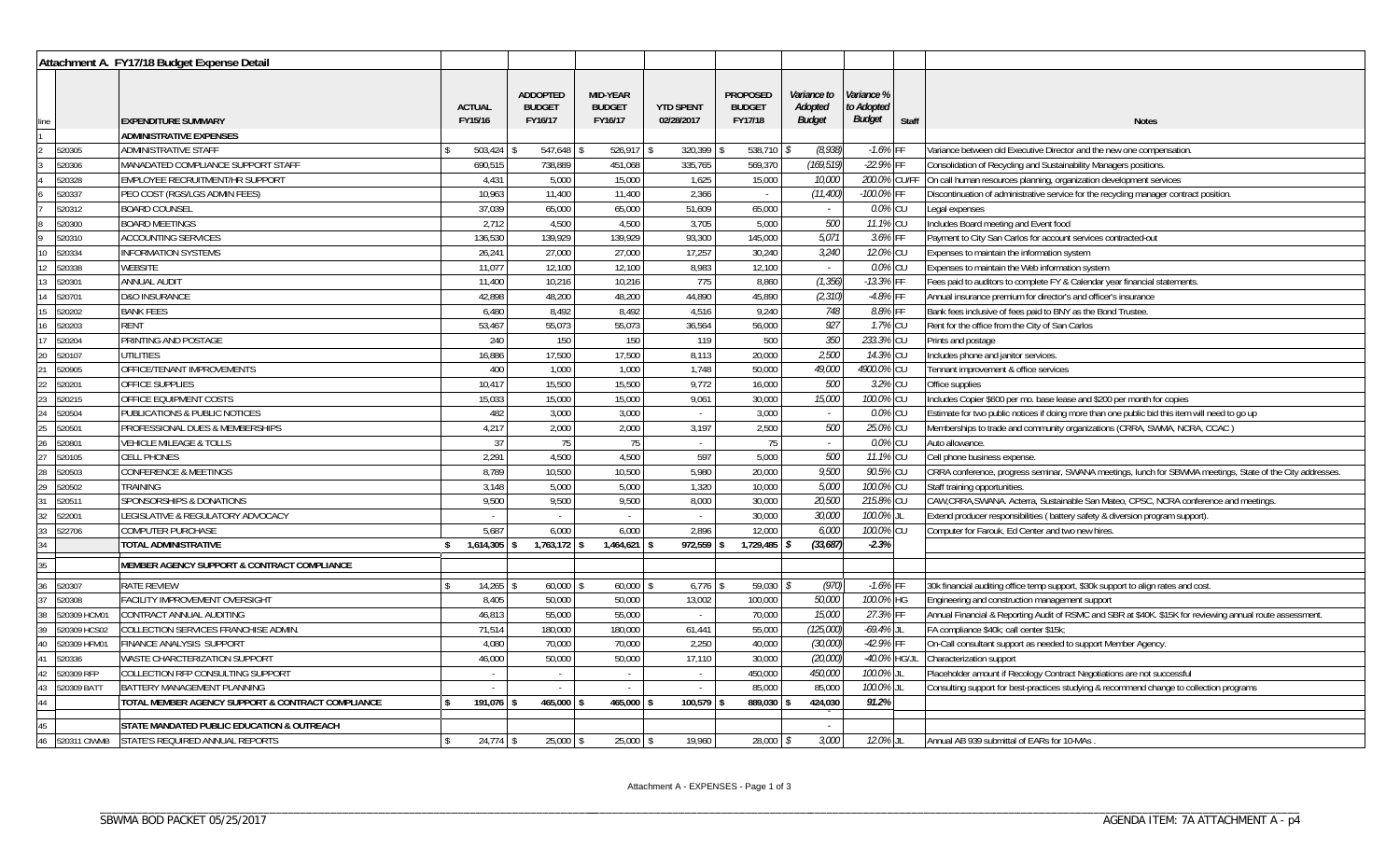|                                    |              | Attachment A. FY17/18 Budget Expense Detail      |                                |                                             |                                      |                                |                                             |                                         |                                           |       |                                                                                                                                          |
|------------------------------------|--------------|--------------------------------------------------|--------------------------------|---------------------------------------------|--------------------------------------|--------------------------------|---------------------------------------------|-----------------------------------------|-------------------------------------------|-------|------------------------------------------------------------------------------------------------------------------------------------------|
| line                               |              | <b>EXPENDITURE SUMMARY</b>                       | <b>ACTUAL</b><br>FY15/16       | <b>ADDOPTED</b><br><b>BUDGET</b><br>FY16/17 | MID-YEAR<br><b>BUDGET</b><br>FY16/17 | <b>YTD SPENT</b><br>02/28/2017 | <b>PROPOSED</b><br><b>BUDGET</b><br>FY17/18 | Variance to<br>Adopted<br><b>Budget</b> | Variance %<br>to Adopted<br><b>Budget</b> | Staff | <b>Notes</b>                                                                                                                             |
| 47                                 | 520341       | SBWMA ANNUAL REPORT                              | 270                            | 5,000                                       | 5,000                                |                                | 10,000                                      | 5,000                                   | 100.0%                                    |       | Expense for report printing and postage                                                                                                  |
| 48                                 | 520309 HDV01 | <b>DIVERSION PROGRAM SUPPORT</b>                 | 4,255                          | 50,000                                      | 50,000                               | $\sim$                         | 50,000                                      |                                         | 0.0%                                      |       | Support with diversion programs \$10k and public spaces recycling assistance \$40k.                                                      |
| 49                                 | 520508       | RECYCLING REPORTING EXPENSES                     | 15,429                         | 15,000                                      | 15,000                               | 245                            | $\sim$                                      | (15,000)                                | $-100.0\%$ JL                             |       |                                                                                                                                          |
| 50                                 | 522705 EVG01 | <b>EVENT GIVEAWAYS</b>                           |                                | 2,500                                       | 2,500                                | $\sim$                         | 15,000                                      | 12,500                                  | 500.0% JL                                 |       |                                                                                                                                          |
|                                    | 520340 LRPU1 | DIVERSION AND COMPLIANCE PROGRAMS                | 273,432                        | 495,000                                     | 495,000                              | 8,208                          | 395,000                                     | (100, 000)                              | $-20.2\%$ JL                              |       | See detail of Diversion and LRP programs to be implemented in fiscal year                                                                |
| 52                                 | 520331       | LARGE EVENT/VENUE SUPPORT/SHREDDING              |                                | 7,500                                       | 7,500                                | $\sim$                         | 12,500                                      | <i>5,000</i>                            | 66.7% JL                                  |       | Shredding support                                                                                                                        |
|                                    | 520608       | CLIMATE ACTION PLANNING                          | 20,815                         | 27,000                                      | 27,000                               | 9,025                          | 29,000                                      | 2,000                                   | 7.4% JL                                   |       | Annual climate register & Member Agency support.                                                                                         |
|                                    | 520604 COE01 | RECYCLING TECHNICAL ASSISTANCE                   | 34,427                         | 70,000                                      | 70,000                               | $\sim$                         | 30,000                                      | (40,000)                                | $-57.1\%$ JI                              |       | AB1826 & 341 Compliance                                                                                                                  |
|                                    | 520604 COE02 | COMMERCIAL/MFD CONTAINERS                        | 49,237                         | 60,000                                      | 60,000                               | 31,253                         | 60,000                                      | $\sim$                                  | 0.0% JL                                   |       | MFD recycle bags \$20, internal R containers \$20 MA containers \$20 per Franchise Agreements.                                           |
|                                    | 520604 MF001 | MULTI-FAMILY OUTREACH                            | 6,638                          | 50,000                                      | 50,000                               | 1,545                          | 50,000                                      | $\sim$                                  | 0.0% JL                                   |       | AB341&1826 Compliance \$10; MFD Toolkit \$20; Battery phones subscription \$10; Annual MFD awards \$10                                   |
|                                    | 520604 QNL01 | MEMBER AGENCY & RATE PAYER EDUCATION             | 65,070                         | 110,000                                     | 110,000                              | $\sim$                         | 110,000                                     | $\sim$                                  | 0.0% JL                                   |       | Quarterly news letters to Agencies.                                                                                                      |
|                                    | 520604 RES01 | RESIDENTIAL OUTREACH PROGRAMS                    | 61,067                         | 125,000                                     | 125,000                              | 6,806                          | 65,000                                      | (60,000)                                | -48.0% JL                                 |       | Outreach per FA \$40k; Annual Service Notice FA \$10k; website & Social media \$15k;                                                     |
|                                    | 520604 COMPS | <b>COMMUNITY EVENTS</b>                          |                                | 5,000                                       | 5,000                                | $\sim$                         | 20,000                                      | <i>15,000</i>                           | 300.0% JL                                 |       | Community events support                                                                                                                 |
| 60                                 | 520604 HHWUW | HHW PROGRAM OUTREACH                             | 59,011                         | 80,000                                      | 80,000                               | 40,619                         | 80,000                                      |                                         | 0.0% JL                                   |       | Education letters regarding HHW disposition.                                                                                             |
|                                    | 520335       | CURBSIDE HOUSEHOLD BATTERY OUTREACH              | 4,098                          | 5,000                                       | 5,000                                | $\sim$                         | 75,000                                      | 70,000                                  | 1400.0%                                   |       | New program to educate customers about risk of battery fires and recycling options                                                       |
|                                    | 522719       | SHRED EVENT SERVICE                              | 4,256                          | 4,600                                       | 4,600                                | 3,743                          | 5,000                                       | 400                                     | 8.7% JL                                   |       |                                                                                                                                          |
|                                    |              | TOTAL STATE MANDATED PUBLIC EDUCATION & OUTREACH | 622,779 \$                     | 1,136,600                                   | 1,136,600                            | 121,405                        | 1,034,500                                   | (102, 100)                              | $-9.0%$                                   |       |                                                                                                                                          |
| $\frac{62}{63}$<br>$\frac{64}{65}$ |              | <b>TOTAL SBWMA PROGRAM BUDGET</b>                | $2,428,159$ \$<br>$\mathbf{s}$ | $3,364,772$ \$                              | $3,066,220$ \$                       | $1,194,543$ \$                 | 3,653,015                                   | 288,243                                 | 8.6%                                      |       |                                                                                                                                          |
|                                    |              | <b>SHOREWAY OPERATIONS</b>                       |                                |                                             |                                      |                                |                                             |                                         |                                           |       |                                                                                                                                          |
| $\frac{66}{67}$                    | 522712       | OPERATING CONTRACT - SBR OPERATIONS              | 18,275,660                     | 18,423,627                                  | 18,627,965                           | 12,208,203                     | 18,936,520                                  | 512,892<br>£.                           | 2.8% FF                                   |       | "7.7% increase in VRS sort labor rates (compliance with SMC LWO); \$38K due to the small volume increase.                                |
|                                    | 522713       | <b>DISPOSAL</b>                                  | 15,757,108                     | 15,329,602                                  | 15,845,562                           | 10,391,579                     | 15,859,400                                  | 529,798                                 | 3.5% FF                                   |       | \$1.51 per ton blended rate increase due to CPI.                                                                                         |
| 68                                 | 520710       | INSURANCE SHOREWAY                               | 212,059                        | 238,998                                     | 238,998                              | 179,596                        | 576,500                                     | 337,502                                 | 141.2% FF                                 |       | Property insurance increase to \$550K from \$206.5K due to fire loss which was offset by \$6K savings in general liability<br>insurance. |
| 69                                 | 522714       | <b>SHOREWAY FACILITY COST</b>                    | 167,156                        | 150,000                                     | 150,000                              | 42,681                         | 200,000                                     | 50,000                                  | 33.3% HG                                  |       | Budget for unanticipated routine Shoreway maintenance items that are non-CapEx                                                           |
| 70                                 | 570300       | SHOREWAY MAINTENANCE - NEW                       | 2,742                          | $\sim$                                      | $\sim$                               | $\sim$                         |                                             |                                         | 0.0% HG                                   |       |                                                                                                                                          |
|                                    | 520202 Shore | <b>CREDIT CARDS CHARGES</b>                      | 268,744                        | 173,710                                     | 120,491                              | 71,320                         | 140,600                                     | (33, 110)                               | -19.1% FF                                 |       | SBR changed banks and that resulted in favorable charges in comparison to the old bank                                                   |
| 72                                 | 520207       | SHOREWAY CHARGES                                 | 15,569                         | 26,690                                      | 26,690                               | 17,793                         | 26,690                                      | $\sim$ $-$                              | 0.0% FF                                   |       | Amortization of trailer cost                                                                                                             |
| 73                                 | 522718       | EDUCATION CENTER OPERATIONS                      | 57,138                         | 60,000                                      | 60,000                               | 11,891                         | 60,000                                      | $\sim$ $-$                              | 0.0% JL                                   |       | Expense for Shoreway tours program and busing, (w/o staff expense)                                                                       |
| 74                                 | 522716       | MAINTENANCE - OX MTN TIPPER                      | 30,310                         | 36,000                                      | 36,000                               | 8,422                          | 36,000                                      | $\sim 10^{-1}$                          | 0.0% HG                                   |       | Maintenance expense for truck tipper located at Ox Mtn and owned by JPA                                                                  |
| 75                                 | 520901       | SHOREWAY MRF EQUIP. MAINTENANCE > \$10k          |                                | 30,000                                      | 30,000                               | $\sim$                         | 30,000                                      | $\sim$                                  | 0.0% HG                                   |       | Unanticipated MRF equipment maintenance (non-CapEx) expense                                                                              |
| 76                                 | 520324       | SEWER FEES (PROPERTY TAX)                        | 57,747                         | 60,643                                      | 60,643                               | 60,351                         | 61,860                                      | 1,217                                   | 2.0%                                      |       | Sewer fees paid as part of property tax for Shoreway operation. Potable water meter reading.                                             |
| 77                                 |              | <b>SUB SHOREWAY OPERATIONS COST</b>              | 34,844,233<br>$\mathbf{s}$     | 34,529,270 \$                               | $35,196,349$ \$                      | 22,991,836 \$                  | $35,927,570$ \$                             | 1,398,300                               | 4.0%                                      |       |                                                                                                                                          |
| 78                                 |              | <b>FIRE RELATED EXPENSES:</b>                    |                                |                                             |                                      |                                |                                             |                                         |                                           |       |                                                                                                                                          |
| 79                                 | 522712 MRFS  | OPERATING CONTRACT - SBR - FIRE RELATED          | $\sim$                         | $\sim$                                      | (2,064,723)                          |                                |                                             |                                         |                                           |       | ost commodity revenue due to down time from fire / offset by insurance reimbursement                                                     |
| 80                                 | 522712 MRFS  | TRANSLOAD EXPENSE BY SBR FOR SINGLE STREAM       | $\sim$                         | $\sim$                                      | 871,378                              |                                |                                             |                                         |                                           |       | Trans load expense by SBR / offset by insurance reimbursement.                                                                           |
|                                    | 522712 MRFS  | TRANSPORTAION OF SINGLE STREAM                   | $\sim$                         | $\sim$                                      | 705,780                              |                                |                                             |                                         |                                           |       | Transportation cost for to single stream customers / offset by insurance reimbursement                                                   |
| 82                                 |              | <b>SUB FIRE COST</b>                             | l \$<br>$\sim$                 | l \$<br>$\mathcal{L}_{\mathcal{A}}$         | $(487,565)$ \$                       | $\mathcal{L}$                  | l \$                                        |                                         | 0.0%                                      |       |                                                                                                                                          |
|                                    |              |                                                  |                                |                                             |                                      |                                |                                             |                                         |                                           |       |                                                                                                                                          |
| 83                                 |              | TOTAL SHOREWAY OPERATION                         | $34,844,233$ \$<br>\$          | 34,529,270 \$                               | 34,708,784 \$                        |                                | 22,991,836 \$ 35,927,570 \$ 1,398,300       |                                         | 4.0%                                      |       |                                                                                                                                          |
|                                    |              |                                                  |                                |                                             |                                      |                                |                                             |                                         |                                           |       |                                                                                                                                          |
| 84                                 |              | <b>TOTAL OPERATING EXPENSES</b>                  |                                | $37,894,042$ \$                             | $37,775,004$ \$                      |                                | 24,186,379 \$ 39,580,585                    | 1,686,543                               | 4.5%                                      |       |                                                                                                                                          |
| 85                                 |              | <b>NON-OPERATING EXPENSES</b>                    |                                |                                             |                                      |                                |                                             | $\sim$                                  |                                           |       |                                                                                                                                          |

\_\_\_\_\_\_\_\_\_\_\_\_\_\_\_\_\_\_\_\_\_\_\_\_\_\_\_\_\_\_\_\_\_\_\_\_\_ \_\_\_\_\_\_\_\_\_\_\_\_\_\_\_\_\_\_\_\_\_\_\_\_\_\_\_\_\_\_\_\_\_\_\_\_\_\_\_\_\_\_\_\_\_\_\_\_\_\_\_\_\_\_\_\_\_\_\_\_\_\_\_\_\_\_\_\_\_\_\_\_\_\_\_\_\_\_\_\_\_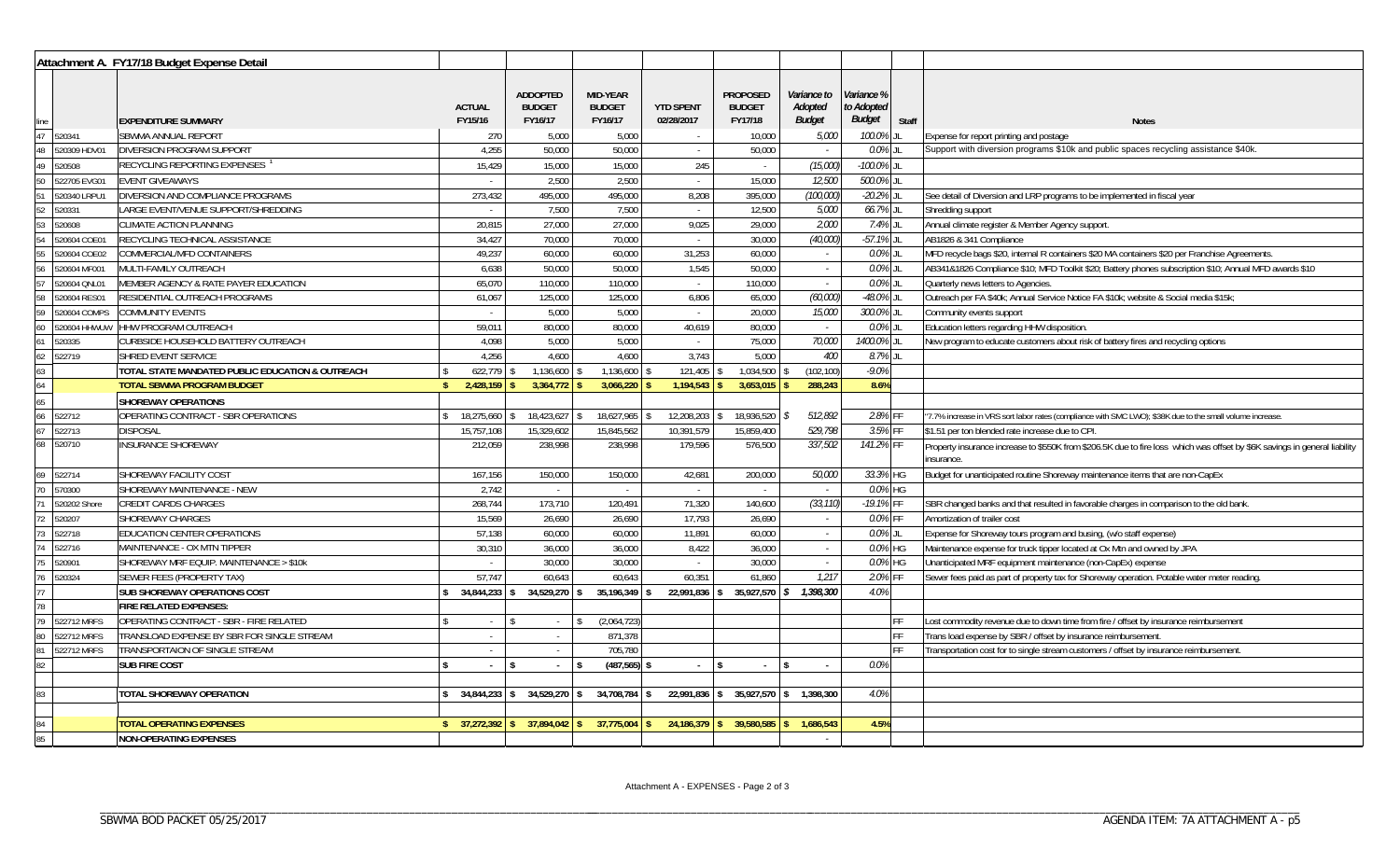| Attachment A. FY17/18 Budget Expense Detail |  |                                                                       |                          |                                      |                                      |                                |                                      |                                                    |                      |       |                                                                                                       |
|---------------------------------------------|--|-----------------------------------------------------------------------|--------------------------|--------------------------------------|--------------------------------------|--------------------------------|--------------------------------------|----------------------------------------------------|----------------------|-------|-------------------------------------------------------------------------------------------------------|
| line                                        |  | <b>EXPENDITURE SUMMARY</b>                                            | <b>ACTUAL</b><br>FY15/16 | ADDOPTED<br><b>BUDGET</b><br>FY16/17 | MID-YEAR<br><b>BUDGET</b><br>FY16/17 | <b>YTD SPENT</b><br>02/28/2017 | PROPOSED<br><b>BUDGET</b><br>FY17/18 | Variance to Variance %<br>Adopted<br><b>Budget</b> | to Adopted<br>Budget | Staff | <b>Notes</b>                                                                                          |
| 86                                          |  | 521116 DEBT SERVICE BOND INTEREST                                     | 2,810,821                | 2,747,908                            | 2,747,908                            | 468,485                        | 2,710,170                            | (37, 739)                                          | $-1.4%$ FF           |       | Solid Waste Enterprise Revenue Bond interest payments.                                                |
| 87                                          |  | 522702 FRANCHISE FEE                                                  | 1.649.758                | 1,738,513                            | 1,757,263                            | 1,173,313                      | 1.846.710                            | 108,197                                            | 6.2% FF              |       | 5% Franchise fees paid by JPA to the City of San Carlos. (amount changes as Shoreway tip fees change) |
|                                             |  | <b>TOTAL NON-OPERATING EXPENSES</b>                                   | $4,460,579$ \\$          | $4,486,421$ \\$                      | 4,505,171                            | 1,641,798                      | 4,556,880                            | 70,458                                             | 1.6%                 |       |                                                                                                       |
|                                             |  |                                                                       |                          |                                      |                                      |                                |                                      |                                                    |                      |       |                                                                                                       |
|                                             |  | <b>TOTAL SHOREWAY OPERATING EXPENSES</b>                              | $39,304,812$ \$          | $39.015.692$ \$                      | $39,213,956$ \$                      | $24.633.635$ \$                | 40.484.450 \$                        | 1.468.758                                          | 3.8%                 |       |                                                                                                       |
|                                             |  |                                                                       |                          |                                      |                                      |                                |                                      |                                                    |                      |       |                                                                                                       |
| 90                                          |  | <b>TOTAL OPERATING EXPENSES (SBWMA Program + Shoreway Operations)</b> | $41,732,971$ \$          | $42,380,463$ \$                      | $42,280,176$ \$                      |                                | $25,828,177$ \$44,137,464            | 1.757.001                                          | 4.1%                 |       |                                                                                                       |
|                                             |  | * We deleted the HHW expenses.                                        |                          |                                      |                                      |                                |                                      |                                                    |                      |       |                                                                                                       |
|                                             |  | 1. Rolled 2018 budget for line 49 into line 38.                       |                          |                                      |                                      |                                |                                      |                                                    |                      |       |                                                                                                       |

\_\_\_\_\_\_\_\_\_\_\_\_\_\_\_\_\_\_\_\_\_\_\_\_\_\_\_\_\_\_\_\_\_\_\_\_\_ \_\_\_\_\_\_\_\_\_\_\_\_\_\_\_\_\_\_\_\_\_\_\_\_\_\_\_\_\_\_\_\_\_\_\_\_\_\_\_\_\_\_\_\_\_\_\_\_\_\_\_\_\_\_\_\_\_\_\_\_\_\_\_\_\_\_\_\_\_\_\_\_\_\_\_\_\_\_\_\_\_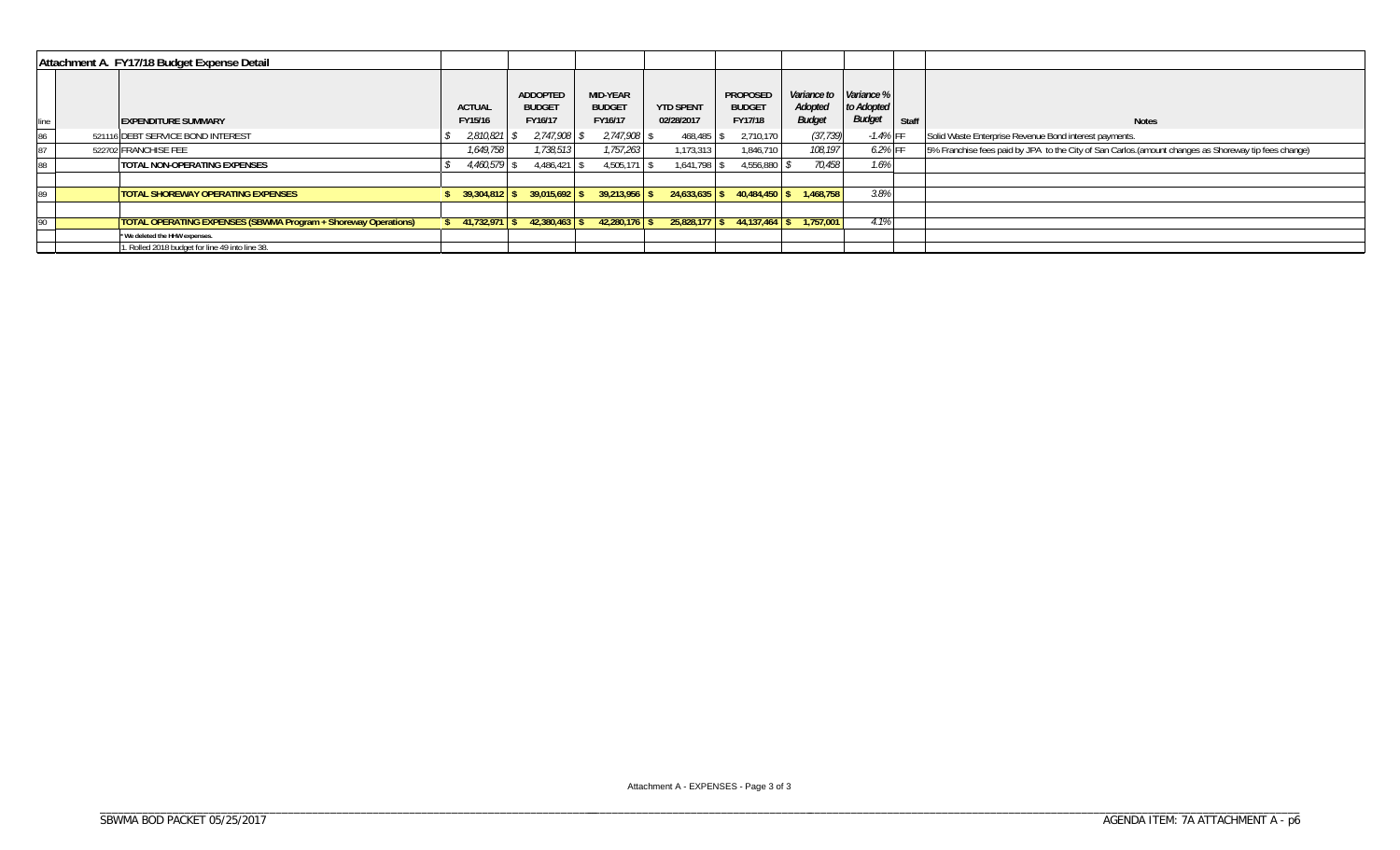# **Attachment B: FY17/18 Budget SBWMA Administration & Programs Detailed**

# **SBWMA Budget Section: ADMINISTRATION EXPENSE**

**Staff Resources: Joe La Mariana,** *Executive Director*; **Farouk Fakira**, *Finance Manager*; and **Cyndi Urman**, *Office Manager/Board Clerk*.

Description: Provides for overall administrative operations of the agency, including: personnel administration, budget development, financial projections, expense payment processing, fiscal management, Board of Directors administration, customer service, risk management, records retention, and information technology. Budget for these functions is captured under "Administrative Expenses." Key efforts include:

# *Budget and Financial Analysis*

- $\bullet$ Review the prior year budget to identify budget variances and plan for a mid-year adjustment, if needed.
- $\bullet$ Prepare the FY18/19 budget for Board review and approval.
- $\bullet$ Prepare two calendar year financial projections to support Shoreway tip fee assumptions and to "test" bond covenant requirements.
- $\bullet$ Review existing tipping fees and develop recommended tipping fee adjustments.

# *Accounting and Fiscal Management*

- $\bullet$ Complete prior year financial audit and calendar year financial statements for bond reporting.
- $\bullet$ Maximize use of competitive bidding for technical consulting services particularly for scopes of work exceeding \$25,000.
- $\bullet$ Meet bond covenants and reporting requirements as specified in the Indenture to ensure compliance including the two debt coverage ratios.
- $\bullet$ Monitor South Bay Recycling (SBR) monthly reporting (per Operations Agreement) of tonnage and review their monthly invoice for accuracy prior to payment.
- $\bullet$ Manage monthly cash transfers to/from SBR (per Operations Agreement) for commodity revenue, public revenue, and payments for operations.
- $\bullet$ Review and verify SBR's detailed monthly calculation of commodity revenue.
- $\bullet$ Manage monthly billings to and payments from Recology for tipping at Shoreway as prescribed in the Member Agency franchise agreements.
- $\bullet$ Ensure all procedures are followed and receipts and payments to vendors are supported by proper documentation and made on timely basis.
- $\bullet$ Review the Quarterly Investment Report to the Board prepared by the City of San Carlos.
- $\bullet$ Renew general insurance policies (property, general liability, EIL, D&O, etc.) and ensure proper coverage is maintained.

# *Human Resources*

- $\bullet$ Manage the payroll and benefits administration, including managing the annual renewal of employee benefit plans to ensure cost effective and competitive plans.
- $\bullet$ Make timely payments to vendors for payroll, retirement plan, and HSA plan.
- $\bullet$ Monitor payroll process and ensure timely and accurate payment to employees.

# *Board of Directors/Member Agency Services & Administration*

- $\bullet$ Maintain the Board of Directors webpage to ensure accurate and up to date information is available.
- $\bullet$ Update as needed the website's Board Member portal feature to house information of interest.
- $\bullet$ Maintain accurate and up-to-date records for the SBWMA, including Board meeting minutes, resolutions, ordinances and contracts.
- $\bullet$ Update as necessary the Board of Directors JPA and Contracts Resources Binder.
- $\bullet$ Provide Board Packets to the Board of Directors accurately and on time.
- $\bullet$ Manage compliance with record retention and other Board adopted policies.
- $\bullet$ Meet with Board Members, particularly any new Board Members, to address questions and concerns and any unique Member Agency needs.

## Attachment B – SBWMA Programmatic Detail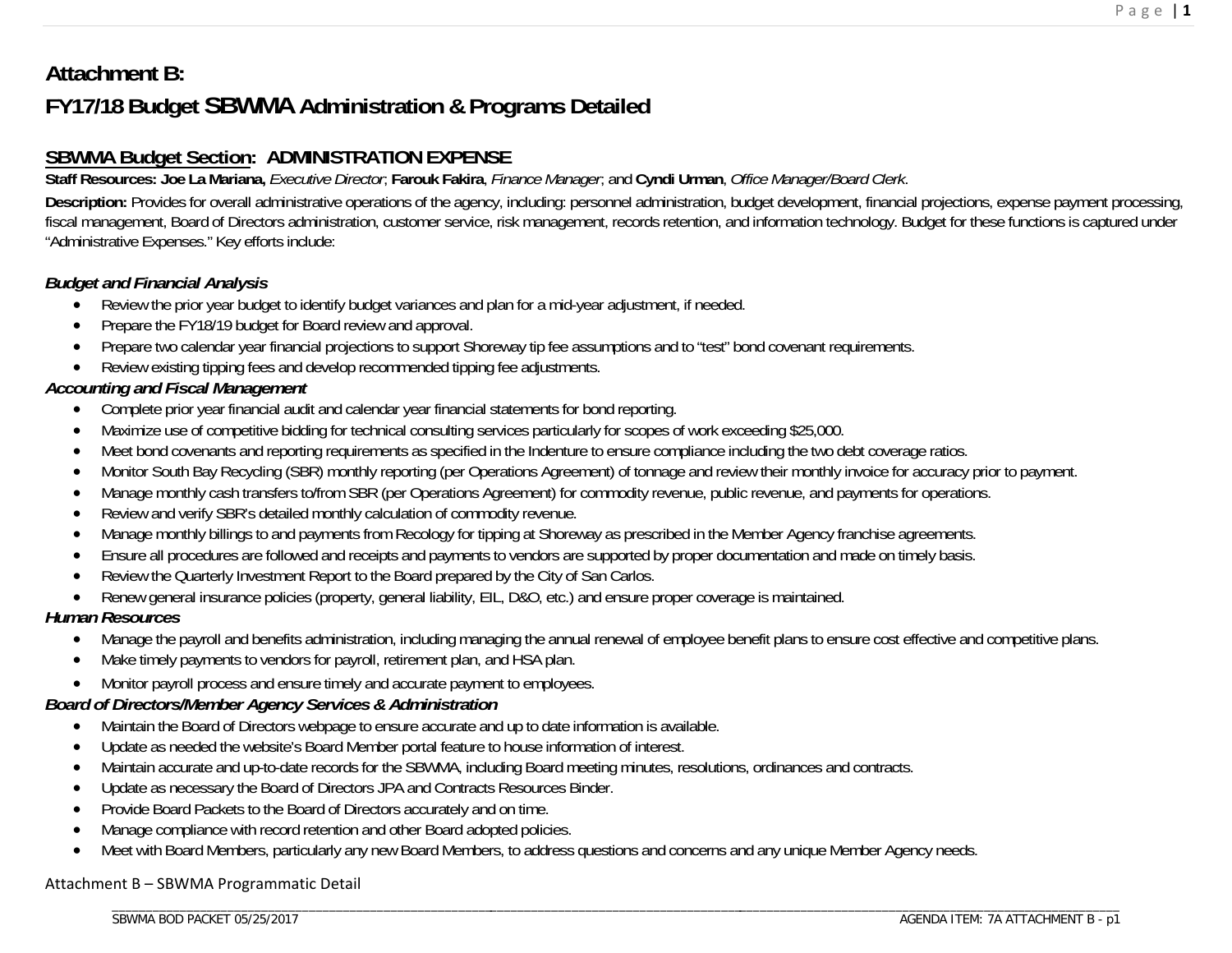- $\bullet$ Respond to Board Members, and Member Agency staff communications in a timely, professional and accurate manner.
- . Provide high quality customer service to members of the public that contact the SBWMA, including providing helpful, accurate and timely information.

#### **New FY17/18 Projects/Activities**

- $\bullet$ Evaluate the current model used for outsourced HR and payroll administration by a third party and make recommendations for changes, if appropriate.
- $\bullet$ Initiate 3-year contract cycles with proven service providers to minimize board touches and administrative redundancies.
- . Continue evaluation on all contracts to determine direct alignment with agency goals

# **SBWMA Budget Section: MEMBER AGENCY SUPPORT & CONTRACT COMPLIANCE**

**Staff Resources: Joe La Mariana,** *Executive Director;* **Hilary Gans**, *Senior Facility & Major Contracts Manager*; **Farouk Fakira**, *Finance Manager;* **Vacant**, *Recycling and Sustainability Programs Manager*.

**Description:** Key efforts include:

### *Contract Administration*

.

- $\bullet$ Contract administration support for collection services franchise agreements including follow-up on audit findings, financial auditing, contract extension amendments support.
- $\bullet$ Continued oversight of SBR's operations per the Shoreway Operations Agreement (see "Shoreway Operations" budget worksheet).
- $\bullet$ Management of the 2018 SBR compensation application review process and completion of the final SBWMA final report
- . Hire technical contractor to managethe annual Member Agency rate review process, including review of the 2018 Recology compensation application, and completion of the SBWMA final reports reviewing the Recology compensation application and consolidated rate report for 2018. Contractor will work closely with the agency financial staff during next two years to ensure smooth transition of tasks and responsibilities.
- $\bullet$  Initiate audit work and review of operational data included in the 2018 compensation applications. This work will be a combined effort between rate review contractor and agency staff.
- $\bullet$ Review 2017 Annual Report from Recology, as required per Member Agency franchise agreements.
- . Hire contractor to conduct 2017 rate (calendar) year audit of collection services and facility operations reports, tonnage data and customer service systems. This project is conducted annually due to the fiscal impact associated with the self-reported information contained in the company's annual reports and compliance with related performance standards. Implement 2017 rate year audit findings as appropriate.
- $\bullet$ Hire contractor to conduct 2017 rate year audit of financial systems (includes Recology's revenue reconciliation) of both contractors to verify financial risks to SBWMA and its Member Agencies. This project is conducted annually as significant ongoing financial transactions are conducted between the companies.
- $\bullet$ Implement 2017 audit findings, as appropriate, and follow up with Recology to ensure progress on implementing audit recommendations.
- $\bullet$  Provide prompt responses to questions/issues/complaints from the public and Member Agencies regarding their franchise agreements and the collection services. The RethinkWaste phone number is publicized and staff frequently responds to requests from the public.
- $\bullet$ Provide prompt responses to questions/issues/complaints that are raised by the public and Member Agencies regarding their use of the Shoreway facility.
- $\bullet$ Develop a Member Agency snapshot report for 2017 and make presentations to Member Agency governing bodies upon request.

### *Rate Review, Analysis and Projections*

 $\bullet$ Using staff and technical contracting resources, complete SBWMA final reports providing a review of the Recology and SBR compensation applications and project the revenue requirement needed for the subsequent rate year which directly results in determining the rates that need to be charged by each Member Agency.

\_\_\_\_\_\_\_\_\_\_\_\_\_\_\_\_\_\_\_\_\_\_\_\_\_\_\_\_\_\_\_\_\_\_\_\_\_ \_\_\_\_\_\_\_\_\_\_\_\_\_\_\_\_\_\_\_\_\_\_\_\_\_\_\_\_\_\_\_\_\_\_\_\_\_\_\_\_\_\_\_\_\_\_\_\_\_\_\_\_\_\_\_\_

#### Attachment B – SBWMA Programmatic Detail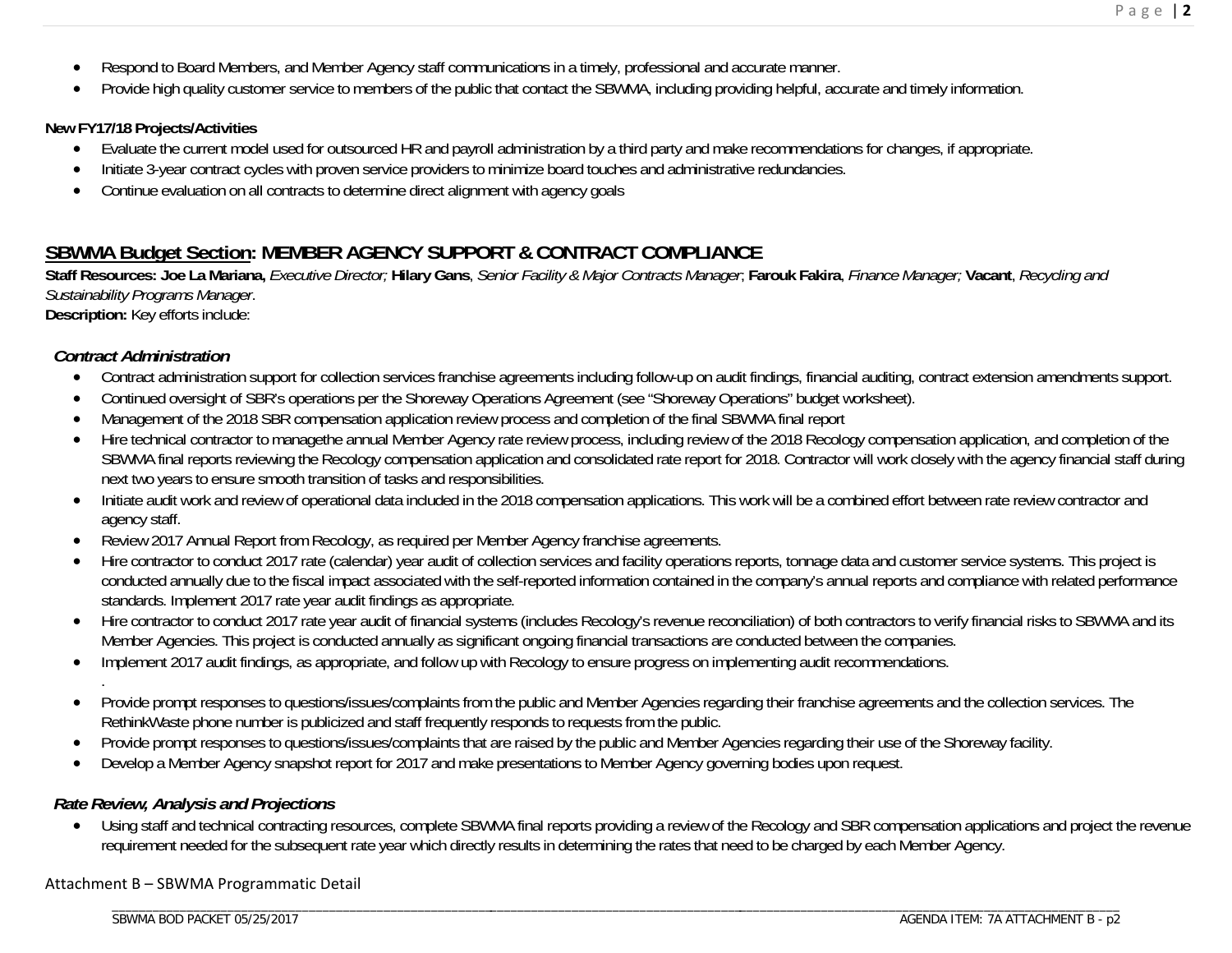- $\bullet$ In coordination with technical contractor, provide direction and support to Recology with making changes or improvements to their Annual Compensation Application.
- . With technical contractor support nalyze the very detailed cost adjustments in the Compensation Applications from Recology and SBR and conduct a detailed review of special issues if needed.
- $\bullet$ With technical contractor support, prepare financial analysis for projected revenue and total collection and pass-through costs to determine total rate adjustment for each Member Agency.
- $\bullet$ Prepare a collection cost variance analysis by detailed cost categories by Member Agency to aid in understanding collection cost changes.
- $\bullet$ Support Member Agencies with analysis of rate issues and attend rate hearings or rate related meetings as requested.
- $\bullet$ Update 5-year collection cost projection by Member Agency for collection cost components: Recology cost, disposal expense and Member Agency fees.
- $\bullet$  Review Recology's Revenue Reconciliation Report. Recology's report is self-reported and is important to determining revenue requirement needed to establish rates for Recology's annual compensation increase.

#### **New FY17/18 Projects/Activities**

- $\bullet$  In coordination with staff and technical contractor, rovide rate-related support to assist Member Agencies with implementing rate changes, aligning rates with costs, and diversion incentives.
- $\bullet$ Provide technical support for Member Agencies during their (presumed) negotiation of a Potential Franchise Agreement Extension with Recology.
- $\bullet$ Implement a plan to transition rate review functions to an expert rate review expert (2-year plan). Year 1—orient contractor to assume full rate review duties in 2019.
- $\bullet$ Evaluate/recommend a potential transition plan to convert Agency financial structure from FY to Calendar Year before December 31, 2020 (end of current Franchise term).

| <b>Budget Expense Detail</b>                                         | <b>Description of Program for FY17/18</b>                                                                                                                                                                                                                                                                          |
|----------------------------------------------------------------------|--------------------------------------------------------------------------------------------------------------------------------------------------------------------------------------------------------------------------------------------------------------------------------------------------------------------|
| <b>Contract Compliance and Support - Consultant Support</b>          |                                                                                                                                                                                                                                                                                                                    |
| Rate Review Support/<br><b>Transition to contractor</b>              | • Rate analysis and support for MA including outside support \$70,000 (same as LY). Includes evaluation/selection of 3 <sup>rd</sup> party industry technicalexpert<br>to take on entire rate review process in 2019 and beyond. RY 2018 process involves "shadowing" Agency's Financial Manager. RY 2019 will, if |
|                                                                      | deemed worthy, involve complete transfer of all rate review tasks over to technical consultant.                                                                                                                                                                                                                    |
| <b>Facility Improvement</b>                                          | • Information to follow                                                                                                                                                                                                                                                                                            |
| Oversight                                                            |                                                                                                                                                                                                                                                                                                                    |
| <b>Contract Management</b><br>Support                                | • Annual financial audit of Recology to review distribution of franchise and other fees to MA, annual revenue reconciliation (\$40,000).<br>• Limited route auditing related to Annual Route Assessments (\$15,000).                                                                                               |
| <b>Collection Services</b>                                           | • Support MA with Franchise contract compliance including: auditing Recology's reporting systems and customer service functions (\$40,000)                                                                                                                                                                         |
| Franchise                                                            | • Follow-up analysis of operational and cost assessment of collection services operations (\$25,000).                                                                                                                                                                                                              |
| Administration                                                       | • Consultant and outside counsel support for franchise agreements process to support member agencies with their Recology negotiations (\$100,000).                                                                                                                                                                 |
| <b>Franchise Agreement</b><br>Negotiations-<br>Member Agency support | • Supplemental Franchise Agreement extension negotiations analysis and support (\$35,000).                                                                                                                                                                                                                         |

#### Attachment B – SBWMA Programmatic Detail

\_\_\_\_\_\_\_\_\_\_\_\_\_\_\_\_\_\_\_\_\_\_\_\_\_\_\_\_\_\_\_\_\_\_\_\_\_\_\_\_\_\_\_\_\_\_\_\_\_\_\_\_\_\_\_\_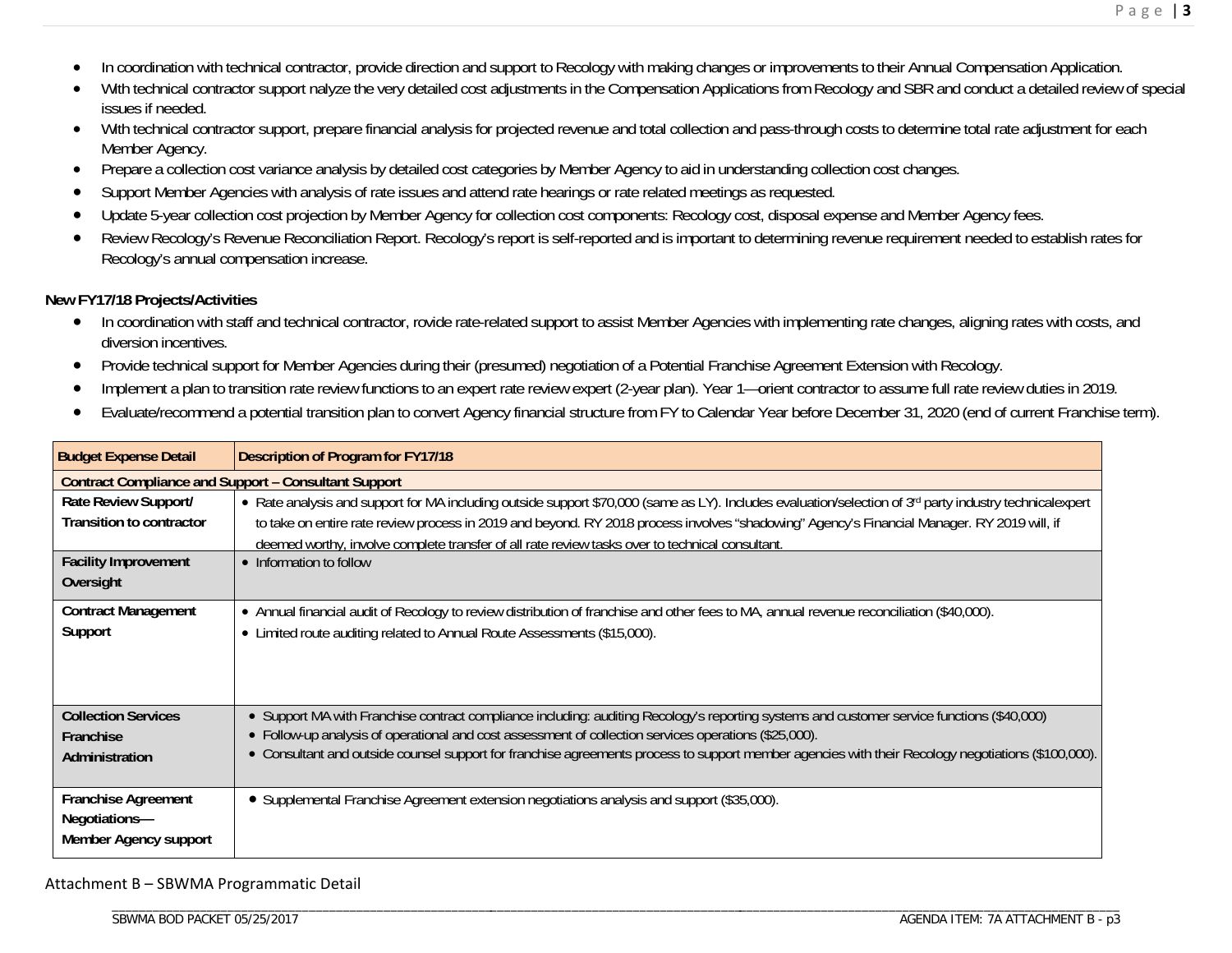# **SBWMA Budget Section: STATE MANDATED PUBLIC EDUCATION & OUTREACH**

#### **Staff Resources: Vacant,** *Recycling and Sustainability Programs Manager*

**Description:** Staff services provided to ensure compliance with state-mandated waste reduction, recycling and reporting requirements per AB939, AB341, and AB1826 include: Development and implementation of public education and outreach strategies to promote residential and commercial waste reduction and recycling collection programs and services; oversight of Collection services for Member Agencies; compliance with annual reporting required; and implement Long Range Plan projects. Key efforts include:

#### *Public Education and Outreach*

- $\bullet$ Develop, implement Pub Ed program to divert Lithium Ion Batteries away from MRF
- $\bullet$ Develop, implement Pub Ed program to promote County's HHW drop-off events within SBWMA Service area.
- $\bullet$ Collaborate with BAYROC (Regional Advertising collaborative of governmental agencies) to promote environmental diversion goals.
- $\bullet$ Work with Peninsula TV and Recology to create series of "day in the life"
- $\bullet$ Develop, implement and manage new AB1826 and ongoing AB341 outreach activities, including producing and distributing brochures, inserts and letters of non-compliance for Member Agency and Recology use.
- $\bullet$  SBWMA cost effectively manages on behalf of all Member Agencies public education efforts for mandatory commercial recycling law AB341, commercial organics collection AB1826 and AB 1383 Organics diversion from landfills.
- $\bullet$ Develop, submit and manage with Recology a Public Education Plan including an evaluation of most cost-effective ongoing outreach activities and tools.
- $\bullet$ Promote residential collection services through three *Rethinker* newsletters, five bill inserts and events in collaboration with Recology.
- $\bullet$ Develop and implement outreach for CartSMART (residential) and BizSMART (commercial) collection services to meet specific community needs.
- $\bullet$ Promote available HHW drop-off collection programs to all twelve Member Agencies.
- $\bullet$ Measure the effectiveness of ongoing outreach tools and determine if modifications or improvements are needed or if different tools are required.
- $\bullet$ Conduct the annual BizSMART@Work Awards program to recognize businesses and multi-family complexes for their recycling efforts.
- $\bullet$ Provide compost giveaways and shred & E-scrap recycling events with Recology.
- $\bullet$ Provide three seasonal compost giveaway events to be held at Shoreway.

### *Recycling (Diversion Programs)*

- $\bullet$ Implementation of commercial recycling reporting ordinance to gain awareness of recycling activity carried out by the private sector.
- $\bullet$ Implement ongoing outreach to multi-family in coordination with Recology.

\_\_\_\_\_\_\_\_\_\_\_\_\_\_\_\_\_\_\_\_\_\_\_\_\_\_\_\_\_\_\_\_\_\_\_\_\_\_\_\_\_\_\_\_\_\_\_\_\_\_\_\_\_\_\_\_

- $\bullet$ Manage the annual audit of Recology's performance – the self-reported data has financial and performance standards impacts.
- $\bullet$ Develop/expand education and diversion programs that are targeted to MFDs

### *New FY17/18 Projects/Activities*

#### *Long Range Plan*

- $\bullet$ Implementation of public space recycling project to increase convenient and cost-effective recycling in public spaces (e.g., parks).
- $\bullet$ Develop and implement the Enhanced Residential Public Education and Outreach Pilot Program

#### Attachment B – SBWMA Programmatic Detail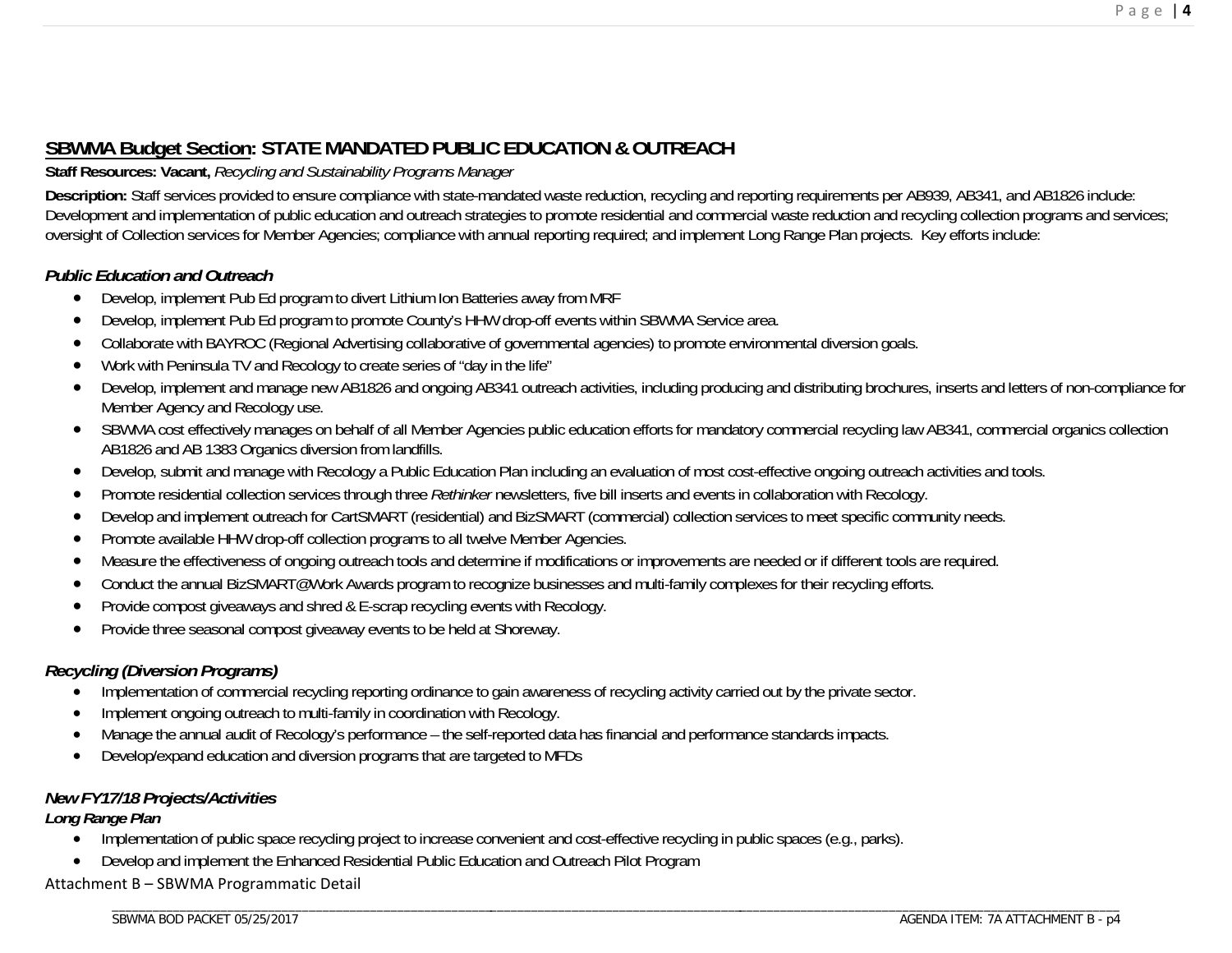- $\bullet$ Develop and implement a sector-specific focused Commercial Recycling Outreach Pilot Program targeting businesses using new technology
- $\bullet$ Implement the Commercial Recycling Subscription & Participation Compliance Status Report and Commercial Recycling Outreach Program
- $\bullet$ Implement an in-schools recycling and environmental education enhancement Program.
- $\bullet$  Completion of financial and technical validation of Shoreway Transfer Station expansion and waste processing system to recover organics materials and other recyclables from residential and commercial solid waste
- $\bullet$ Complete research and start implementation of pilots recommenced by Zero Landfill workgroup

Attachment B – SBWMA Programmatic Detail

\_\_\_\_\_\_\_\_\_\_\_\_\_\_\_\_\_\_\_\_\_\_\_\_\_\_\_\_\_\_\_\_\_\_\_\_\_\_\_\_\_\_\_\_\_\_\_\_\_\_\_\_\_\_\_\_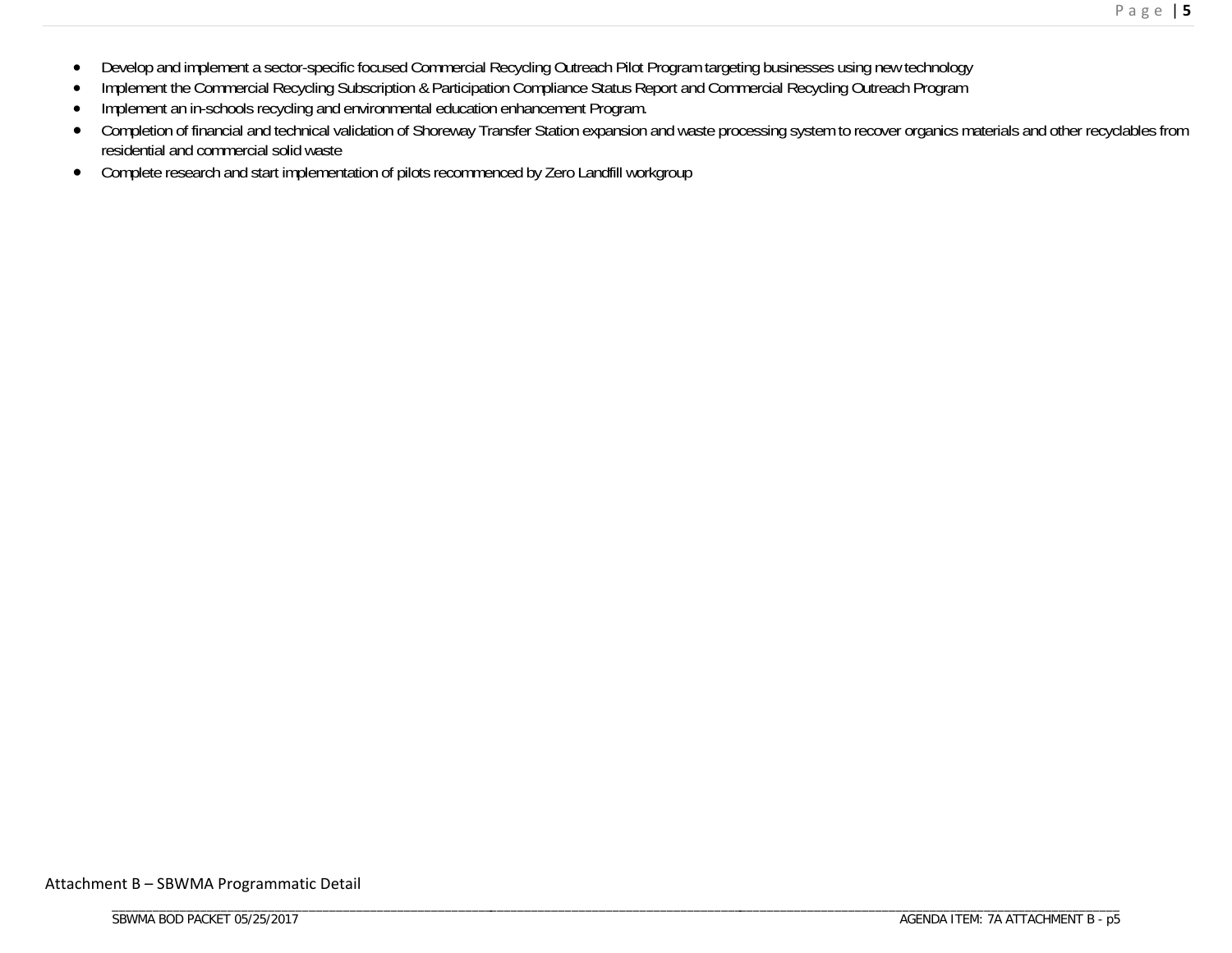| <b>Budget Expense Category</b>               | <b>Description of Program for FY16/17</b>                                                                                                                                                                                                                                                                                                                                                                                                                                                                                                                                                                                            |
|----------------------------------------------|--------------------------------------------------------------------------------------------------------------------------------------------------------------------------------------------------------------------------------------------------------------------------------------------------------------------------------------------------------------------------------------------------------------------------------------------------------------------------------------------------------------------------------------------------------------------------------------------------------------------------------------|
|                                              | Recycling Outreach and Programs - Mandated Compliance (AB 939; AB 341: 1826: AB 1383 and others)                                                                                                                                                                                                                                                                                                                                                                                                                                                                                                                                     |
| <b>CalRecycle Annual Report</b>              | • SBWMA annually submits State mandated annual reports for Member Agencies to comply with AB 939. (\$28,000)                                                                                                                                                                                                                                                                                                                                                                                                                                                                                                                         |
| <b>SBWMA Annual Report</b>                   | • Agency annual report that provides a snapshot of key metrics and milestones for the prior year. (\$5,000).                                                                                                                                                                                                                                                                                                                                                                                                                                                                                                                         |
| <b>Diversion Program Support</b>             | • MA assistance with diversion related programs as needed; implementation of Public Spaces Recycling project an opportunity to recycle at parks and<br>other public spaces and provide Member Agency assistance with as needed. (\$45,000).                                                                                                                                                                                                                                                                                                                                                                                          |
| <b>Recycling Reporting Ordinance</b>         | • Continue implementation of the Commercial Recycling Reporting Ordinance to collect diversion data that is currently unavailable.                                                                                                                                                                                                                                                                                                                                                                                                                                                                                                   |
| <b>Event Giveaways</b>                       | • Promote the various programs and services at Member Agency community events, primarily held in the spring and summer and include educational<br>and promotional items as giveaways. (\$1,500).                                                                                                                                                                                                                                                                                                                                                                                                                                     |
| Long Range Plan /<br>Zero Landfill Workgroup | • Long Range Plan & Zero Landfill Workgroup Projects (\$355,000)<br>In-School Education & Technical Assistance Program (w/two Fellows)<br><b>Enhanced Residential Recycling Outreach</b><br>Commercial Subscription and Participation Compliance Reporting<br><b>Enhanced Commercial Recycling Outreach</b><br><b>Commercial Focused Outreach</b><br>Stakeholder engagement process on education and outreach project<br>Residential and Commercial Mixed Waste Processing system project development<br>Recology administration building design assessment<br>Zero Landfill Working Group research on policy and technology options |
| Large Event/Venue Consulting                 | • Staff is in the process of repurposing one trailer for collection of niche/reusable items at events. Staff is also considering repurposing the second<br>trailer as a mobile education trailer to be used at community events. Will be exploring grant funding opportunities. (\$7,500).                                                                                                                                                                                                                                                                                                                                           |
| <b>Large Event Recycling Services</b>        | • Use of trailers limited compared to prior years - expense not anticipated (\$0).                                                                                                                                                                                                                                                                                                                                                                                                                                                                                                                                                   |
| <b>Climate Change Reporting</b>              | • Staff reports GHG emissions for the SBWMA office and Shoreway Environmental Center, and is assisting with SBR's annual reporting framework,<br>both through The Climate Registry (\$27,000).                                                                                                                                                                                                                                                                                                                                                                                                                                       |
| <b>Commercial Recycling Assistance</b>       | • Collection services assessment and research to confirm utilization of services and commercial recycling outreach effectiveness (\$20,000);<br>• AB 341 & 1826 outreach and education to commercial/MFD sector (\$30,000).<br>• Conduct annual Business Awards Program recognizing businesses for their 2015 diversion efforts (\$10,000).<br>• Maintain commercial Toolkit with Recology (\$20,000).                                                                                                                                                                                                                               |
| <b>Commercial/MFD Containers</b>             | • Purchase internal containers for commercial and multi-family dwelling customers eq. Buddy Bags(\$20,000) & MA containers (\$20,000).                                                                                                                                                                                                                                                                                                                                                                                                                                                                                               |
| <b>C&amp;D Recycling Program</b>             | Develop an SBWMA list of certified C&D processors based on physical audits conducted by other jurisdictions and provide permit counter and related<br>assistance to increase C&D recycling to Member Agencies upon request.                                                                                                                                                                                                                                                                                                                                                                                                          |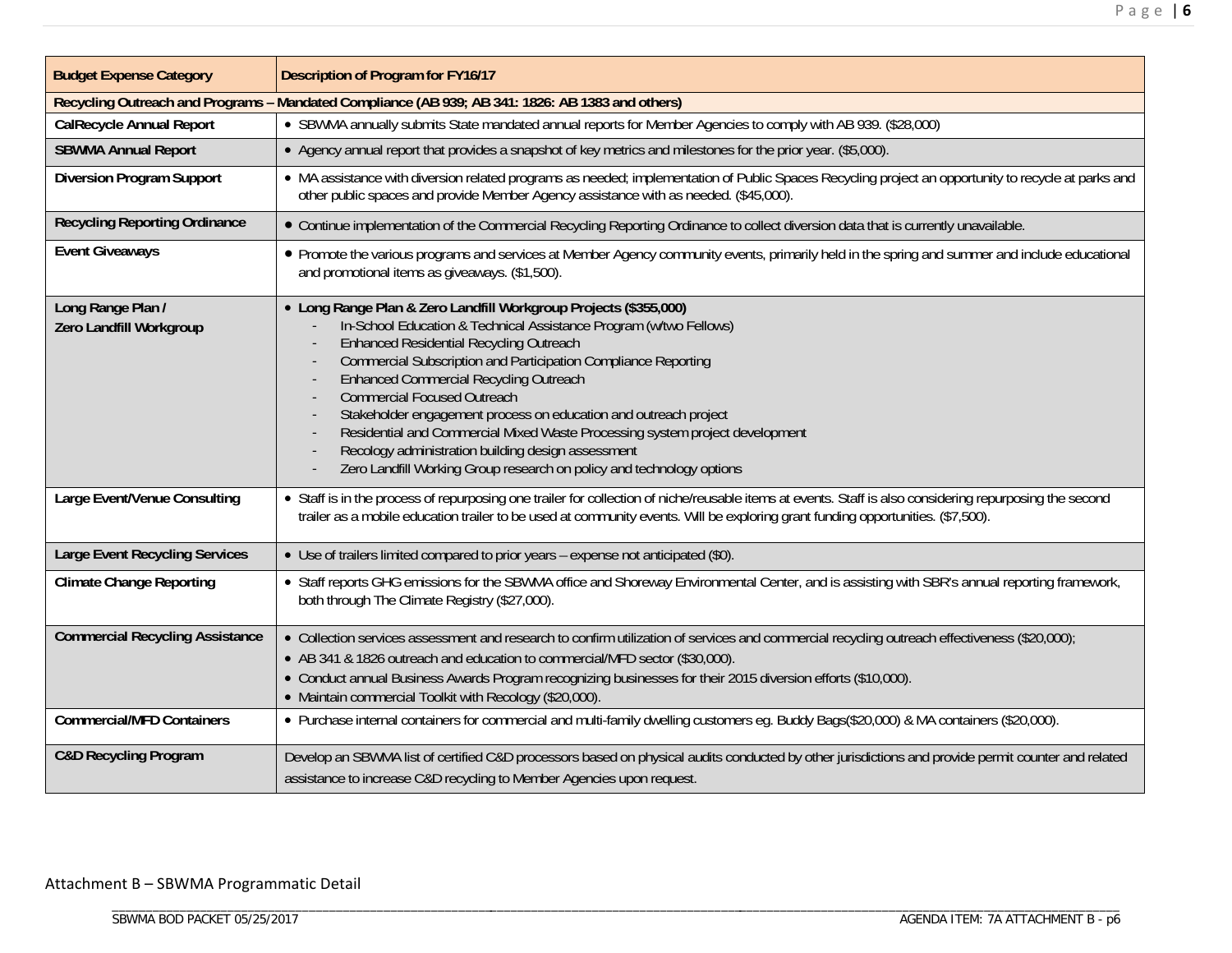| Multi-Family Outreach                | • AB 341 & 1826 outreach and education to the commercial/MFD sector (\$10,000).<br>• Provide outreach materials in the form of the toolkit to Recology (\$20,000).<br>• Subscriptions to Recology MFD batteries/cell phones collection service through targeted outreach pieces and strategies (\$10,000).<br>• Conduct the annual Multi-Family Awards Program recognizing multi-family complexes for their 2014 diversion efforts (\$10,000).             |
|--------------------------------------|------------------------------------------------------------------------------------------------------------------------------------------------------------------------------------------------------------------------------------------------------------------------------------------------------------------------------------------------------------------------------------------------------------------------------------------------------------|
|                                      |                                                                                                                                                                                                                                                                                                                                                                                                                                                            |
| <b>Rethinker Newsletter</b>          | Reactive Rethinker newsletter program to single family and multi-family residents published 3 times per year. (Development of the newsletter content<br>and layout (\$20,000). Printing and mailing/insertion of 3 issues (\$90,000).                                                                                                                                                                                                                      |
| <b>Residential Outreach Programs</b> | • Pub Ed awareness program for Lithium Ion battery diversion programs (\$80,000)<br>• Outreach support/maintenance for existing collection programs through brochures, posters, flyers (\$70,000).<br>• Update annual residential Service Notice that will provide key program and services related information (\$12,000).<br>• RethinkWaste website and social media outreach, includes maintenance and updates to keep current and relevant (\$15,000). |
| <b>Community Events</b>              | • Promotion of Community Events, including compost giveaway and shred/e-scrap events, and coats for kids (\$2,000).<br>• Provide outreach materials for three seasonal compost and mulch giveaway events to be held at Shoreway (\$3,000).                                                                                                                                                                                                                 |
| <b>HHW Drop-off Events Outreach</b>  | • Produce and mail two postcards (fall/spring) to promote the County's HHW drop off events that are held in SBWMA service area. (\$80,000).                                                                                                                                                                                                                                                                                                                |
| <b>Electronics Collection Events</b> | • SBWMA is responsible for assisting Member Agencies with promotion of the E-Scrap and shred events (\$0). Now included in Community Events                                                                                                                                                                                                                                                                                                                |
|                                      |                                                                                                                                                                                                                                                                                                                                                                                                                                                            |

# **SBWMA Budget Section: SHOREWAY OPERATIONS**

**Staff Resources: Hilary Gans**, *Senior Facility and Contracts Manager*; **Farouk Fakira**, *Finance Manager*; **Faustina Mututa**, *Environmental Education Programs Manager*; **Madison Guzman**, *Environmental Education Associate*.

**Description:** Includes SBWMA staff activities regarding Shoreway operations including: oversight of SBR operations and contract compliance and management of financial transactions relating to SBR; Shoreway facility capital repairs and maintenance; education center operations (staff wages and benefits are included in the Administration portion of the budget); management of disposal and processing contracts, including review and payment of invoices; facility insurance; and billing Recology for tons delivered to Shoreway.

### *Contract Administration*

- Continued operational oversight and contract compliance of MRF, transfer station, and transportation operations performed by SBR.
- 0 Ongoing management of third party recycling and disposal contracts for solid waste, organics, and C&D.
- . Manage organics processing contracts to meet operational, financial and environmental requirements.
- $\bullet$ Oversee third party tonnage and host fee payment for third-party tons used to generate additional agency income and lower Shoreway operating costs.

## *Management of Facility Infrastructure and Improvements*

\_\_\_\_\_\_\_\_\_\_\_\_\_\_\_\_\_\_\_\_\_\_\_\_\_\_\_\_\_\_\_\_\_\_\_\_\_\_\_\_\_\_\_\_\_\_\_\_\_\_\_\_\_\_\_\_

 $\bullet$ Ongoing management of Shoreway Facility capital and maintenance projects at or below budget.

### *Tour Program*

- $\bullet$ Conduct the Shoreway schools and public tours program and meet goals to increase tour number of visitors 5% over prior year.
- $\bullet$  Conduct onsite community events to promote resource conservation including the following: Earth Day and America Recycles Day events at Shoreway; Recycled Art and Poster contest; School compost donation program; and Night at Shoreway two times per year.

\_\_\_\_\_\_\_\_\_\_\_\_\_\_\_\_\_\_\_\_\_\_\_\_\_\_\_\_\_\_\_\_\_\_\_\_\_ \_\_\_\_\_\_\_\_\_\_\_\_\_\_\_\_\_\_\_\_\_\_\_\_\_\_\_\_\_\_\_\_\_\_\_\_\_\_\_\_\_\_\_\_\_\_\_\_\_\_\_\_\_\_\_\_

#### Attachment B – SBWMA Programmatic Detail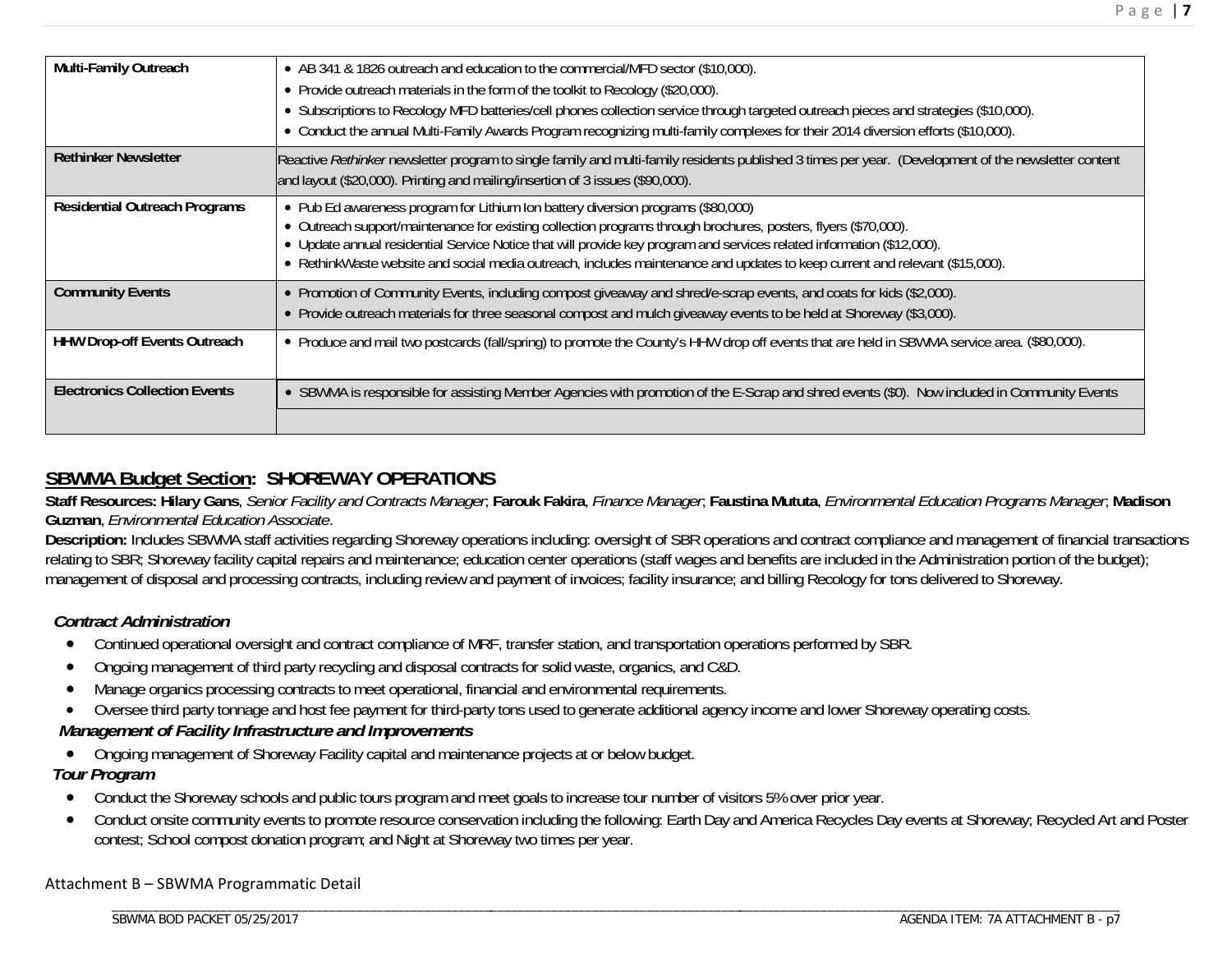#### **New FY17/18 Projects/Activities**

- Develop, implement an In-School Education and Technical Assistance Pilot.
- $\bullet$ Completion of designs for a Shoreway transfer station processing system to recover organics materials and other recyclables.
- $\bullet$ Complete a Disaster and Emergency Management Plan analyzing Shoreway's structures and operations.
- $\bullet$ Develop and implement a storm water mitigation plan for the Shoreway.

| <b>Budget Expense Line</b>                             | <b>Description of Program for FY17/18</b>                                                                                                                                                                                                                                                                                                                                       |
|--------------------------------------------------------|---------------------------------------------------------------------------------------------------------------------------------------------------------------------------------------------------------------------------------------------------------------------------------------------------------------------------------------------------------------------------------|
| <b>Shoreway Operations</b>                             |                                                                                                                                                                                                                                                                                                                                                                                 |
| <b>Operator Compensation</b>                           | • Contractually required payments (per ton and/or per ton mile rates) by SBWMA to SBR to operate the MRF and Public Recycling Center, scale house<br>and Transfer Station, and transport materials for disposal and processing.<br>- Reimbursement of pass-through costs for supplemental processing fees, buyback payments, U-waste disposal, compost backhaul charges, etc.). |
| <b>Disposal and Processing Costs</b>                   | • Tipping fees paid by SBWMA to third party vendors for disposal and processing for composting.<br>• Contract rate change calculations and monitoring include per ton rates subject to annual CPI adjustments.                                                                                                                                                                  |
| <b>Insurance Shoreway</b>                              | • Annual insurance premiums paid by SBWMA for Shoreway property and liability insurance, excluding Director's and Officer's insurance which is shown<br>in a line item under Administrative expense.                                                                                                                                                                            |
| <b>Shoreway Facility Cost</b>                          | • Non capital related expenses to maintain the 16-acre Shoreway Environmental Center, including nearly 300,000 square feet of building space and \$20<br>million in equipment owned by SBWMA.                                                                                                                                                                                   |
| <b>Education Center Operations</b>                     | . Non labor related expenses to manage Shoreway facility school and public visitor tour program (includes busing assistance, Trash to Art Contest, Earth<br>Day event and America Recycles Day events, compost donations to schools, safety equipment and supplies, and outreach materials.                                                                                     |
| Maintenance - Ox Mountain Tipper                       | • Maintenance expenses associated with tipper owned by SBWMA, but operated by Republic at their Ox Mtn. landfill.                                                                                                                                                                                                                                                               |
| Install paper shredder and styrofoam<br>Densifier unit | • More information to follow                                                                                                                                                                                                                                                                                                                                                    |
| <b>Shoreway MRF Equipment</b><br>Maintenance >10k      | • Unplanned MRF equipment repairs greater than \$10k are the responsibility of JPA per the Operations Agreement with SBR.                                                                                                                                                                                                                                                       |
| Taxes (sewer)                                          | • Sewer fees paid to the City of San Carlos.                                                                                                                                                                                                                                                                                                                                    |
| <b>Shoreway Other</b>                                  |                                                                                                                                                                                                                                                                                                                                                                                 |
| <b>Debt Service Bond Interest</b>                      | • Annual interest payments on the 2009A Solid Waste Enterprise Revenue Bonds of \$53.5 million.                                                                                                                                                                                                                                                                                 |
| <b>Franchise Fee</b>                                   | • Review and pay fee to San Carlos 5% of gate (tipping) fee revenue (but not on commodity revenues).                                                                                                                                                                                                                                                                            |

#### Attachment B – SBWMA Programmatic Detail

\_\_\_\_\_\_\_\_\_\_\_\_\_\_\_\_\_\_\_\_\_\_\_\_\_\_\_\_\_\_\_\_\_\_\_\_\_\_\_\_\_\_\_\_\_\_\_\_\_\_\_\_\_\_\_\_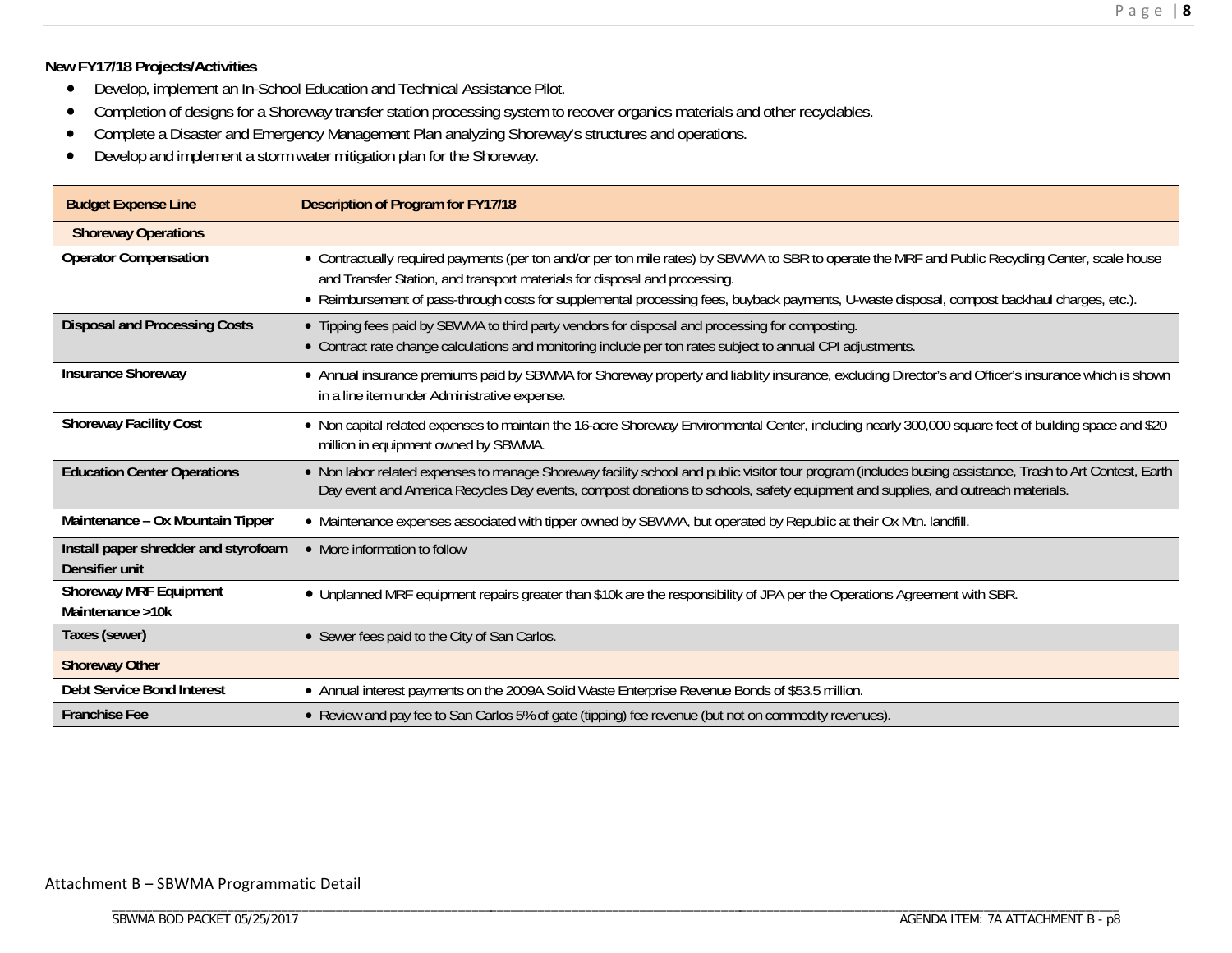# **ATTACHMENT C: Administrative Staff Organization Chart/Personnel Summary for FY17/18**



Green = SBWMA staff = 7.0 FTE Grey = Consultants/Shared Services Blue = Fellows (Ltd. Term) = 2-4 FTE

### **FY17/18 Proposed Staffing**

There is one reduction in headcount from FY 16/17 (Recycling Programs Mgr.). NOTE: With the anticipated renewal of the Franchise Agreement, a staff assessment will determine if the currently reduced 1.0 FTE should be reactivated in FY 18/19.

| Staff:                                      | FY 16/17    | FY17/18    |
|---------------------------------------------|-------------|------------|
| <b>Executive Director</b>                   | 1.0         | 1.0        |
| Senior Facility & Contracts Manager*        | 1.0         | 1.0        |
| <b>Finance Manager</b>                      | 1.0         | 1.0        |
| Recycling & Sustainability Programs Manager | 1.0         | 1.0        |
| <b>Recycling Programs Manager**</b>         | 1.0         | 0.0        |
| <b>Board Secretary/Office Manager</b>       | 1.0         | 1.0        |
| Environmental Education Coordinator***      | 1.0         | 1.0        |
| <b>Environmental Education Associate</b>    | <u> 1.0</u> | <u>1.0</u> |
| <b>Total Agency Staff:</b>                  | 8.0         | 7.0        |

**\***Previous position title: Facilities Operations & Contracts Manager

\*\*Previous position title: Environmental Education Coordinator

\*\*\* Previous position was contract employee employed by Local Government Services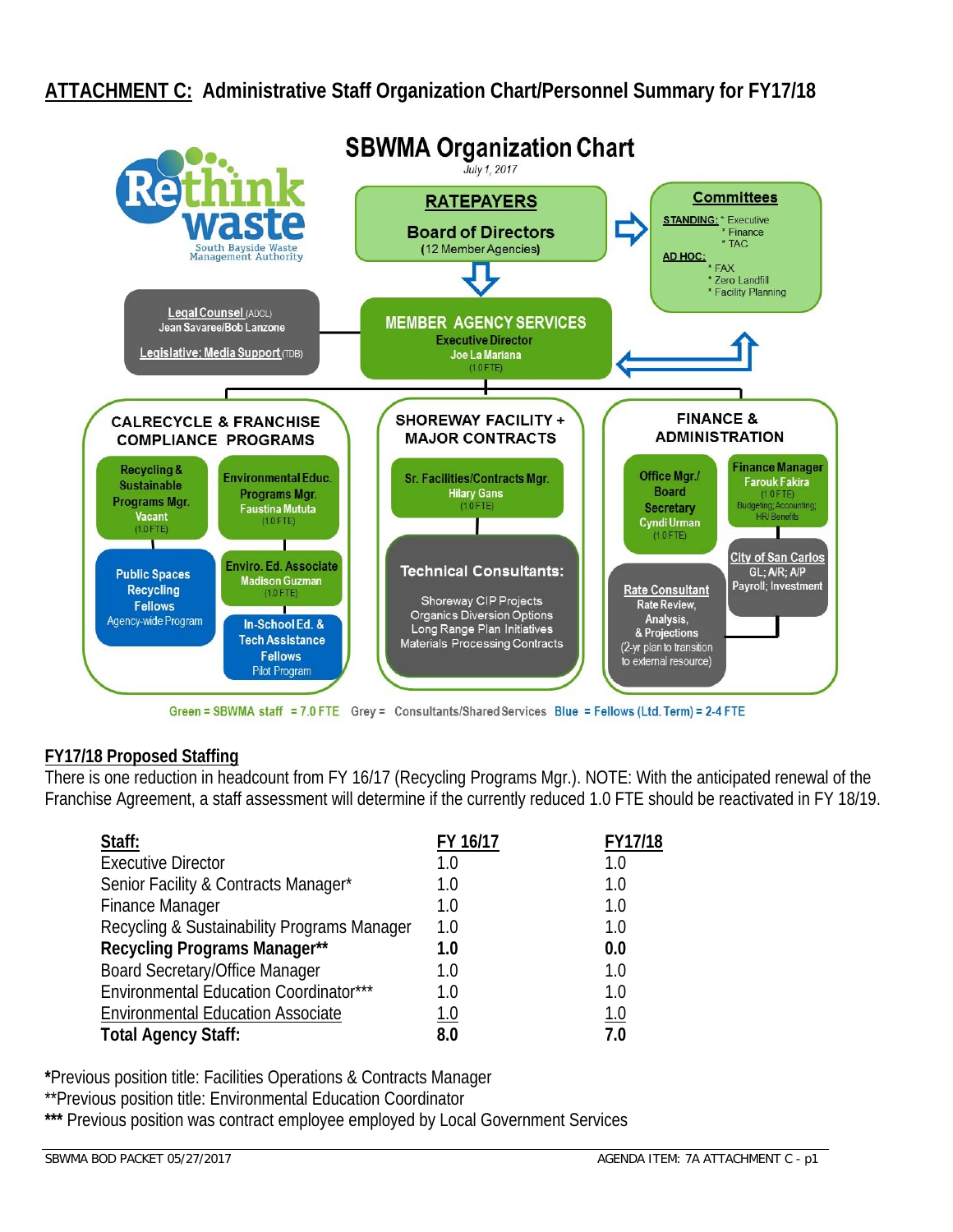### **Salary Ranges**

The salary ranges for the Staff Positions are presented below for FY17/18. A salary survey was conducted in April 2016. Two positions were recently reclassified. A salary survey will be conducted for the Environmental Education Programs Manager and Office Manager/Board Secretary positions during Q1 of FY 17/18.

| <b>Position</b>                                  | <b>Current Salary</b><br><b>Range/Year</b> |
|--------------------------------------------------|--------------------------------------------|
| <b>Executive Director</b>                        | N/A                                        |
| <b>Senior Facility &amp; Contract Manager</b>    | \$133,249 - \$166,117                      |
| <b>Finance Manager</b>                           | \$112,196 - \$140,245                      |
| Recycling & Sustainability Programs Manager      | $$100,976 - $126,220$                      |
| <b>Office Manager/Board Secretary</b>            | $$59,659 - $74,573$                        |
| <b>Environmental Education Programs Manager*</b> | $$65,267 - $81,580$                        |
| <b>Environmental Education Associate</b>         | $$52,208 - $65,250$                        |

#### **Budget Assumptions for Merit Increases**

A merit increase pool of 3.0% of wages is assumed for all positions within the current salary ranges. Actual merit increases are awarded by the Executive Director on a calendar year basis per the Board adopted Compensation Policy. The Board will separately consider and approve or not the actual merit increase pool for calendar year 2018.

#### **Employee Benefits**

No proposed changes in the employee benefit plans. Total benefit expense as percent of base compensation is estimated at 30.9% for FY17/18. A summary of the current benefits is as follows:

*Deferred Compensation (Retirement):* SBWMA has adopted a self-directed retirement plan under Section 401(a) of the Internal Revenue Service Code to which the Employer contributes an amount equal to 10 percent of the employee's base salary. The plan is with John Hancock which holds all of the employee accounts. The employee vests in the 401(a) retirement plan immediately. SBWMA also has a 457b plan into which employees can voluntarily contribute. SBWMA matches the first 2% of employee contributions.

Employees may join both plans on the first of the month following the date of hire. The contribution amounts are subject to IRS limitations.

SBWMA does not participate in the federal Social Security system which would cost 6.2% of salary up to the statutory limit of \$117,000.

### *Group Health Insurance – General:*

SBWMA strives to offer group insured plans for medical, dental, vision, life insurance, and long term disability insurance for the benefit of the employee and his/her family that are competitive with similar industry benefits. The health insurance is brokered through Arrow Benefits Group.

### *Medical insurance:*

The SBWMA currently offers a high deductible HSA medical plan with United Health Care for employees and their families. There is a 40% copay after the deductible has been met for most services. Currently, four employees participate in the plan and three employees have opted out. The premium is age based – the average premium is \$1,098 per month plus the HSA average contribution of \$563 per month per employee.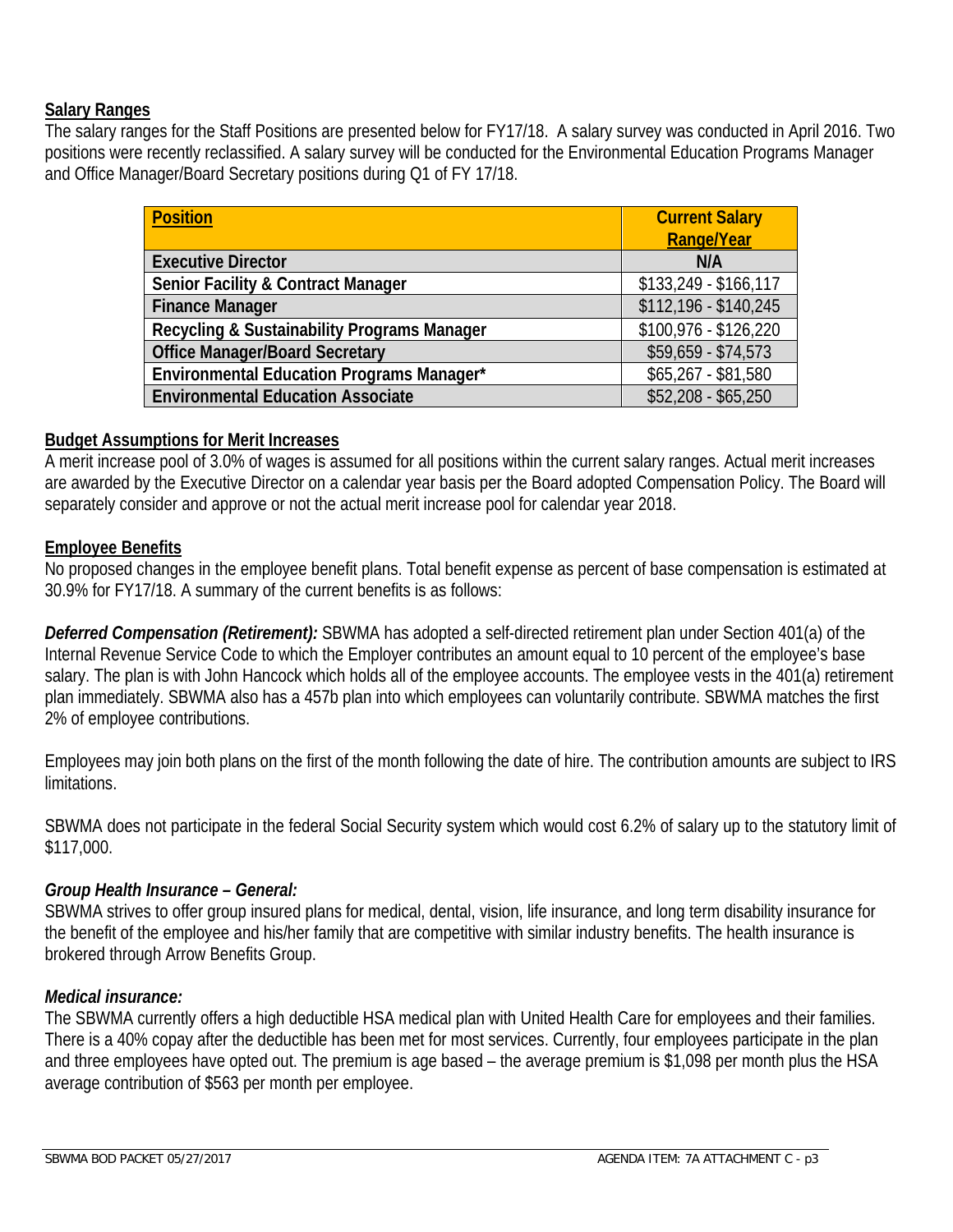### *Dental insurance:*

Dental insurance is provided by Premier Access Insurance for employees and their families. Basic care is covered 100% and major care (crowns, dentures) is covered at 60% up to the maximum annual benefit of \$1,500. The average monthly premium per employee is \$126.

### *Vision Plan:*

Vision insurance is provided by Premier Access Insurance for employees and their families. A \$10 copay applies to most services. Frames are covered up to \$120 once per year. The average monthly premium per employee is \$21.

#### *Life Insurance:*

Term life insurance is provided by Guardian the employee is provided at 100% of salary up to \$200,000. The average monthly premium per employee is \$96.

#### *HR and Payroll Support:*

The SBWMA contracts with *Modern HR*, a third party professional employment organization for the following scope of work:

- (a) As needed, support for human resources issues including, but not limited to, hiring, firing and discipline.
- (b) As needed, support for compliance with federal, state and local laws and ordinances regarding employment.
- (c) As agreed upon, consult on various Client projects.
- (d) Provide payroll and payroll tax filing services.
- (e) Workers' Compensation insurance.

We pay \$112 / month per employee for their services.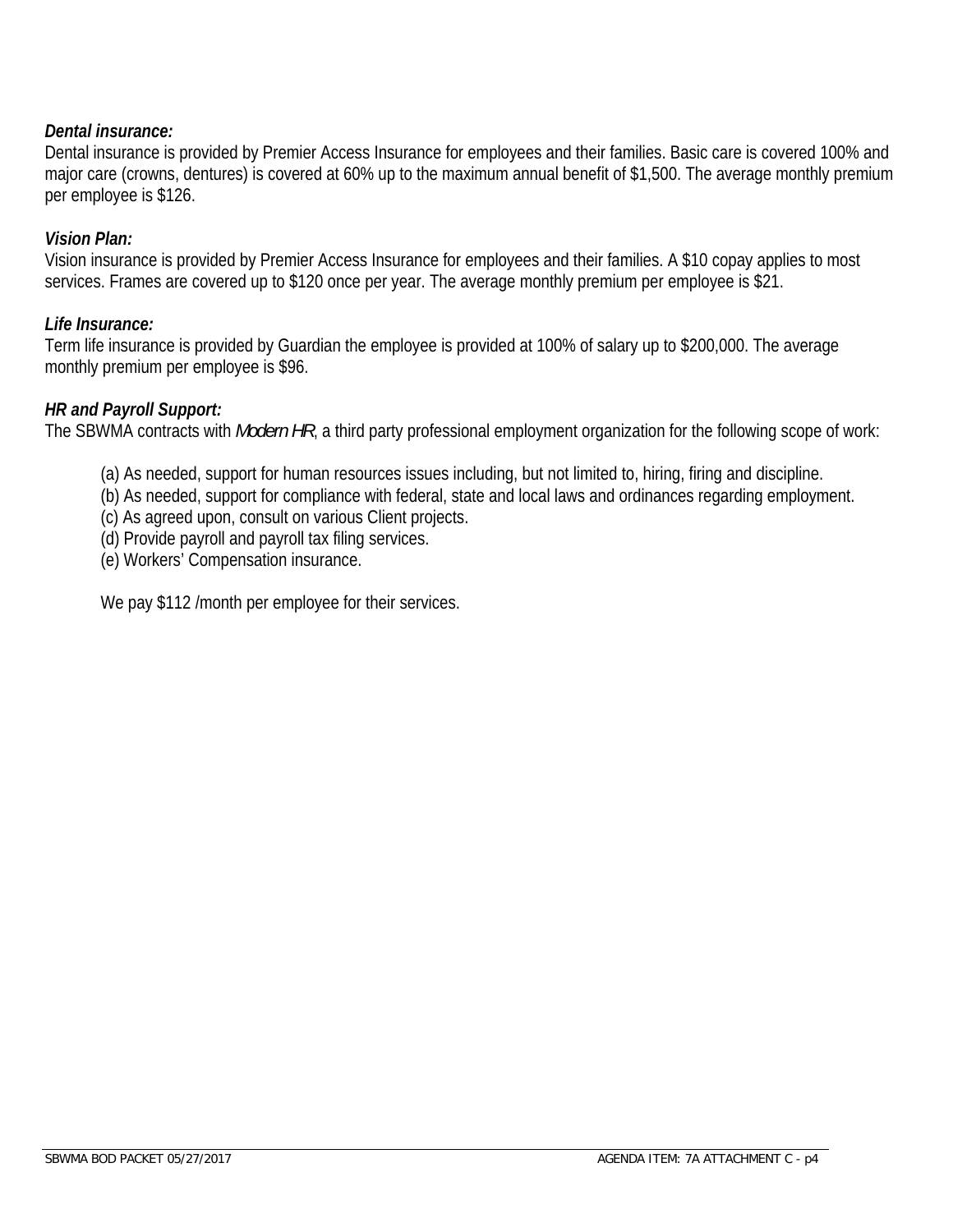# **Attachment D. Commodity Price Information**



# **Graph 1 - Price Trend Graph**

Source: SBR – Actual through March, 2017.

**Graph 2 - MRF Commodity Pricing** 



5/17/2017 10:07 AM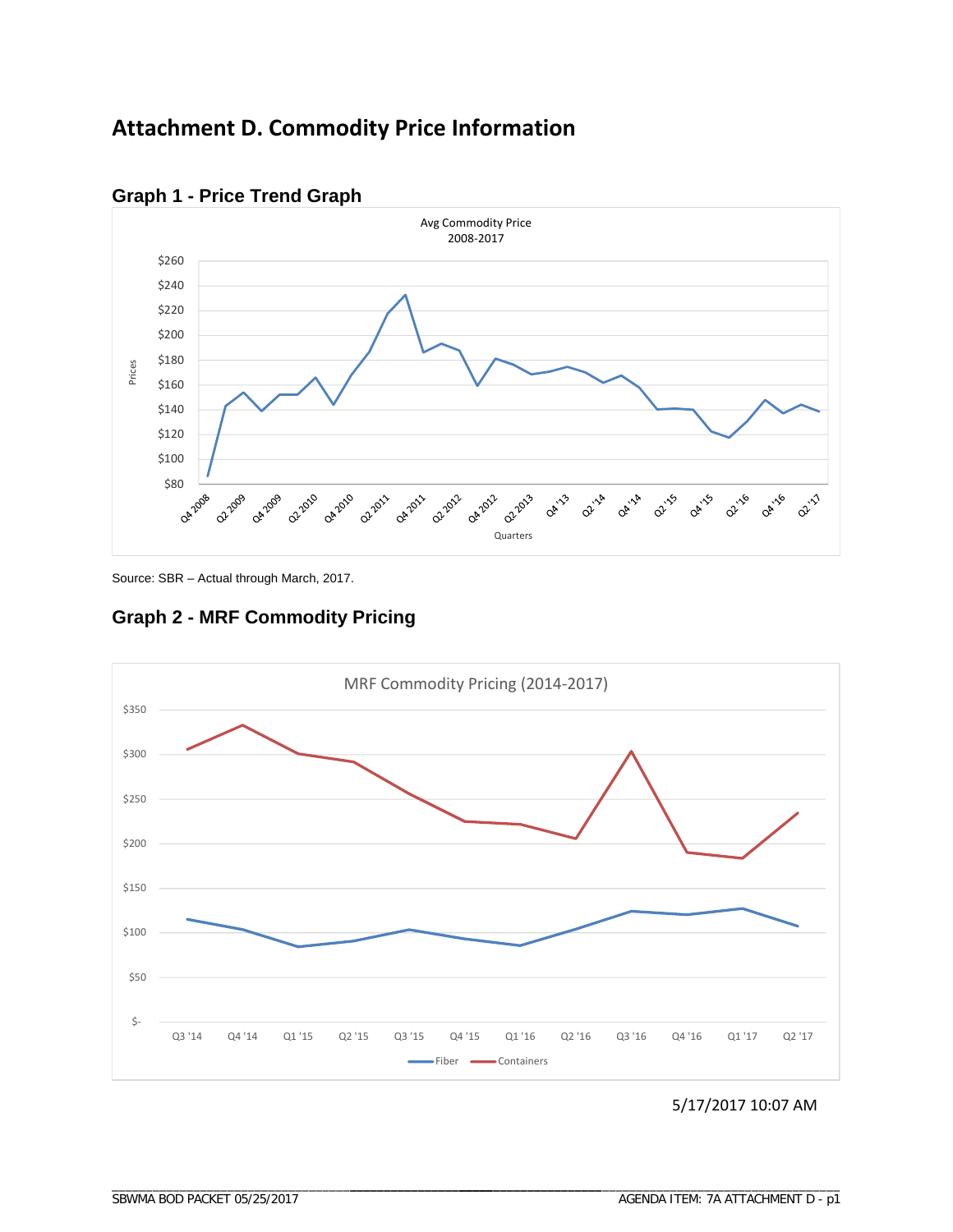#### **Attachment E - FY17/18 Budget Support Files (tonnage & rate calculations)** Update: February 2017 Summary Tables

| Table 1                           |          |                       |             |          |                              |           |
|-----------------------------------|----------|-----------------------|-------------|----------|------------------------------|-----------|
|                                   |          |                       | FY16/17     | FY17/18  |                              |           |
|                                   |          | FY16/17               | Mid-Year    | Proposed | <b>FY18 vs. FY17</b>         |           |
| <b>Total TS Tonnage and Yards</b> |          | <b>Adopted Budget</b> | Projections |          | <b>Budget Adopted Budget</b> | %         |
| Franchise tons                    |          |                       |             |          |                              |           |
| SBWMA Solid Waste                 | tons     | 182,358               | 182,547     | 182,408  | 50                           | 0.03%     |
| SBWMA Organics                    | tons     | 98,399                | 102,228     | 101,233  | 2,834                        | 2.88%     |
| SBWMA Food Waste                  | tons     | $\Omega$              |             |          |                              | $0.00\%$  |
| SBWMA Dirt. Inert. Other          | tons     | 4,563                 | 5,063       | 4,209    | (355)                        | $-7.78%$  |
| <b>Sub-total Franchise</b>        |          | 285,320               | 289,838     | 287,849  | 2,529                        | 0.89%     |
| <b>Public tons</b>                |          |                       |             |          |                              |           |
| Non-SBWMA SW                      | tons     | 816                   | 816         | 1,888    | 1,073                        | 131.48%   |
| Non-SBWMA Scrap                   | tons     | 167                   | 167         | 326      | 159                          | 95.51%    |
| Non-SBWMA FOOD                    | tons     | $\Omega$              |             | 870      | 870                          | $0.00\%$  |
| Non-SBWMA C&D                     | tons     | 1,680                 | 1,680       | 4,181    | 2,501                        | 148.81%   |
| Non-SBWMA ORGANIC                 | tons     |                       |             | 33       | 32                           | 2131.45%  |
| Non-SBWMA Asphalt Roofing         | tons     |                       |             | 1.228    | 1,228                        | $0.00\%$  |
| Non-SBWMA Clean Wood              | tons     |                       |             | 82       | 82                           | $0.00\%$  |
| <b>Public Weighed Dirt</b>        | tons     | 7,000                 | 7,000       | 4,449    | (2,551)                      | $-36.44%$ |
| <b>Total Tons</b>                 |          | 294,985               | 299,503     | 300,908  | 5,922                        | 2.01%     |
| Public C/Yds.                     |          |                       |             |          |                              |           |
| Public Solid Waste Yards          | C/Yds.   | 63,599                | 62,829      | 61,726   | (1, 873)                     | $-2.95%$  |
| Public Green Waste Yards          | C/Yds.   | 52.583                | 40,867      | 42.898   | (9,684)                      | $-18.42%$ |
| Public C&D                        | $C/N$ ds | 82,923                | 90,635      | 87,608   | 4,685                        | 5.65%     |
| <b>Total Yards</b>                |          | 199,105               | 194,331     | 192,232  | (6, 873)                     | $-3.45%$  |

#### **Table 2**

|                                                                |                         |                       |               | FY16/17     | FY17/18            |     |                              |         |
|----------------------------------------------------------------|-------------------------|-----------------------|---------------|-------------|--------------------|-----|------------------------------|---------|
|                                                                |                         | FY16/17               |               | Mid-Year    | Proposed           |     | FY18 vs. FY17                |         |
| <b>TIP FEE REVENUE</b>                                         |                         | <b>Adopted Budget</b> |               | Projections |                    |     | <b>Budget Adopted Budget</b> | %       |
| Franchise                                                      |                         |                       |               |             |                    |     |                              |         |
| Tons                                                           |                         | 285.320               |               | 289.838     | 287.849            |     | 2.529                        | 0.9%    |
| Wtd Avg. Tip Fee                                               | S.                      | 99.51                 | -S            | 99.59 \$    | $104.53$ \$        |     | 5.02                         | 5.0%    |
| <b>Franchise Revenue</b>                                       | $\overline{\mathbf{s}}$ | 28,393,108            | <sup>\$</sup> | 28,863,573  | \$<br>30,088,837   | \$  | 1,695,729                    | 6.0%    |
| Public                                                         |                         |                       |               |             |                    |     |                              |         |
| Tons                                                           |                         | 9.665                 |               | 9.665       | 13.058             |     | 3.393                        | 35.1%   |
| C/Yards                                                        |                         | 199.105               |               | 194.331     | 192.232            |     | (6, 873)                     | $-3.5%$ |
| Public Revenue                                                 |                         |                       |               |             |                    |     |                              |         |
| Wtd Avg. Tip Fee Tons                                          | \$                      | $90.10$ \$            |               | $90.10$ \$  | 101.47             | \$  | 11.37                        | 12.6%   |
| Wtd Avg. Tip Fee C/YDS                                         | \$                      | 36.38                 | -S            | 36.89       | \$<br>38.32 S      |     | 1.94                         | 5.3%    |
| Public Revenue Tons                                            | \$                      | 870.790               | $\mathcal{S}$ | 870,790     | \$<br>1,324,957 \$ |     | 454,167                      | 52.2%   |
| Public Revenue C/YDS                                           | \$                      | 7,244,146             | - \$          | 7,168,158   | \$<br>7,366,342 \$ |     | 122,195                      | 1.7%    |
| <b>Public Revenue</b>                                          | \$                      | 8,114,936 \$          |               | 8,038,948   | \$<br>8,691,298    | -\$ | 576,362                      | 7.1%    |
| <b>Total Tip Fee Revenue</b>                                   | \$                      | 36,508,044            | \$            | 36,902,521  | \$<br>38,780,135   | \$  | 2,272,091                    | 6.2%    |
| TIP FEE REVENUE - PRICE & VOLUME DETAIL                        |                         | Volume                |               | Price       |                    |     | Total                        |         |
| Franchise                                                      |                         |                       |               |             |                    |     |                              |         |
| Volume Variance                                                |                         | $2.529$ \$            |               | 99.51       |                    | \$  | 251,666                      |         |
| Price Variance                                                 |                         | 287.849               | -\$           | 5.02        |                    |     | 1,444,063                    |         |
| <b>Total Change</b>                                            |                         |                       |               |             |                    | \$  | 1,695,729                    |         |
| Note: Franchise rates were lowered from the budget assumptions |                         |                       |               |             |                    |     |                              |         |
| Public                                                         |                         |                       |               |             |                    |     |                              |         |
| Volume Variance Tons                                           |                         | $3.393$ \$            |               | 90.10       |                    | \$  | 305,730                      |         |
| Volume Variance C/YDS                                          |                         | $(6.873)$ \$          |               | 36.38       |                    |     | (250,068)                    |         |
| <b>Price Variance Tons</b>                                     |                         | 13.058                | - \$          | 11.37       |                    |     | 148,437                      |         |
| Price Variance C/YDS                                           |                         | 192,232               | $\mathbf{s}$  | 1.94        |                    |     | 372,264                      |         |
| <b>Total Change</b>                                            |                         |                       |               |             |                    | S   | 576,362                      |         |
|                                                                |                         |                       |               |             |                    |     |                              |         |

Attachment E - Page 1 of 3 \_\_\_\_\_\_\_\_\_\_\_\_\_\_\_\_\_\_\_\_\_\_\_\_\_\_\_\_\_\_\_\_\_\_\_\_\_ \_\_\_\_\_\_\_\_\_\_\_\_\_\_\_\_\_\_\_\_\_\_\_\_\_\_\_\_\_\_\_\_\_\_\_\_\_\_\_\_\_\_\_\_\_\_\_\_\_\_\_\_\_\_\_\_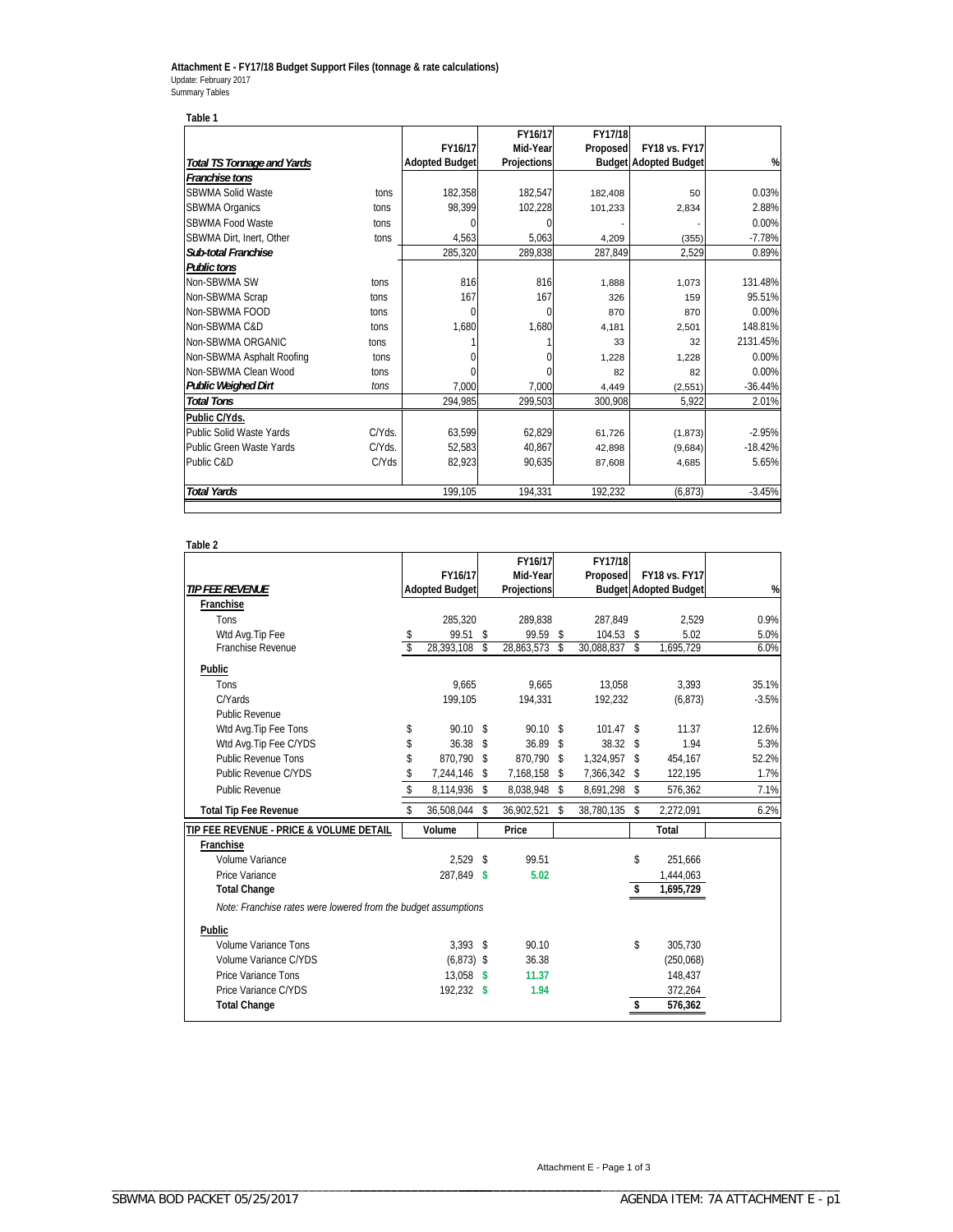**Table 3**

|                              | FY16/17               |    | FY16/17<br>Mid-Year | FY17/18<br>Proposed |     | <b>FY18 vs. FY17</b>         |         |
|------------------------------|-----------------------|----|---------------------|---------------------|-----|------------------------------|---------|
| <b>COMMODITY REVENUE</b>     | <b>Adopted Budget</b> |    | Projections         |                     |     | <b>Budget Adopted Budget</b> | %       |
| <b>Tons Sold</b>             | 71.336                |    | 48.850              | 70.869              |     | (466)                        | $-0.7%$ |
| Wtd Avg. Price               | 120.07                | S  | 143.84 \$           | $141.76$ \$         |     | 21.69                        | 18.1%   |
| <b>Gross Revenue</b>         | 8.565.216             | S  | 7.026.432 \$        | 10.046.673          | S   | 1.481.457                    | 17.3%   |
| Revenue Share w/ SBR         | \$<br>$(825, 285)$ \$ |    | $(1, 138, 812)$ \$  | $(1, 139, 814)$ \$  |     | (314, 530)                   | 38.1%   |
| <b>Buyback Payments</b>      | (796.519)             |    | (891.313)           | (891.314)           |     | (94, 795)                    | 11.9%   |
| <b>Net Commodity Revenue</b> | 6.943.411             | \$ | 4.996.307 \$        | 8.015.544           | \$. | 1.072.133                    | 15.4%   |
| Price / Volume Impact        |                       |    | Price               | Volume              |     | Total                        |         |
| Tonnage Change               |                       |    | 120.07              | $(466)$ \$          |     | (55, 973)                    |         |
| Price Change                 |                       |    | 21.69               | 70.869              |     | 1.537.430                    |         |
| <b>Total Change (Gross)</b>  |                       |    |                     |                     |     | 1,481,457                    |         |

| Table 4   |                                          |    | <b>SBR Operating Expense</b> |                         |                     |    |                     |     |                                                      |          |  |  |
|-----------|------------------------------------------|----|------------------------------|-------------------------|---------------------|----|---------------------|-----|------------------------------------------------------|----------|--|--|
|           | <b>SBR OPERATING EXPENSE</b>             |    |                              |                         |                     |    |                     |     |                                                      |          |  |  |
|           |                                          |    | FY16/17                      |                         | FY16/17<br>Mid-Year |    | FY17/18<br>Proposed |     | <b>FY18 vs. FY17</b><br><b>Budget Adopted Budget</b> | %        |  |  |
|           | a. Summary<br><b>MRF</b>                 |    | <b>Adopted Budget</b>        |                         | Projections         |    |                     |     |                                                      | 7.7%     |  |  |
|           |                                          | \$ | $6,447,162$ \$               |                         | 6,497,845 \$        |    | 6,940,933 \$        |     | 493,771                                              |          |  |  |
|           | <b>Transfer Station</b>                  |    | 4.655.284                    |                         | 4,715,671           |    | 4.736.806           |     | 81.522                                               | 1.8%     |  |  |
|           | Transportation                           |    | 7.172.876                    |                         | 7,266,145           |    | 7,144,512           |     | (28, 365)                                            | $-0.4%$  |  |  |
|           | MRF Cost Saving Due To Fire              |    |                              |                         | (2,064,723)         |    |                     |     |                                                      | 0.0%     |  |  |
|           | Single stream transload & transportation |    |                              |                         | 1,577,158           |    |                     |     |                                                      | 0.0%     |  |  |
|           | Interest                                 |    | 148,305                      |                         | 148,305             |    | 114,270             |     | (34,036)                                             | $-22.9%$ |  |  |
|           | <b>TOTAL SBR EXPENSE</b>                 | \$ | 18,423,627                   | $\mathbf{\hat{s}}$      | 18,140,400          | \$ | 18,936,520 \$       |     | 512,893                                              | 2.8%     |  |  |
|           |                                          |    |                              |                         |                     |    |                     |     |                                                      |          |  |  |
|           |                                          |    | FY16/17                      |                         | FY16/17             |    | FY17/18             |     |                                                      |          |  |  |
|           |                                          |    |                              |                         | Mid-Year            |    | Proposed            |     | <b>FY18 vs. FY17</b>                                 | %        |  |  |
| <u>b.</u> | <b>SBR Expense Detail</b>                |    | <b>Adopted Budget</b>        |                         | Projections         |    |                     |     | <b>Budget Adopted Budget</b>                         |          |  |  |
|           | <b>MRF</b>                               |    |                              |                         |                     |    |                     |     |                                                      |          |  |  |
|           | Tons, net                                |    | 71,336                       |                         | 48,850              |    | 70,869              |     | (466)                                                | $-0.7%$  |  |  |
|           | Rate                                     | \$ | 90.38 \$                     |                         | 90.75               | \$ | 97.94               | \$  | 7.56                                                 | 8.4%     |  |  |
|           | Expense                                  | \$ | 6,447,162 \$                 |                         | 4,433,122           | \$ | 6,940,933 \$        |     | 493,771                                              | 7.7%     |  |  |
|           | <b>Transfer Station</b>                  |    |                              |                         |                     |    |                     |     |                                                      |          |  |  |
|           | Tons                                     |    | 359.905                      |                         | 364.641             |    | 363.382             |     | 3,478                                                | 1.0%     |  |  |
|           | Rate                                     | \$ | $12.93$ \$                   |                         | 12.93               | \$ | 13.04               | \$  | 0.10                                                 | 0.8%     |  |  |
|           | Expense                                  | s  | 4,655,284                    | \$                      | 4,715,671           | \$ | 4,736,806           | -\$ | 81,522                                               | 1.8%     |  |  |
|           | Transportation                           |    |                              |                         |                     |    |                     |     |                                                      |          |  |  |
|           | Tons                                     |    | 359,905                      |                         | 364,641             |    | 363,382             |     | 3,478                                                | 1.0%     |  |  |
|           | Wtd. Avg. Rate                           | \$ | $19.93$ \$                   |                         | 19.93               | \$ | 19.66               | \$  | (0.27)                                               | $-1.3%$  |  |  |
|           | Expense                                  | Ŝ  | 7,172,876                    | $\overline{\mathbf{s}}$ | 7,266,145           | s  | 7,144,512 \$        |     | (28, 365)                                            | $-0.4%$  |  |  |
|           | Single stream transload & transportation | \$ |                              | \$                      | 1,577,158 \$        |    |                     | \$  |                                                      | 0.0%     |  |  |
|           | Interest                                 | \$ | 148,305                      | s.                      | 148,305             | \$ | 114,270             | \$  | (34,036)                                             | $-14.1%$ |  |  |
|           |                                          |    |                              |                         |                     | \$ |                     |     | ÷.                                                   |          |  |  |
|           | <b>TOTAL SBR EXPENSE</b>                 | \$ | 18,423,627                   | \$                      | 18.140.400          | \$ | 18,936,520 \$       |     | 512.892                                              | 2.8%     |  |  |

Attachment E - Page 2 of 3 \_\_\_\_\_\_\_\_\_\_\_\_\_\_\_\_\_\_\_\_\_\_\_\_\_\_\_\_\_\_\_\_\_\_\_\_\_ \_\_\_\_\_\_\_\_\_\_\_\_\_\_\_\_\_\_\_\_\_\_\_\_\_\_\_\_\_\_\_\_\_\_\_\_\_\_\_\_\_\_\_\_\_\_\_\_\_\_\_\_\_\_\_\_